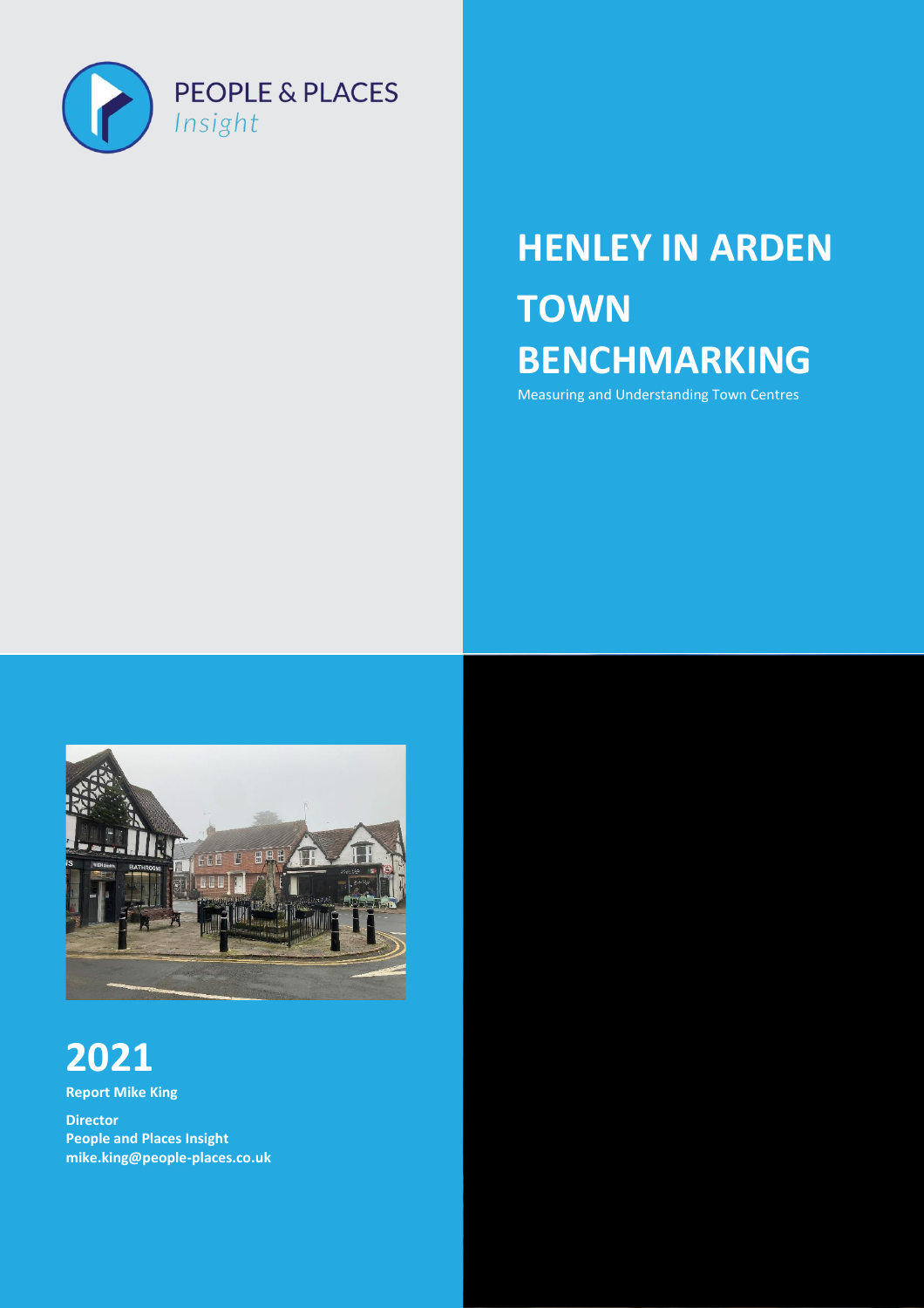

# **EXECUTIVE SUMMARY**

#### **GENERAL**

#### **Commercial Offer**

- 37% of the ground floor units in Henley-in-Arden are A1 Shops, 14% lower than the National Small Towns average.
- 15% of the ground floor units are B1 Businesses, 12% higher than the National average.
- 76% of the A1 Shops in Henley-in-Arden mainly sell Comparison Goods, 6% lower than the National average.
- 79% of the A1 Shops are unique to Henley-in-Arden.

#### **Town Centre Use**

- 57% of Town Centre Users visit Henley-in-Arden for Convenience Shopping, 13% higher than the National Small Towns average.
- 26% of Town Centre Users primarily visit Henley-in-Arden for Leisure purposes.
- 92% of Town Centre Users visit Henley-in-Arden at least once a week, an 11% increase on the National average.
- Nearly two-thirds of Town Centre Users travel into Henley-in-Arden On Foot, 24% higher than the National Small Towns figure.
- 35% of Town Centre Users spent £10.01-£20.00 on a normal visit to Henley-in-Arden.
- 75% of Town Centre Users stay in Henley-in-Arden for less than 2 hours.

#### **POSITIVE**

#### **Visit Recommendation**

● 91% of Town Centre Users stated that they would recommend a visit to Henley-in-Arden, 19% higher than the National Small Towns average.

#### **Physical Appearance**

● 89% of Businesses and 82% of Town Centre Users stated that Physical Appearance was a positive aspect of Henley-in-Arden, the latter 37% higher than the National Average.

#### **Cafes/ Restaurants**

• Cafes/ Restaurants (77%) were rated as a positive aspect of Henley-in-Arden by Town Centre Users a 21% increase on the National average.

#### **Vacancy Rate**

● 4% of the ground floor units are vacant, 5% lower than the National Small Towns figure.

#### **Business Confidence**

• In terms of business confidence, 67% of traders indicated that their turnover would increase over the next 12 months, 25% higher than the National figure.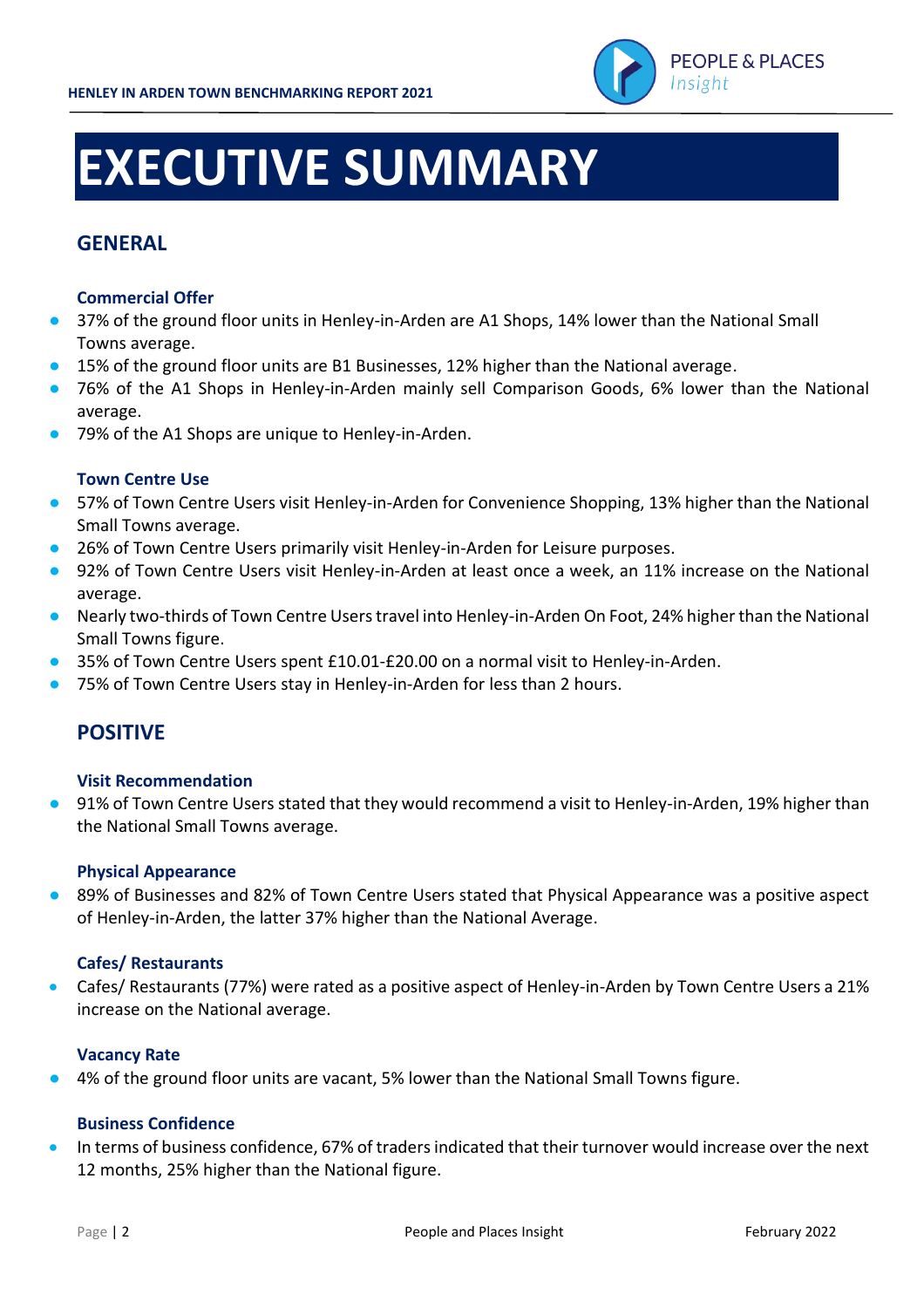

#### **ROOM FOR IMPROVEMENT**

#### **Car Parking**

- Car Parking (60%) was the highest ranked negative of Henley-in-Arden by Town Centre Users.
- 75% of Businesses rated Car Parking as a negative of the town centre.
- Qualitative comments from Town Centre Users highlighted the need for changes in pricing and policy.

#### **Access to Services**

- 59% of Town Centre Users rated Access to Services as a negative aspect of Henley-in-Arden a 47% increase on the National Small Towns average.
- Qualitative feedback indicated the need for Banking Facilities in the town centre.

#### **Retail Offer**

• A key theme to emerge from the Town Centre Users comments was the need to Improve the Retail Offer.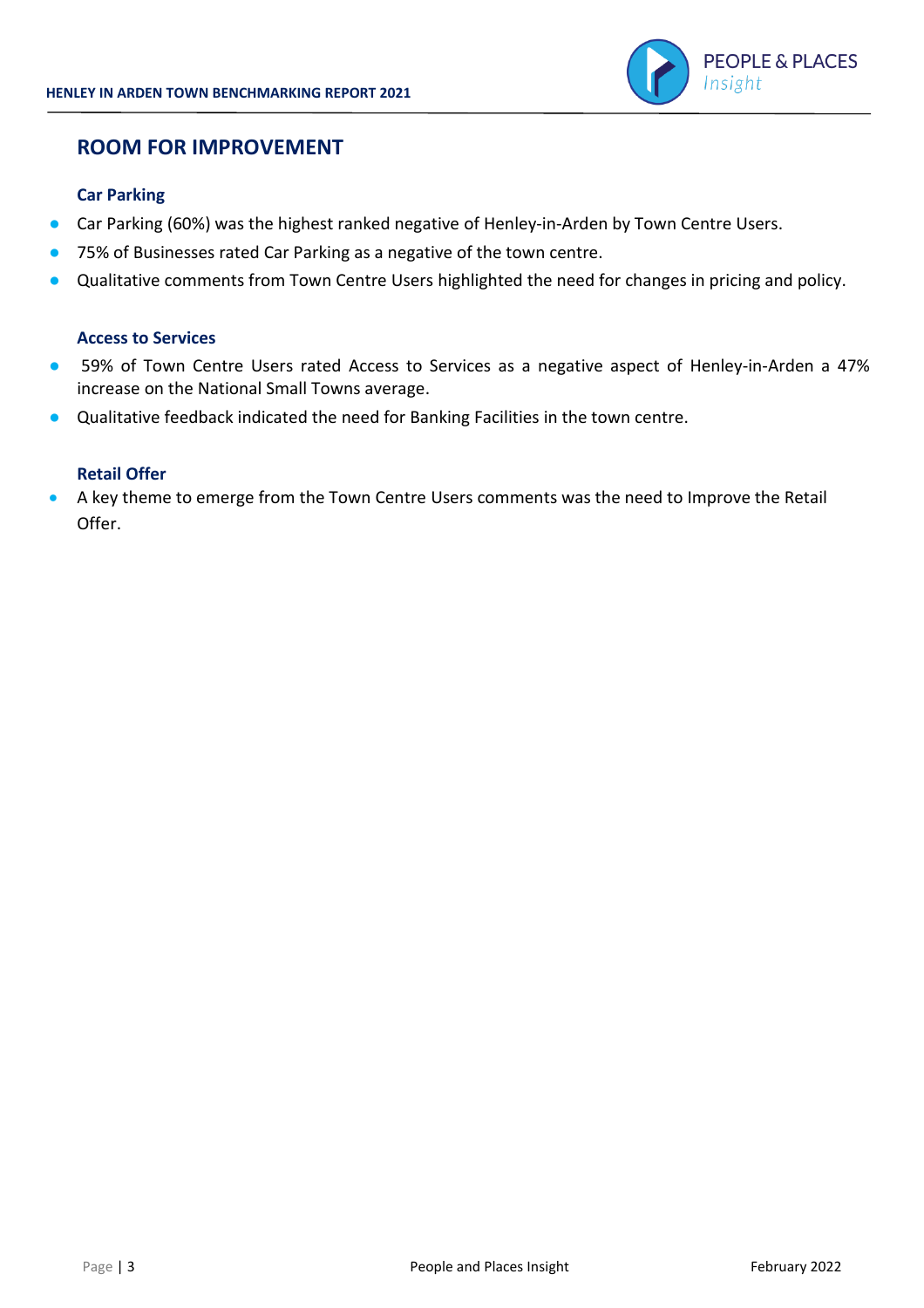

# **INTRODUCTION**

#### **MAKING TOWN CENTRES FIT FOR THE FUTURE**

People and Places Insight are committed to helping High Streets, Town Centres and Localities across the United Kingdom adapt and meet changing expectations, not just to survive but to thrive.

#### **WHAT WE DO**

Over the last 12 years the People and Places Insight team have designed and developed a unique brand of practical services and solutions. Working, advising and offering guidance to National Government, Local Authorities, Town Councils, Business Improvement Districts, Neighbourhood Plan Steering Groups, Community and Town Partnerships, Universities and Retailers, we are best placed to meet and exceed your needs.

#### **OUR SERVICES**

#### **Town Centre Solutions**

With recent Government proposals to help High Streets adapt and meet changing expectations, we are committed to providing established expertise and support. The suite of Town Centre Solutions include:

- Town Benchmarking
- Footfall Counts
- Event Evaluation
- Car Parking Studies
- BID Surveys
- Visitor Research

#### **Neighbourhood Planning**

With an expert team on hand to offer help, guidance and support, we can provide you with the complete Neighbourhood Plan package.

#### **Future High Street Fund Support**

We are best placed to set out the issues and challenges facing your area and help you with the development of a full strategic approach with evidence to regenerate your Town Centre.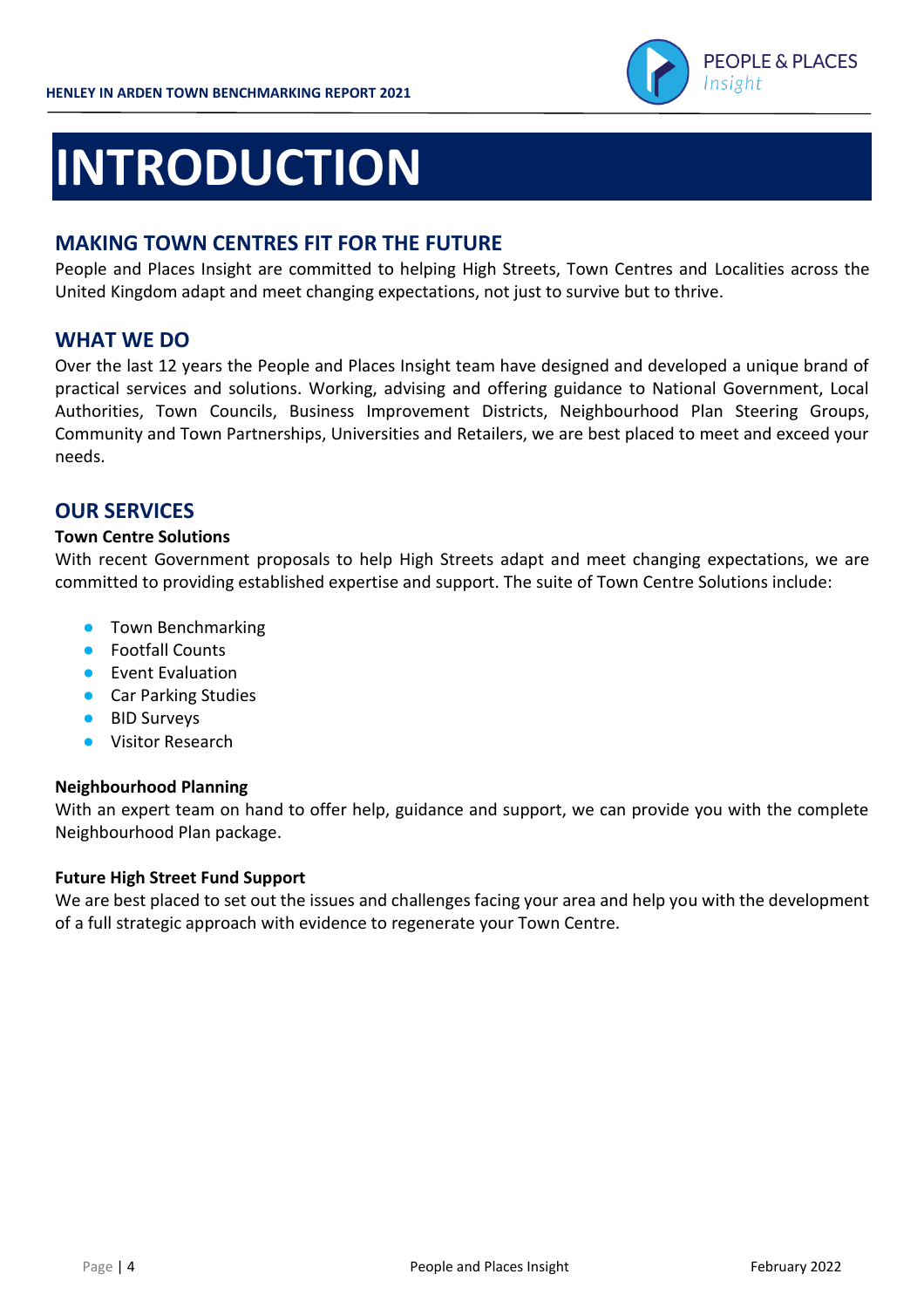

## **BENCHMARKING**

#### **HOW WE DO IT: THE APPROACH**

The People and Places Town Benchmarking System has been developed to address the real issues of how to understand measure, evaluate and ultimately improve Town Centres.

The approach offers a simple way of capturing data on Key Performance Indicators selected by those involved in Town Centre management.

By having the tools to measure performance, strategic decision-making is both encouraged and improved. By considering performance, forward strategies and action planning can be more focused and effective.

#### **HOW WE DO IT: THE SYSTEM**

The Benchmarking system is divided into two sections:

- National Large Towns; consisting of those localities with more than 250 units
- National Small Towns; consisting of those localities with less than 250 units

The defined town centre area of **Henley in Arden** consists of **93** units and is thus classed as a **Small Town**.

The analysis provides data on each KPI for the Benchmarked town individually and in a National and Longitudinal context. The National figure is the average for all the towns which participated in Benchmarking from July 2017 to January 2019. Due to the Covid-19 Crisis the National averages will be locked until data from July 2021 to December 2022 has been collected and analysed.

#### **HOW WE DO IT: THE RESULTS**

The People and Places Insight Town Centre reports provide statistical analysis of each of the KPI's. The reports are used by a variety of key stakeholders to:

- Measure High Street regeneration projects
- Develop Town Centre regeneration
- Measure the impact of events and festivals against normal trading conditions Support Business Improvement Districts
- Provide an evidence base for Funding Applications, Parking Initiatives, Neighbourhood Planning
- Support community groups
- Support the recovery post Covid-19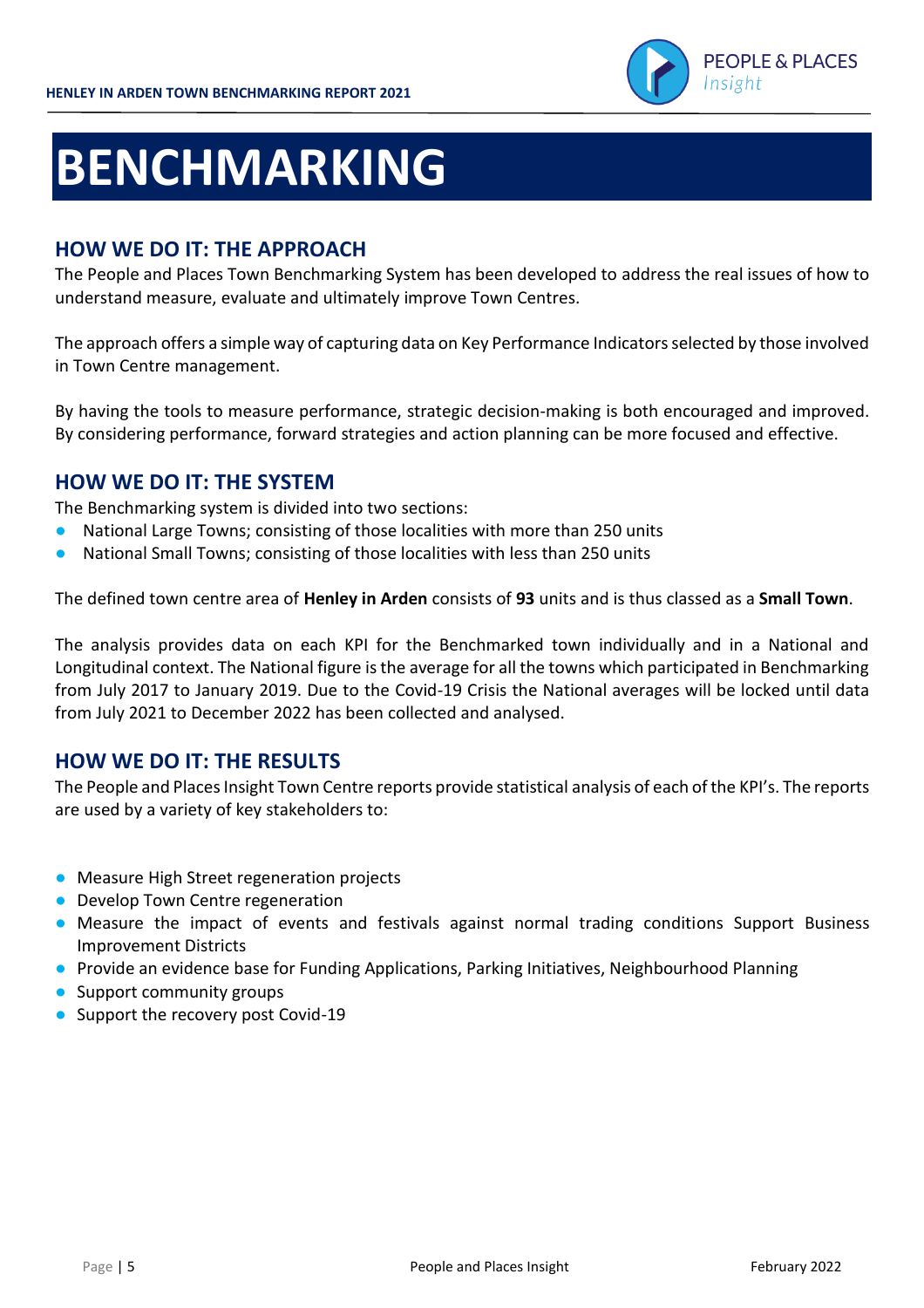

Each KPI is collected in a standardized manner as highlighted in the Table below.

| <b>KEY PERFORMANCE INDICATOR</b>                        | <b>METHODOLOGY</b>                                                                                                                               |
|---------------------------------------------------------|--------------------------------------------------------------------------------------------------------------------------------------------------|
| KPI: COMMERCIAL UNITS; USE CLASS                        | Visual Survey of ground floor units in defined<br>town centre area.                                                                              |
| <b>KPI: COMMERCIAL UNITS;</b><br>COMPARISON/CONVENIENCE | Visual Survey of A1 ground floor units in<br>defined town centre area.                                                                           |
| KPI: COMMERCIAL UNITS; TRADER TYPE                      | Visual Survey of A1 ground floor units in<br>defined town centre area.                                                                           |
| KPI: COMMERCIAL UNITS; VACANCY RATES                    | Visual Survey of A1 ground floor units in<br>defined town centre area.                                                                           |
| <b>KPI: MARKETS</b>                                     | Visual Survey of total number of traders.                                                                                                        |
| <b>KPI: FOOTFALL</b>                                    | Footfall Survey on a Busy Day and Quiet Day.<br>In the SDC commission Saturday counts were<br>also included.                                     |
| <b>KPI: CAR PARKING</b>                                 | Audit of total number of spaces and vacancy<br>rate on a Busy Day and Quiet Day. In the SDC<br>commission Saturday counts were also<br>included. |
| <b>KPI: BUSINESS CONFIDENCE SURVEYS</b>                 | Face to face and hand delivery with covering<br>letter and freepost envelope.                                                                    |
| <b>KPI: TOWN CENTRE USER SURVEYS</b>                    | Face to face and online surveys.                                                                                                                 |
| <b>KPI: SHOPPERS ORIGIN SURVEYS</b>                     | Distributed with Business Confidence Surveys<br>and Businesses are asked to record the home<br>locations of customers over a set time<br>period. |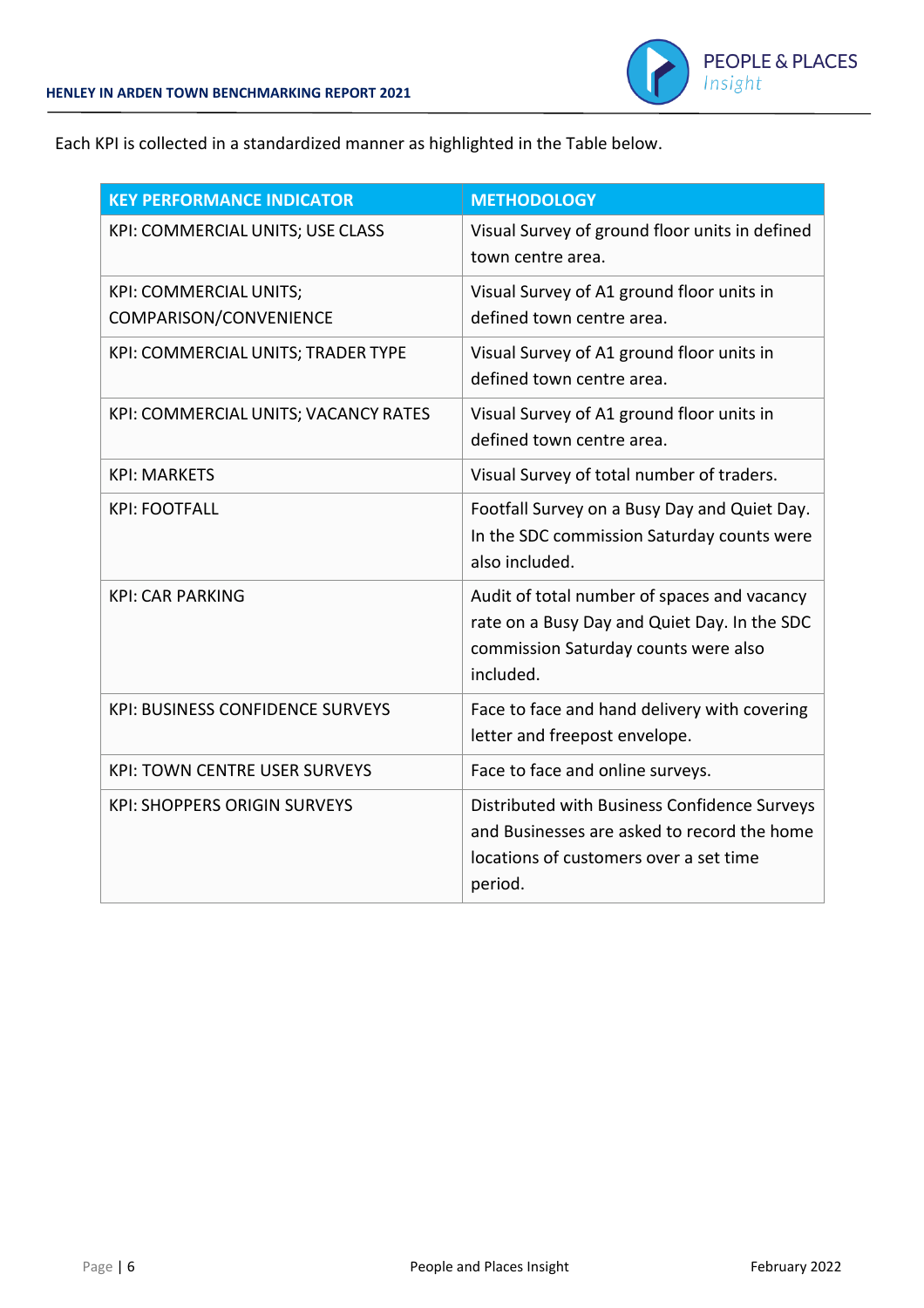

### **KEY FINDINGS**

#### **KPI: COMMERCIAL UNITS; USE CLASS**

It is important to understand the scale and variety of the "commercial offer" throughout the town. A variety of shops and a wide range of services in a town are important to its ability to remain competitive and continue to attract customers. Sustaining a balance between the different aspects of buying and selling goods and services ensures that the local population (and visitors from outside) can spend time and money there, keeping the generated wealth of the town within the local economy. Importantly, it forms the employment base for a substantial proportion of the community too, helping to retain the population rather than lose it to nearby towns and cities.

The following table provides a detailed breakdown of each of the Use Classes:

| <b>CLASS</b>   | <b>TYPE OF USE</b>                               | <b>CLASS INCLUDES</b>                                                                                                                                                                                                           |
|----------------|--------------------------------------------------|---------------------------------------------------------------------------------------------------------------------------------------------------------------------------------------------------------------------------------|
| A1             | Shops                                            | Shops, retail warehouses, hairdressers, travel and ticket agencies, post<br>offices (but not sorting offices), pet shops, sandwich bars, showrooms,<br>domestic hire shops, dry cleaners, funeral directors and internet cafes. |
| A2             | Financial and<br>Professional<br><b>Services</b> | Financial services such as banks and building societies, professional<br>services (other than health and medical services) including estate and<br>employment agencies and betting offices.                                     |
| A <sub>3</sub> | Restaurants and<br>Cafes                         | Food and drink for consumption on the premises- restaurants, snack<br>bars and cafes.                                                                                                                                           |
| A4             | <b>Drinking</b><br>Establishments                | Public houses, wine bars or other drinking establishments (but not<br>nightclubs).                                                                                                                                              |
| A <sub>5</sub> | <b>Hot Food</b><br>Takeaways                     | Sale of hot food for consumption off the premises.                                                                                                                                                                              |
| <b>B1</b>      | <b>Businesses</b>                                | Offices (other than those that fall within A2) research and development<br>of products and processes, light industry appropriate in a residential<br>area.                                                                      |
| <b>B2</b>      | General Industrial                               | General Industrial.                                                                                                                                                                                                             |
| B <sub>8</sub> | Storage and<br>Distribution                      | Warehouses, includes open air storage.                                                                                                                                                                                          |
| C1             | Hotels                                           | Hotels, boarding and guest houses where no significant element of care<br>is provided (excludes hostels).                                                                                                                       |
| C <sub>2</sub> | Residential<br>Institutions                      | Residential care homes, hospitals, nursing homes, boarding schools,<br>residential colleges and training centres.                                                                                                               |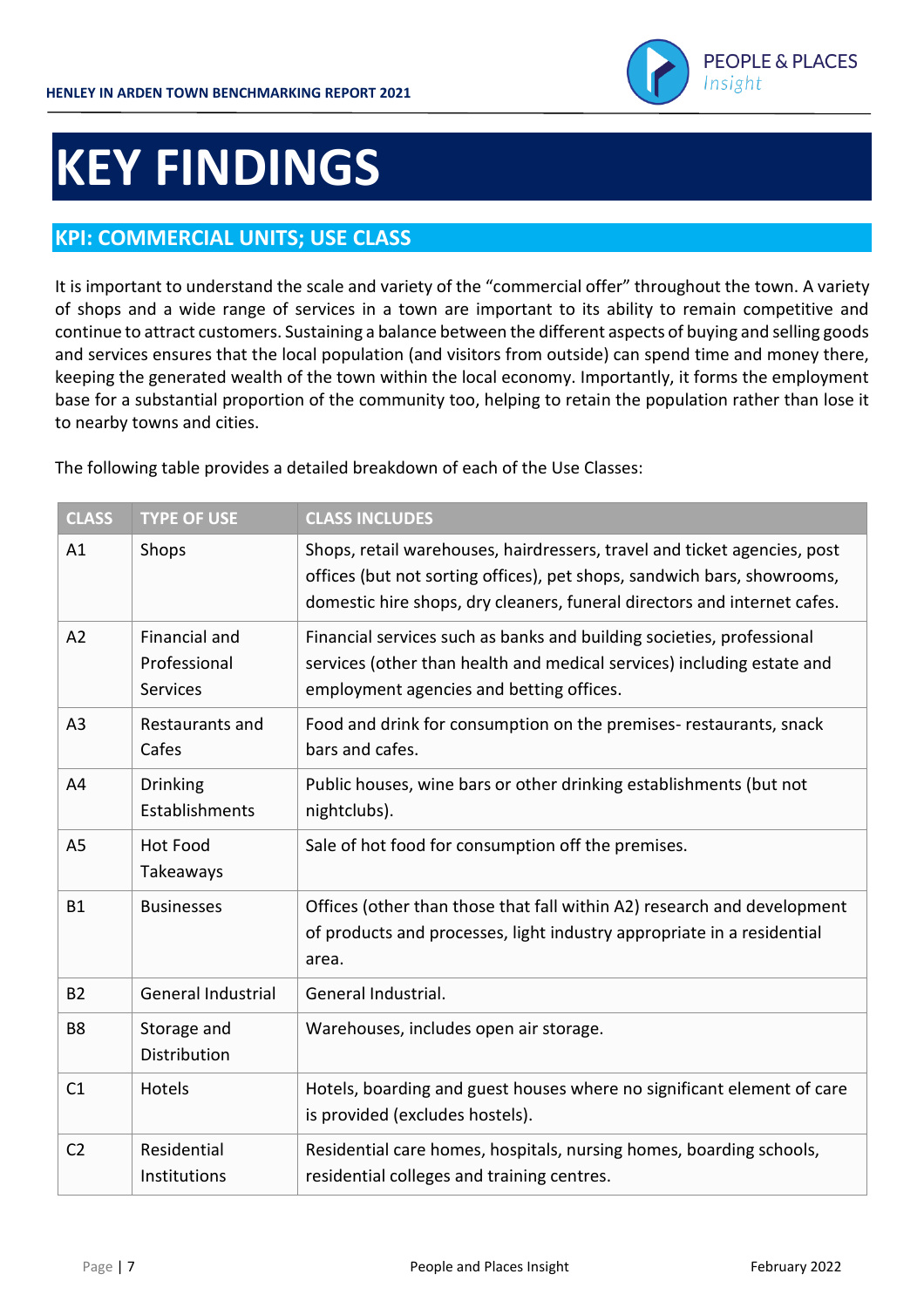

| C2A            | Secure Residential<br>Institution           | Use for secure residential accommodation, including use as a prison,<br>young offenders' institution, detention centre, secure training centre,<br>custody centre, short term holding centre, secure hospital, secure local<br>authority accommodation or use as a military barracks.                                                                                          |
|----------------|---------------------------------------------|--------------------------------------------------------------------------------------------------------------------------------------------------------------------------------------------------------------------------------------------------------------------------------------------------------------------------------------------------------------------------------|
| D <sub>1</sub> | Non-Residential<br>Institutions             | Clinics, health centres, crèches, day centres, schools, art galleries (other<br>than for sale or hire), museums, libraries, halls, places of worship, church<br>halls, law court. Non-residential education and training centres.                                                                                                                                              |
| D <sub>2</sub> | Assembly and<br>Leisure                     | Cinemas, music and concert halls, bingo and dance halls (but not<br>nightclubs), swimming baths, skating rinks, gymnasiums or area for<br>indoor or outdoor sports and recreations (except for motor sports, or<br>where firearms are used).                                                                                                                                   |
| SG             | Sui Generis<br>("unique"<br>establishments) | Theatres, hostels providing no significant element of care, scrap yards.<br>Petrol filling stations and shops selling and/ or displaying motor vehicles.<br>Retail warehouse clubs, nightclubs, laundrettes, taxi business,<br>amusement centres, casinos, haulage yards, transport depots, veterinary<br>clinics, dog parlours, tanning and beauty salons and tattoo studios. |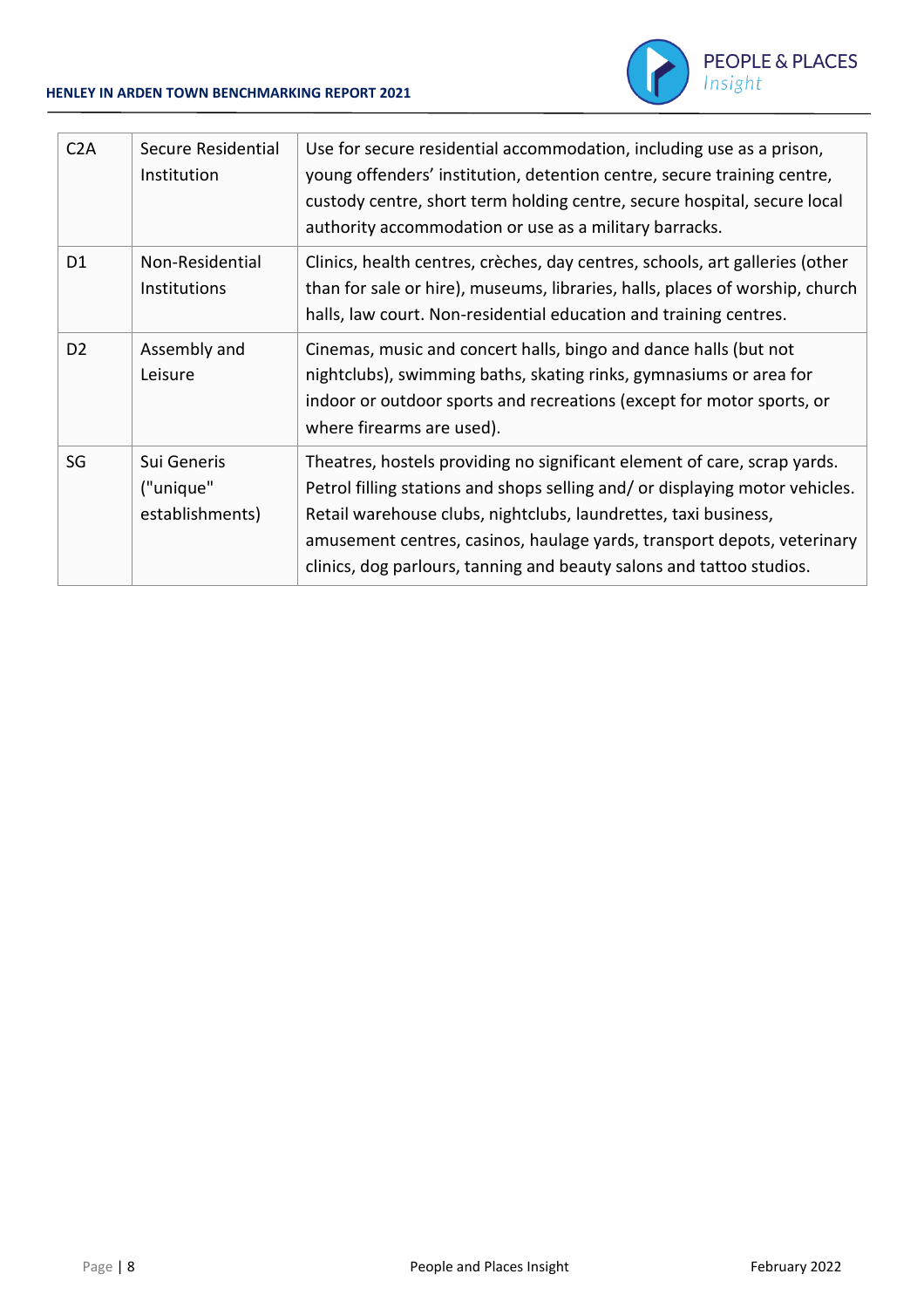

The following table provides a detailed analysis of the commercial offering in the town centre by Use Class. The figures are presented as a percentage of the **89** occupied units recorded.

| <b>CLASS</b>   | <b>TYPE OF USE</b>                              | <b>NATIONAL SMALL</b><br>TOWNS (%) | <b>HENLEY IN ARDEN</b><br>2021 (%) |
|----------------|-------------------------------------------------|------------------------------------|------------------------------------|
| A1             | <b>SHOPS</b>                                    | 51                                 | 37                                 |
| A <sub>2</sub> | FINANCIAL AND PROFESSIONAL<br><b>SERVICES</b>   | 13                                 | 11                                 |
| A <sub>3</sub> | <b>RESTAURANTS AND CAFES</b>                    | 9                                  | 12                                 |
| A4             | DRINKING ESTABLISHMENTS                         | 4                                  | 4                                  |
| A <sub>5</sub> | <b>HOT FOOD TAKEAWAYS</b>                       | 4                                  | $\overline{2}$                     |
| <b>B1</b>      | <b>BUSINESSES</b>                               | 3                                  | 15                                 |
| <b>B2</b>      | <b>GENERAL INDUSTRIAL</b>                       | $\mathbf{1}$                       | $\mathbf 0$                        |
| B <sub>8</sub> | STORAGE AND DISTRIBUTION                        | $\mathbf 0$                        | $\mathbf{1}$                       |
| C1             | <b>HOTELS</b>                                   | $\mathbf{1}$                       | $\mathbf{1}$                       |
| C <sub>2</sub> | <b>RESIDENTIAL INSTITUTIONS</b>                 | $\Omega$                           | $\mathbf 0$                        |
| C2A            | SECURE RESIDENTIAL INSTITUTION                  | $\Omega$                           | 0                                  |
| D <sub>1</sub> | NON-RESIDENTIAL INSTITUTIONS                    | 7                                  | 13                                 |
| D <sub>2</sub> | <b>ASSEMBLY AND LEISURE</b>                     | 1                                  | 0                                  |
| SG             | <b>SUI GENERIS</b><br>("UNIQUE" ESTABLISHMENTS) | 5                                  | $\overline{2}$                     |

37% of the ground floor units in Henley-in-Arden are A1 Shops, 14% lower than the National Small Towns average, whilst 13% are D1 Non-Residential Institutions. 15% of the ground floor units are B1 Businesses, 12% higher than the National average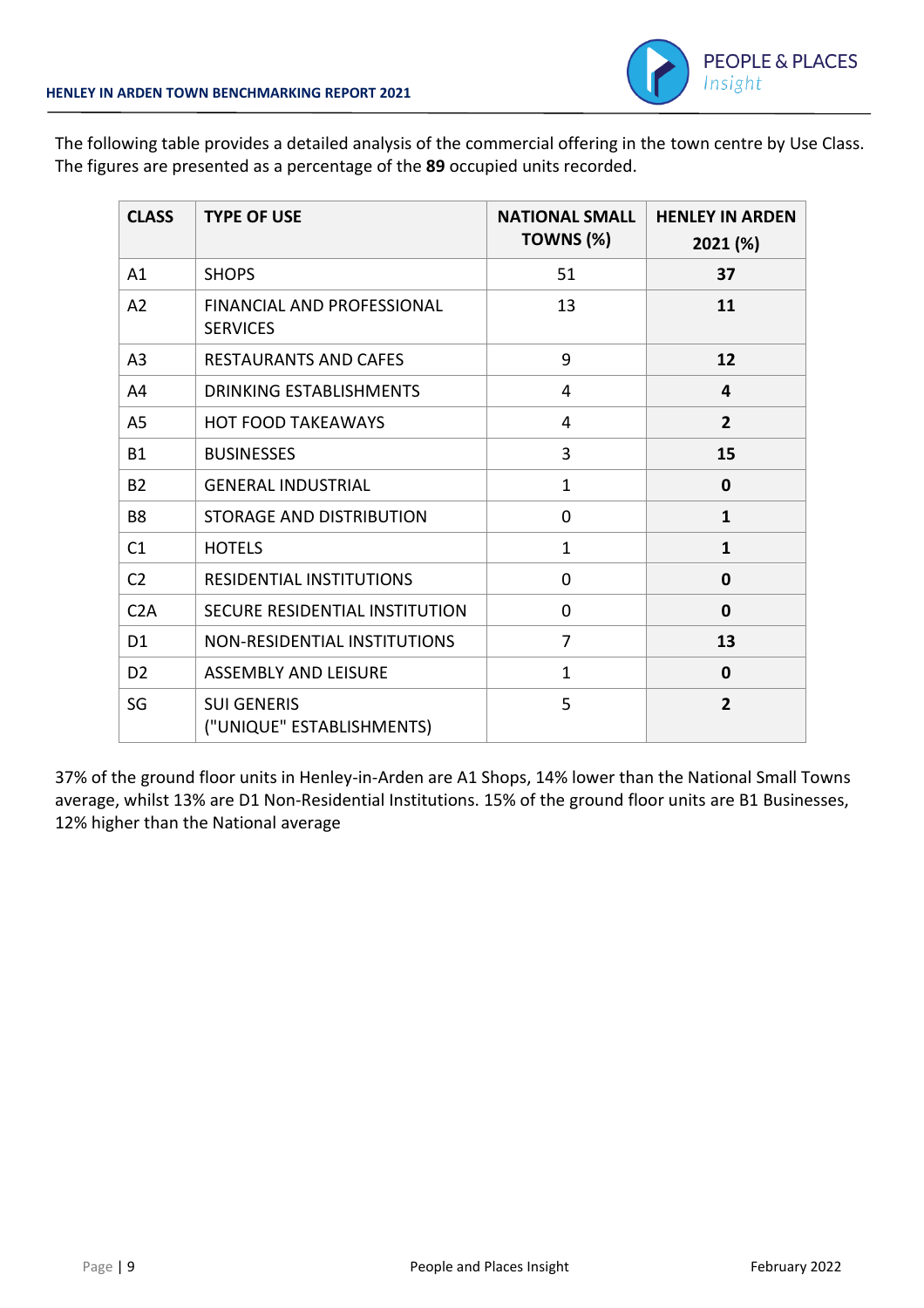

#### **KPI: COMMERCIAL UNITS; COMPARISON V CONVENIENCE**

A1 Retail units selling goods can be split into two different types: Comparison and Convenience.

#### **Convenience goods - Low-cost, everyday items that consumers are unlikely to travel far to purchase.**  Defined as:

- Food and non-alcoholic drinks
- Tobacco
- Alcohol

#### **Comparison goods - All other retail goods.**

- Defined as:
- Books
- Clothing and Footwear
- Furniture, floor coverings and household textiles
- Audio-visual equipment and other durable goods
- Newspapers and magazines
- Non-durable household goods
- Hardware and DIY supplies
- Chemists' goods
- Jewellery, watches and clocks
- Bicycles
- Recreational and Miscellaneous goods
- Hairdressing

The presence of a variety of shops in a town centre is important to its ability to remain competitive and continue to attract customers. A balance of both comparison and convenience retail units is therefore ideal in terms of encouraging visitors / potential customers.

The following table provides a percentage of the A1 Shops which sell mainly Comparison Goods/ Convenience Goods.

|                    | <b>NATIONAL SMALL</b> | <b>HENLEY IN ARDEN</b> |
|--------------------|-----------------------|------------------------|
|                    | TOWNS (%)             | 2021(%)                |
| <b>COMPARISON</b>  | 82                    | 76                     |
| <b>CONVENIENCE</b> | 18                    | 24                     |

76% of the A1 Shops in Henley-in-Arden mainly sell Comparison Goods, 6% lower than the National average.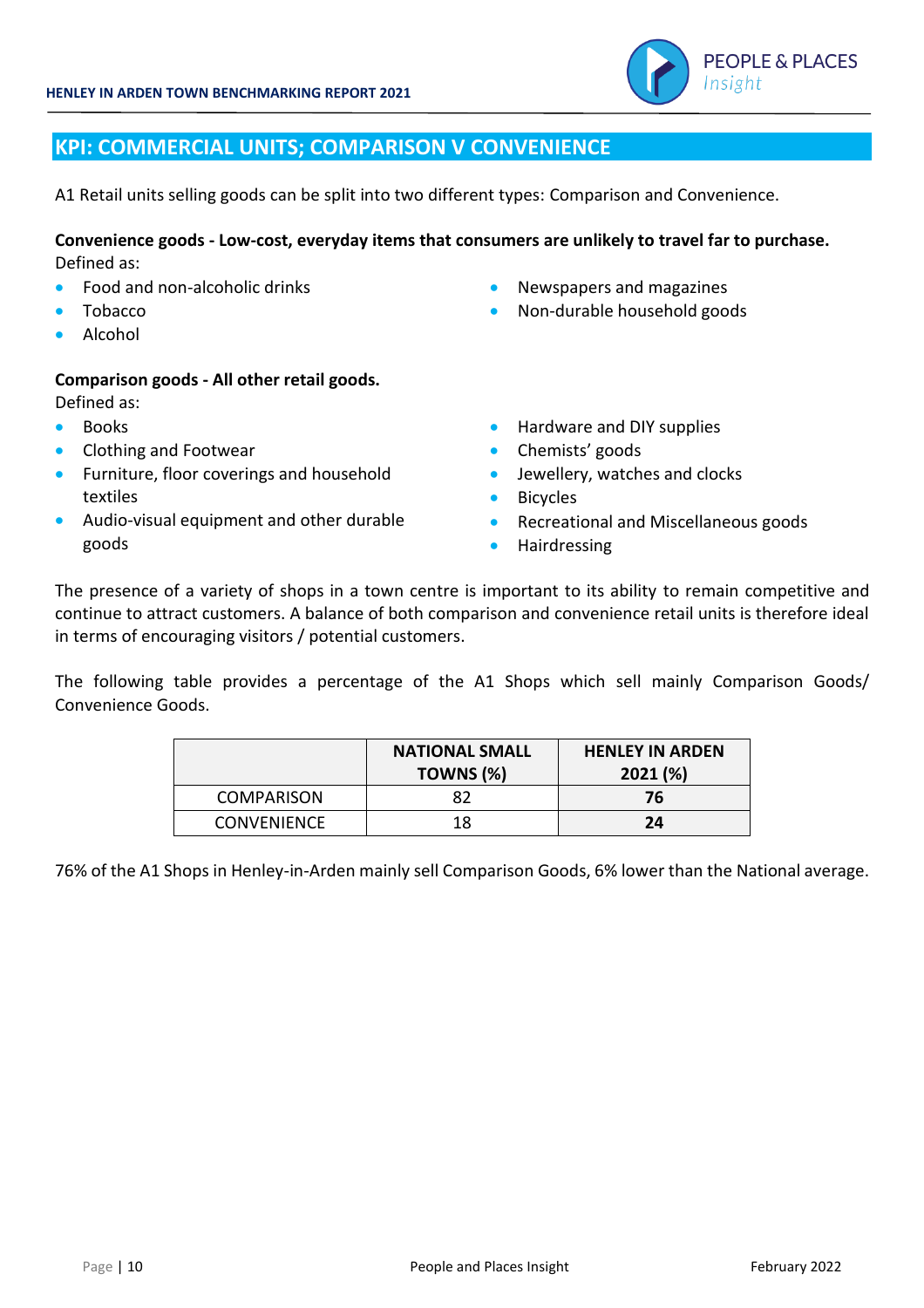

#### **KPI: COMMERCIAL UNITS; TRADER TYPES**

The vitality of a town centre depends highly on the quality and variety of retailers represented. A sustainable balance of key attractors and multiple names alongside local independent shops is likely to have the greatest positive impact on the vitality and viability of a town.

The following shops are considered Key attractors by Experian Goad.

#### **DEPARTMENT STORES CLOTHING**

- Marks and Spencer Burton
- 
- House of Fraser • H & M
- John Lewis  **New Look**

#### **MIXED GOODS RETAILERS** • River Island

- Wilkinson Topman
- 
- Boots
- 
- 

#### **SUPERMARKETS** • Clintons

- Waitrose 02
- Sainsbury's **•** Superdrug
- 

- 
- Debenhams Dorothy Perkins
	-
	-
	- Primark
	-
	-
- Argos Topshop

#### • TK Maxx **OTHER RETAILERS**

- WH Smith Carphone Warehouse
	- Clarks
	-
	-
	-
- Tesco Phones 4 U
	- Vodafone
	- Waterstones

Multiple traders have a countrywide presence and are well known household names. Regional shops are identified as those with stores/units in several towns throughout one geographical region only and Independent shops are identified as those that are specific to a particular town.

The following table provides a percentage of the A1 Shops which are Key Attractors, Multiples, Regional and Independent to the locality.

|                      | <b>NATIONAL SMALL</b> | <b>HENLEY IN ARDEN</b> |
|----------------------|-----------------------|------------------------|
|                      | TOWNS (%)             | 2021 (%)               |
| <b>KEY ATTRACTOR</b> |                       |                        |
| <b>MULTIPLE</b>      | 21                    | 12                     |
| REGIONAL             | 10                    |                        |
| <b>INDEPENDENT</b>   |                       | 79                     |

79% of the A1 Shops are unique to Henley-in-Arden.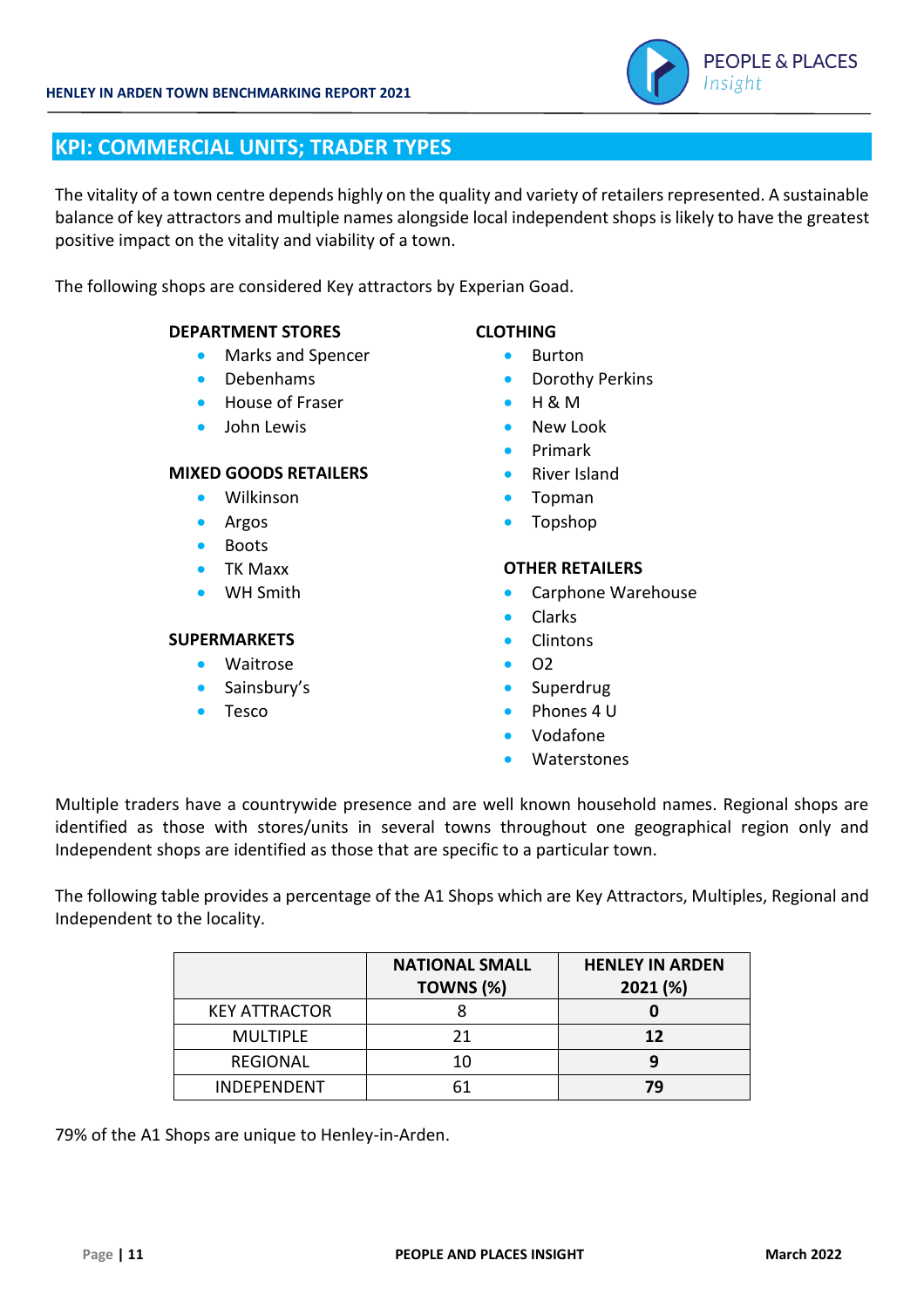

#### **KPI: COMMERCIAL UNITS VACANCY RATES**

Vacant units are an important indicator of the vitality and viability of a town centre. The presence of vacant units over a period of time can identify potential weaknesses in a town centre, whether due to locational criteria, high rent levels or strong competition from other centres.

The following table provides the percentage figure of vacant units from the total number of commercial units.

|                | <b>NATIONAL SMALL</b><br>TOWNS (%) | <b>HENLEY IN ARDEN</b><br>2021(%) |
|----------------|------------------------------------|-----------------------------------|
| <b>VACANCY</b> |                                    |                                   |

4% of the ground floor units are vacant, 5% lower than the National Small Towns figure.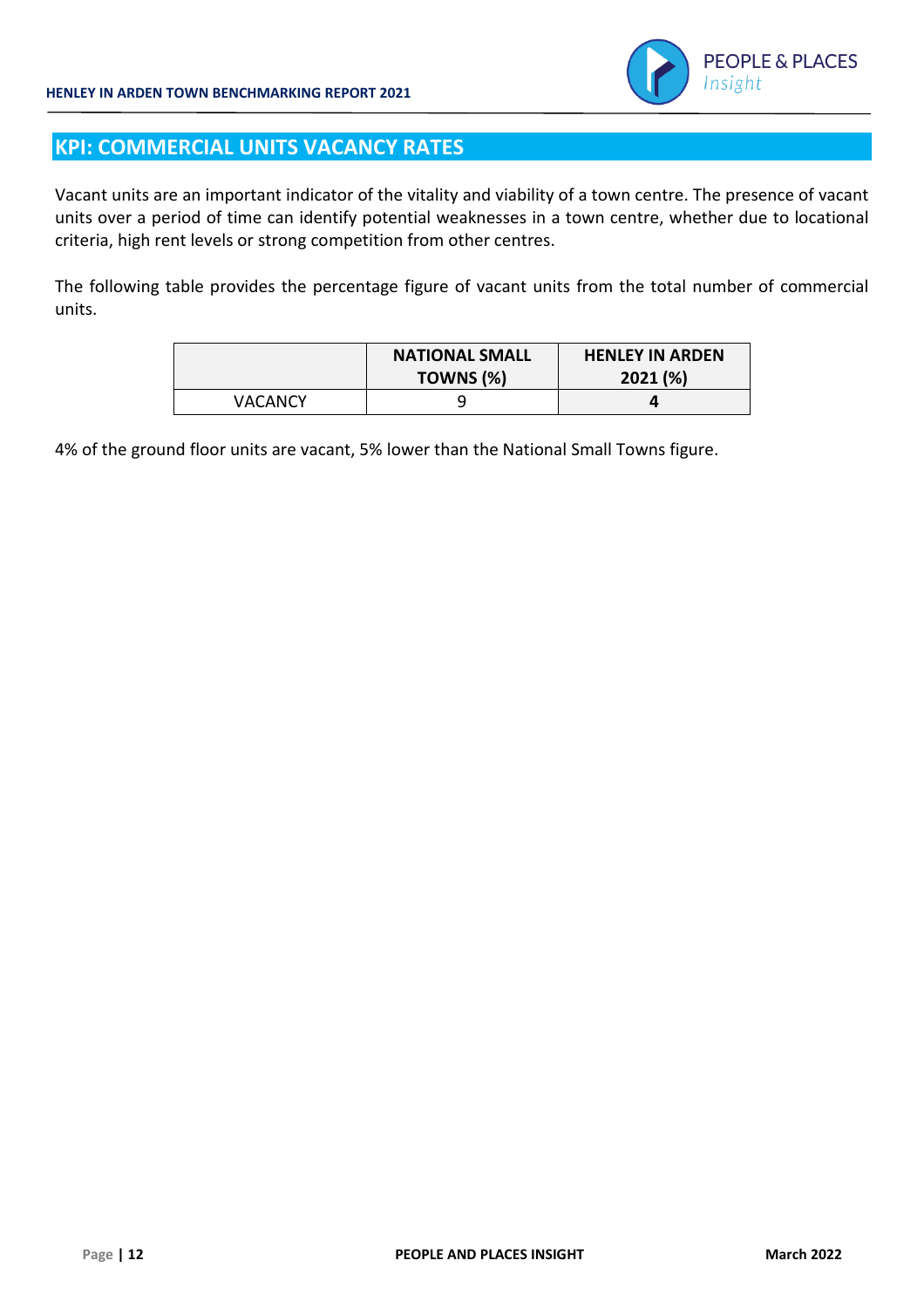

#### **KPI: MARKETS**

Good quality markets provide competition and choice for consumers. A busy and well-used street market can therefore be a good indicator of the vitality of a town centre. Conversely, if a market is in decline (e.g., empty pitches reducing numbers), it can be an indication of potential weaknesses in the town centre e.g., a lack of footfall customers due to an inappropriate retail mix or increased competitor activity. Street markets can also generate substantial benefits for the local economy. Markets can also provide a local mechanism for a diverse range of local enterprises to start, flourish and grow, adding to the sustainable mix of shops services on offer throughout the town.

The following table provides the average number of market traders at the main regular (at least once a fortnight) weekday market within the locality.

|                | <b>NATIONAL SMALL</b> | <b>HENLEY IN ARDEN</b> |
|----------------|-----------------------|------------------------|
|                | TOWNS (%)             | 2021 (%)               |
| <b>TRADERS</b> | 15                    | N/A                    |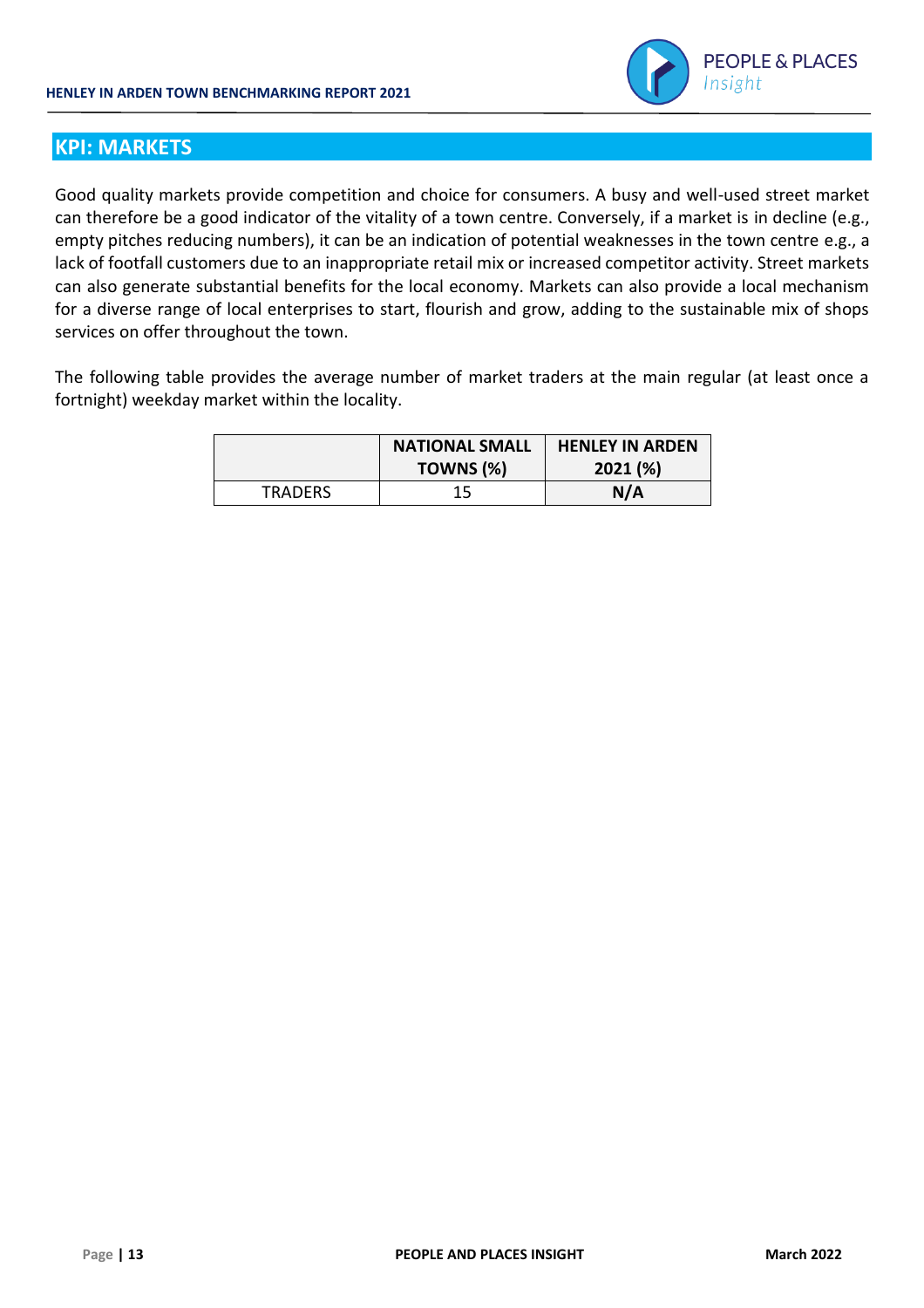

#### **KPI: FOOTFALL**

The arrival and movement of people, whether as residents, workers, visitors or a shopper is vital to the success of the majority of businesses within the town centre. The more people that are attracted to the town, the better it trades and the more prosperous the businesses in it become, provided there is ample available disposable income in that population. Measuring passing people in a consistent manner in the same place, at the same time builds up a picture of the town, its traders and their relative success over the weeks and months.

Benchmarking footfall is conducted in specific locations for a set period, between 10.00am to 1.00pm, counting the people passing in both directions through a fixed point (e.g., an imaginary line across the road) for a precise ten minutes in every hour (e.g., 10.00–10.10am, 11.20am-11.30am, 12.40pm-12.50pm). Aside from the above basic rules are applied to the process;

- **An accurate stopwatch and a hand operated mechanical counter are used**
- **If a person walks passed more than once they are included in the count each time they pass through the 'line'**
- **Children under 12 are not included in the count**
- **Footfall counts are not conducted in the rain**

The following table provides the average number of people per 10 minutes between 10am and 1pm from the busiest footfall location in the locality on the relevant days recorded.

|                      | <b>NATIONAL SMALL</b> | <b>HENLEY IN ARDEN</b> |
|----------------------|-----------------------|------------------------|
|                      | TOWNS (%)             | 2021 (%)               |
| <b>BUSY WEEKDAY</b>  | 110                   | 41                     |
| <b>QUIET WEEKDAY</b> | 105                   | 36                     |
| <b>SATURDAY</b>      | n/a                   | 40                     |

Footfall in Henley during the week is markedly lower than the National Small Towns average. On the Busy Weekday the average count in the busiest location was 41 persons per ten minutes compared to the National figure of 110 persons. Similarly on the Quiet Weekday the count dropped slightly to 36 persons per minutes against a National average of 105 persons. The average figure on the Saturday count was 40 persons per ten minutes thus close to the Weekday figures.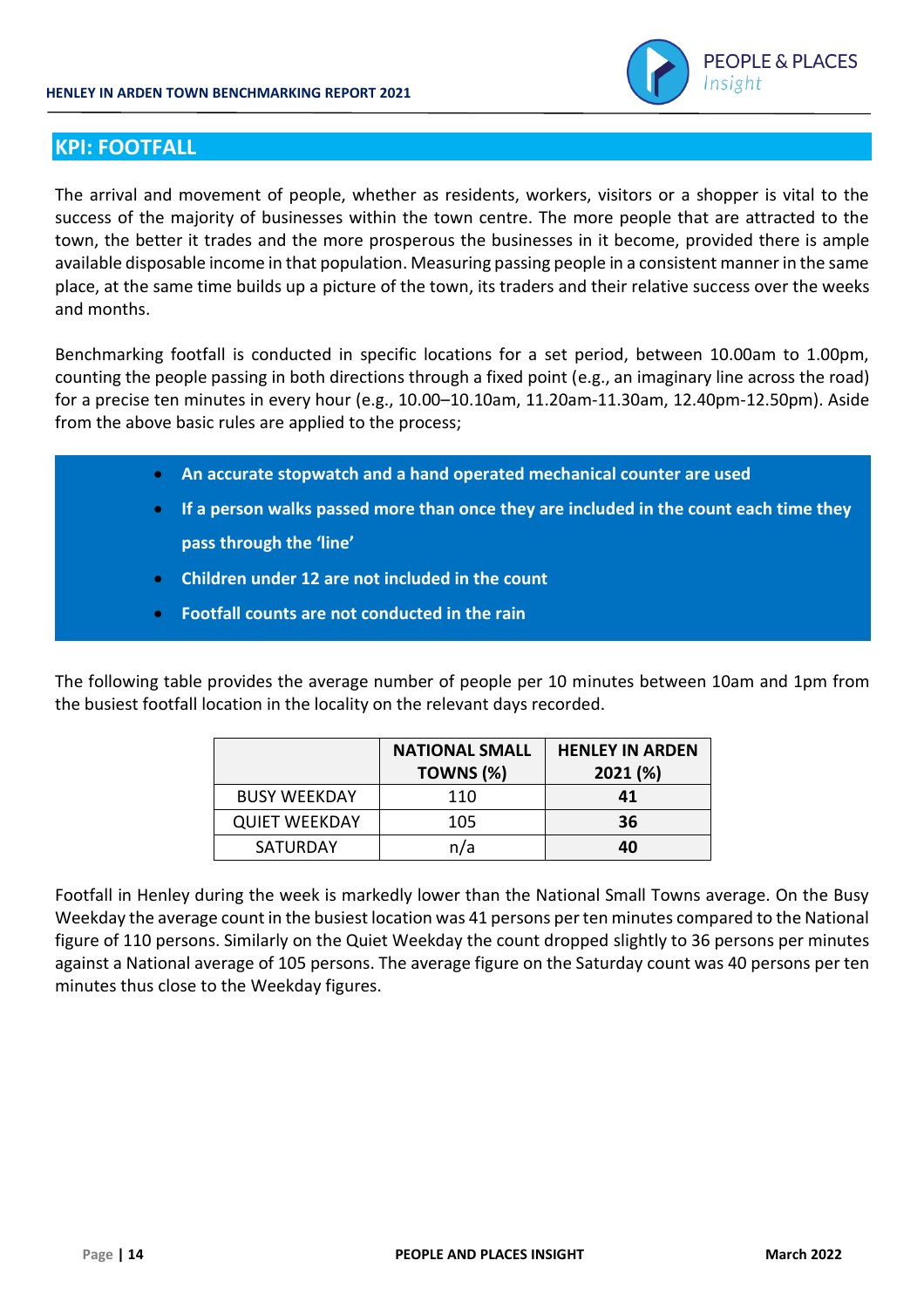

The following tables outline the individual counts:

| 123 High Street to Studio 34, High Street |  |
|-------------------------------------------|--|
|-------------------------------------------|--|

| -              |                          |
|----------------|--------------------------|
|                | Wednesday 23rd June 2021 |
| 10.30-10.40    | 34                       |
| 11.30-11.40    | 34                       |
| 12.30-12.40    | 56                       |
| <b>TOTAL</b>   | 124                      |
| <b>AVERAGE</b> | 41                       |

#### **110 High Street**

|                | Wednesday 23rd June 2021 |
|----------------|--------------------------|
| 10.30-10.40    | 42                       |
| 11.30-11.40    | 43                       |
| 12.30-12.40    | 35                       |
| <b>TOTAL</b>   | 120                      |
| <b>AVERAGE</b> | 40                       |

#### **123 High Street to Studio 34, High Street**

|                | Thursday 15 <sup>th</sup> July 2021 |
|----------------|-------------------------------------|
| 10.30-10.40    | 41                                  |
| 11.30-11.40    | 30                                  |
| 12.30-12.40    | 25                                  |
| <b>TOTAL</b>   | 91                                  |
| <b>AVERAGE</b> | 30                                  |

#### **110 High Street**

|                | Thursday 15 <sup>th</sup> July 2021 |  |
|----------------|-------------------------------------|--|
| 10.30-10.40    | 37                                  |  |
| 11.30-11.40    | 33                                  |  |
| 12.30-12.40    | 39                                  |  |
| <b>TOTAL</b>   | 109                                 |  |
| <b>AVERAGE</b> | 36                                  |  |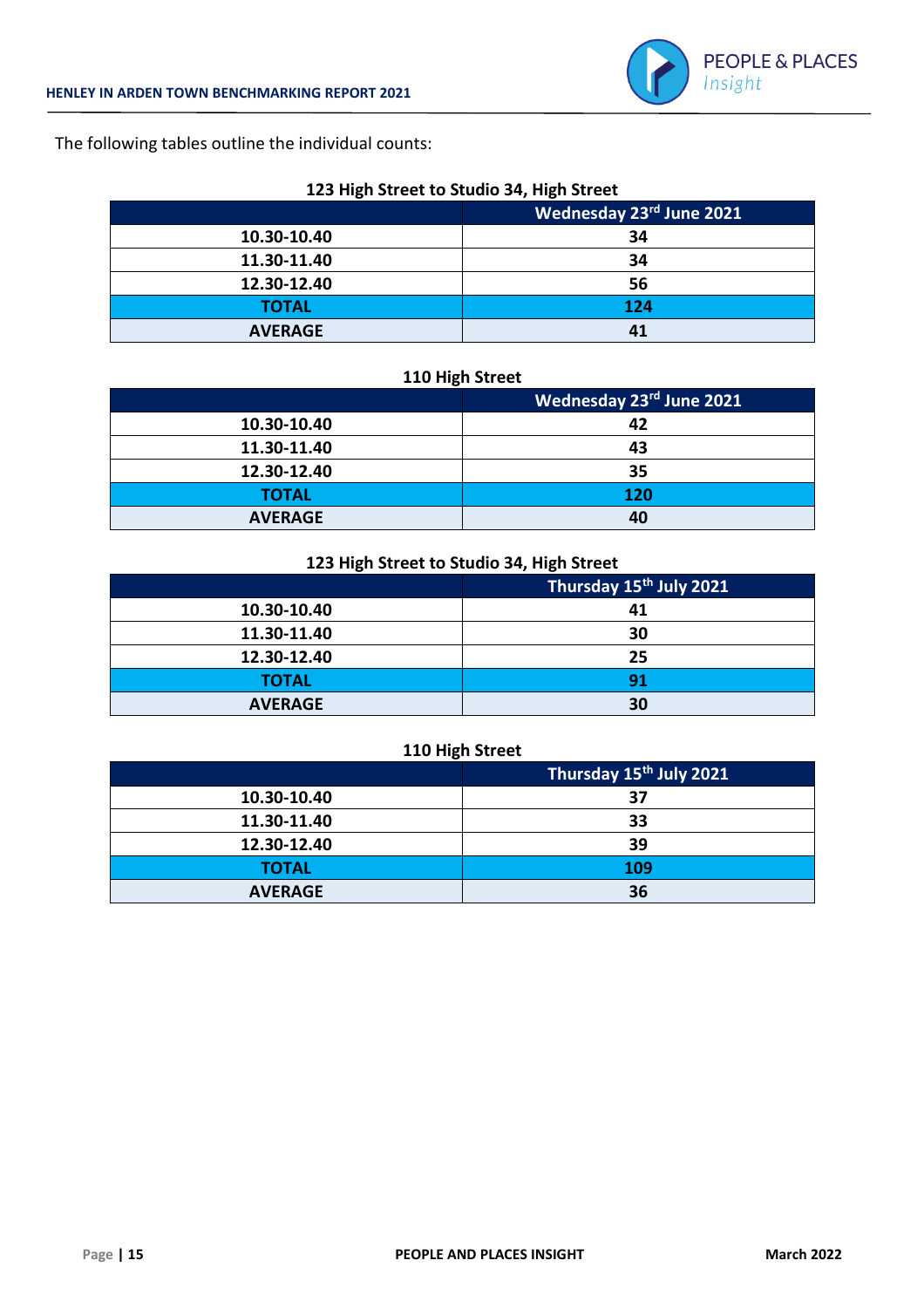

| $220$ , $n_{\rm B}$ , output to other of $\mu$ , $n_{\rm B}$ , output |     |  |
|-----------------------------------------------------------------------|-----|--|
| Saturday 30 <sup>th</sup> October 2021                                |     |  |
| 10.30-10.40                                                           | 42  |  |
| 11.30-11.40                                                           | 45  |  |
| 12.30-12.40                                                           | 40  |  |
| <b>TOTAL</b>                                                          | 127 |  |
| <b>AVERAGE</b>                                                        | 42  |  |

#### **123 High Street to Studio 34, High Street**

#### **110 High Street**

|                | Saturday 30 <sup>th</sup> October 2021 |  |
|----------------|----------------------------------------|--|
| 10.30-10.40    | 49                                     |  |
| 11.30-11.40    | 39                                     |  |
| 12.30-12.40    | 39                                     |  |
| <b>TOTAL</b>   | 127                                    |  |
| <b>AVERAGE</b> | 42                                     |  |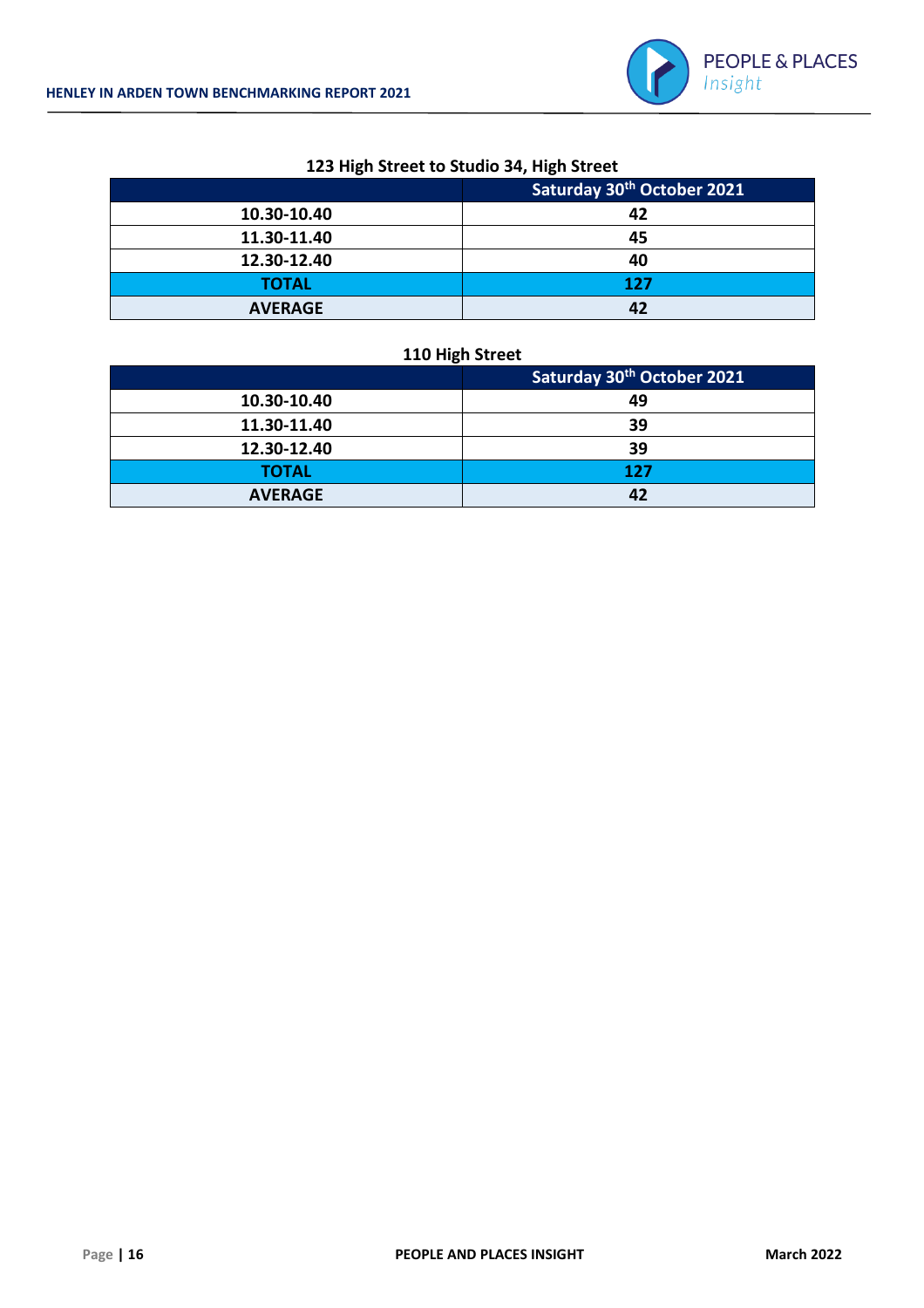

#### **KPI: CAR PARKING**

A large proportion of spending customers in a town centre come by car. In the rural setting, the car tends to be an essential tool, used by both those who come to spend and those who come to work. The provision of adequate and convenient car parking facilities is therefore a key element of town centre vitality. An acceptable number of available spaces with a regular, quick turn-over for shoppers are the ideal while adequate longer stay, less convenient spaces for local owners/ workers and visitors must be considered too.

Within the town on street and off parking within the core commercial offering were identified as being integral to the study. The following tables provide a summary of the Car Parking offering broken down into;

- Percentage number of spaces in the designated car parks.
- Percentage number of short-stay, long stay and disabled spaces in designated car parks
- Percentage of vacant spaces in designated car parks on a Market Day and on a Non-Market Day
- Percentage number of on-street car parking spaces
- Percentage number of on street short stay, long stay and disabled spaces
- Percentage of vacant on street spaces on a Market Day and on a Non-Market Day
- Overall percentage of short stay, long stay and disabled spaces
- Overall percentage of vacant spaces on a Market Day and on a Non-Market Day

|                                        | <b>NATIONAL</b><br><b>SMALL TOWNS</b> | <b>HENLEY IN</b><br><b>ARDEN</b> |
|----------------------------------------|---------------------------------------|----------------------------------|
|                                        | $(\%)$                                | 2021 (%)                         |
| <b>CAR PARK:</b>                       |                                       |                                  |
| <b>TOTAL SPACES:</b>                   | 83                                    | 45                               |
| SHORT STAY SPACES: (4 HOURS AND UNDER) | 42                                    | $\mathbf{0}$                     |
| LONG STAY SPACES: (OVER 4 HOURS)       | 54                                    | 93                               |
| <b>DISABLED SPACES:</b>                | 5                                     | 6                                |
| <b>NOT REGISTERED</b>                  | $\mathbf 0$                           | $\mathbf{0}$                     |
| VACANT SPACES ON A BUSY WEEKDAY DAY:   | 30                                    | 27                               |
| VACANT SPACES ON A QUIET WEEKDAY:      | 36                                    | 22                               |
| <b>VACANT SPACES ON A SATURDAY:</b>    | N/A                                   | 47                               |
| <b>ON STREET:</b>                      |                                       |                                  |
| <b>TOTAL SPACES:</b>                   | 17                                    | 55                               |
| SHORT STAY SPACES: (4 HOURS AND UNDER) | 78                                    | 96                               |
| LONG STAY SPACES: (OVER 4 HOURS)       | 15                                    | $\mathbf 0$                      |
| <b>DISABLED SPACES:</b>                | 6                                     | 4                                |
| <b>NOT REGISTERED</b>                  | $\mathbf{1}$                          | $\mathbf{0}$                     |
| VACANT SPACES ON A BUSY WEEKDAY DAY:   | 14                                    | 23                               |
| VACANT SPACES ON A QUIET WEEKDAY:      | 17                                    | 14                               |
| <b>VACANT SPACES ON A SATURDAY:</b>    | N/A                                   | 32                               |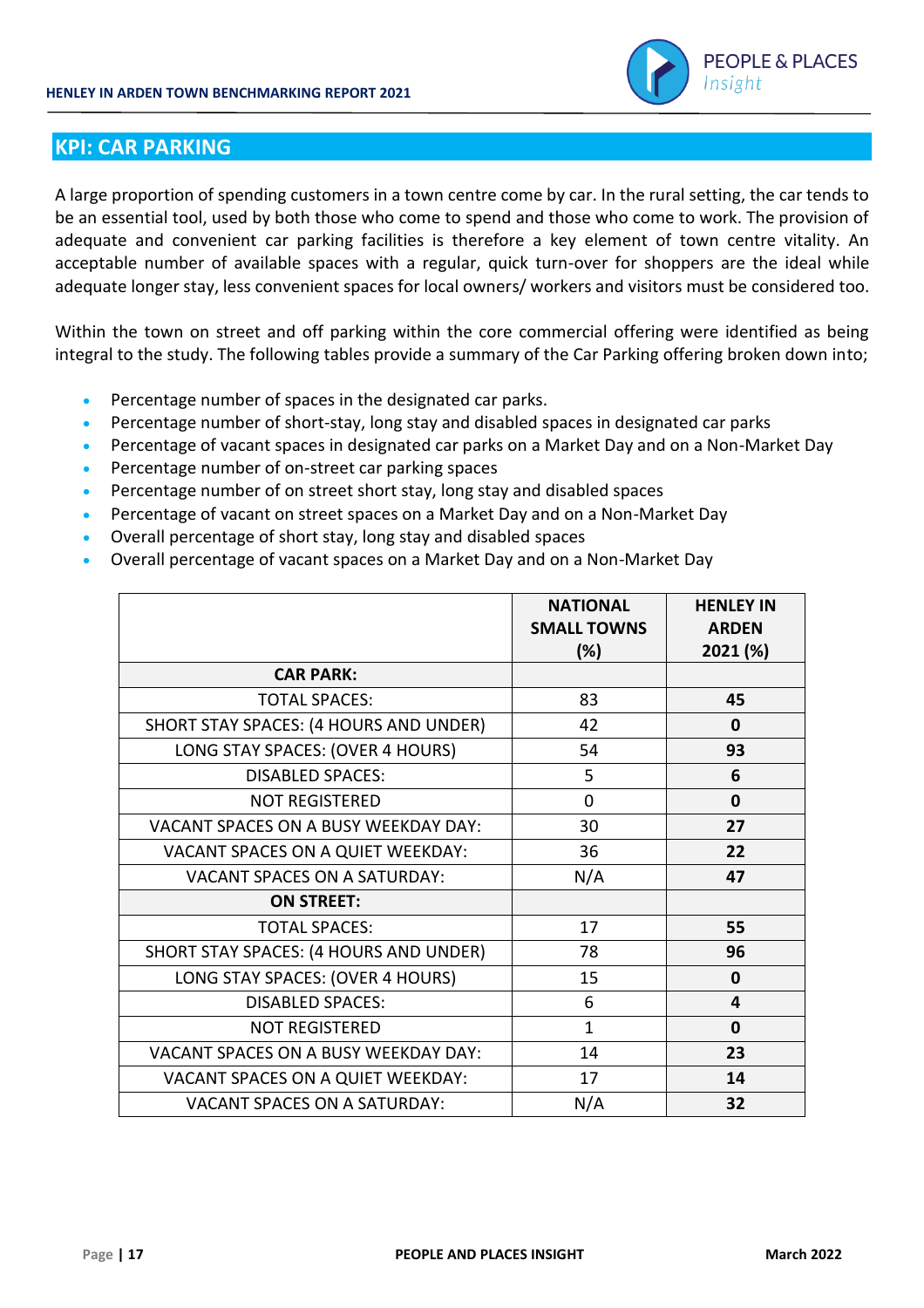

| <b>OVERALL</b>                         | <b>NATIONAL</b><br><b>SMALL TOWNS</b><br>(%) | <b>HENLEY IN</b><br><b>ARDEN</b><br>2021 (%) |
|----------------------------------------|----------------------------------------------|----------------------------------------------|
| <b>TOTAL SPACES:</b>                   | N/A                                          | N/A                                          |
| SHORT STAY SPACES: (4 HOURS AND UNDER) | 48                                           | 52                                           |
| LONG STAY SPACES: (OVER 4 HOURS)       | 47                                           | 43                                           |
| <b>DISABLED SPACES:</b>                | 5                                            | 5                                            |
| <b>NOT REGISTERED</b>                  | O                                            | 0                                            |
| VACANT SPACES ON A BUSY WEEKDAY DAY:   | 27                                           | 25                                           |
| VACANT SPACES ON A QUIET WEEKDAY:      | 33                                           | 18                                           |
| <b>VACANT SPACES ON A SATURDAY:</b>    | N/A                                          | 39                                           |

On the Busy Weekday a quarter of all car parking in Henley-in-Arden was vacant whilst on the Quiet Weekday this figure interestingly dropped to 18%, 15% lower than the National Small Towns average. On the Saturday audit vacancy rates increased to 39%.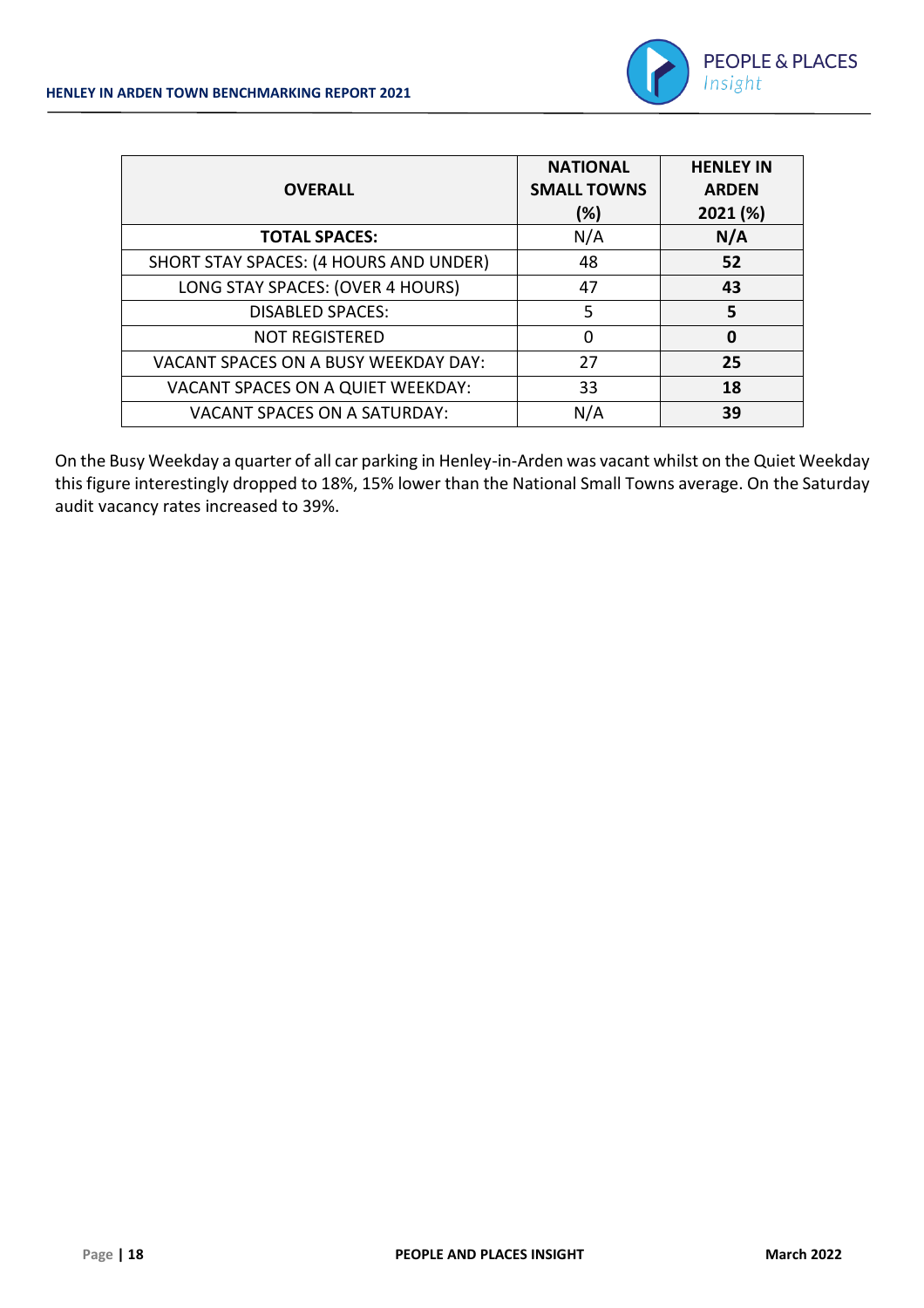

#### **KPI: BUSINESS CONFIDENCE SURVEY**

Regarding the 'business confidence' by establishing the trading conditions of town centre businesses, stakeholders can focus their regeneration efforts on building on existing strengths and addressing any specific issues. The following percentage figures are based on the **10** returned Business Confidence Surveys.

|                                             | <b>NATIONAL</b><br><b>SMALL TOWNS</b><br>(%) | <b>HENLEY-IN-</b><br><b>ARDEN</b><br>2021 (%) |
|---------------------------------------------|----------------------------------------------|-----------------------------------------------|
| <b>WHAT IS THE NATURE OF YOUR BUSINESS?</b> |                                              |                                               |
| <b>RETAIL</b>                               | 60                                           | 20                                            |
| FINANCIAL/PROFESSIONAL SERVICES             | 11                                           | 50                                            |
| <b>PUBLIC SECTOR</b>                        | $\overline{2}$                               | $\mathbf{0}$                                  |
| <b>FOOD AND DRINK</b>                       | 12                                           | 10                                            |
| <b>ACCOMMODATION</b>                        | $\overline{2}$                               | $\mathbf{0}$                                  |
| <b>OTHER</b>                                | 14                                           | 20                                            |
| <b>WHAT TYPE OF BUSINESS ARE YOU?</b>       |                                              |                                               |
| <b>MULTIPLE TRADER</b>                      | 11                                           | 10                                            |
| <b>REGIONAL</b>                             | 6                                            | 30                                            |
| INDEPENDENT                                 | 83                                           | 60                                            |
| HOW LONG HAS THE BUSINESS BEEN IN THE TOWN? |                                              |                                               |
| <b>LESS THAN A YEAR</b>                     | 8                                            | 10                                            |
| <b>ONE TO FIVE YEARS</b>                    | 20                                           | 10                                            |
| <b>SIX TO TEN YEARS</b>                     | 13                                           | 30                                            |
| <b>MORE THAN TEN YEARS</b>                  | 59                                           | 50                                            |

60% of Businesses are unique to Henley-in-Arden and 50% have been based in the town for over 10 years.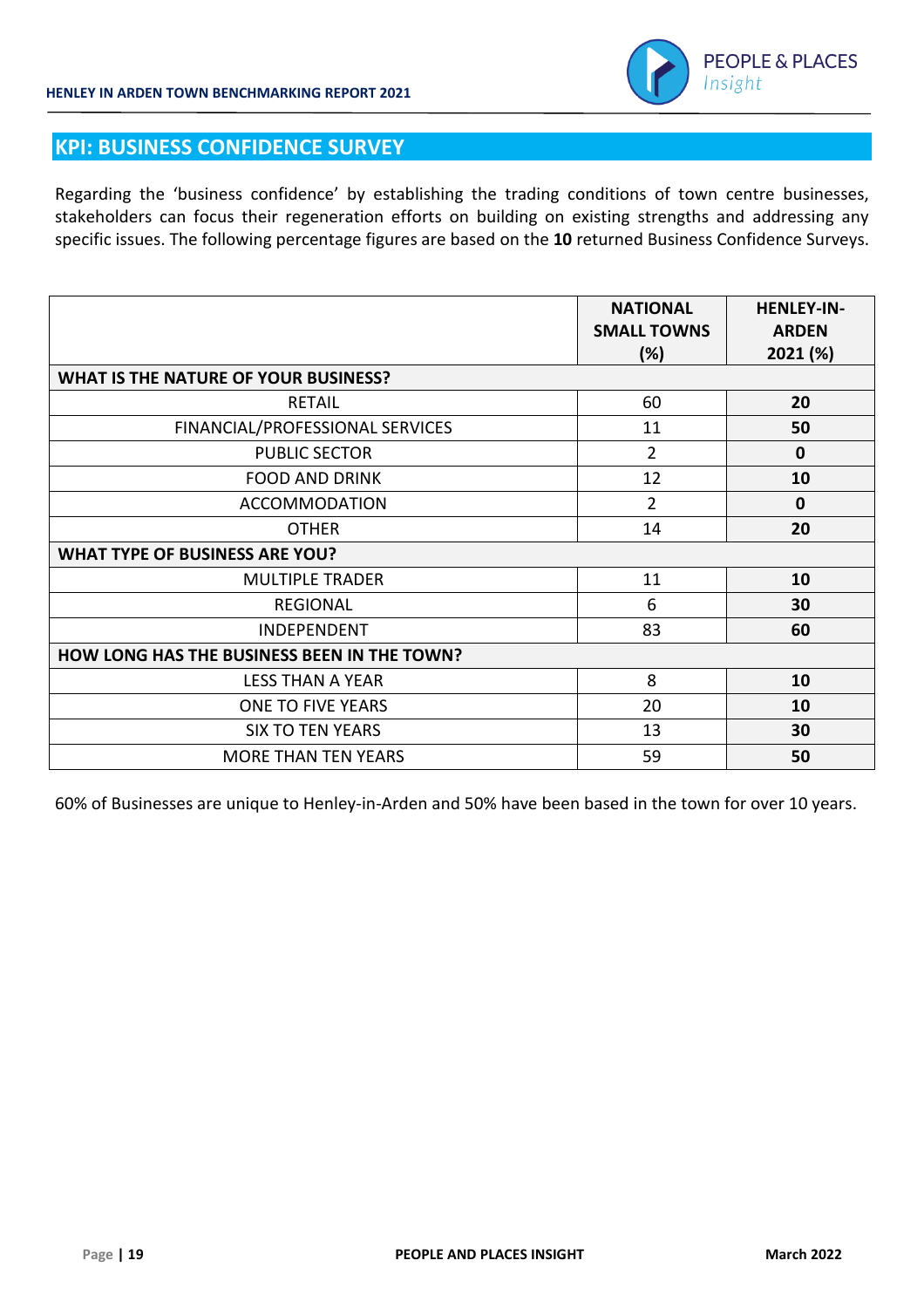

|                                                         | <b>NATIONAL</b><br><b>SMALL TOWNS</b><br>(%) | <b>HENLEY-IN-</b><br><b>ARDEN</b><br>2021 (%) |
|---------------------------------------------------------|----------------------------------------------|-----------------------------------------------|
| <b>COMPARED TO LAST YEAR HAS YOUR TURNOVER</b>          |                                              |                                               |
| <b>INCREASED</b>                                        | 39                                           | 50                                            |
| <b>STAYED THE SAME</b>                                  | 27                                           | 20                                            |
| <b>DECREASED</b>                                        | 34                                           | 30                                            |
| <b>COMPARED TO LAST YEAR HAS YOUR PROFITABILITY</b>     |                                              |                                               |
| <b>INCREASED</b>                                        | 30                                           | 44                                            |
| STAYED THE SAME                                         | 32                                           | 22                                            |
| <b>DECREASED</b>                                        | 39                                           | 33                                            |
| OVER THE NEXT 12 MONTHS DO YOU THINK YOUR TURNOVER WILL |                                              |                                               |
| <b>INCREASE</b>                                         | 42                                           | 67                                            |
| <b>STAY THE SAME</b>                                    | 39                                           | 22                                            |
| <b>DECREASE</b>                                         | 19                                           | 11                                            |

Half of Businesses reported that over the last 12 months their turnover had increased 11% higher than the National Small Towns average, whilst 44% indicated that their profitability had increased. In terms of business confidence, 67% of traders indicated that their turnover would increase over the next 12 months, 25% higher than the National figure.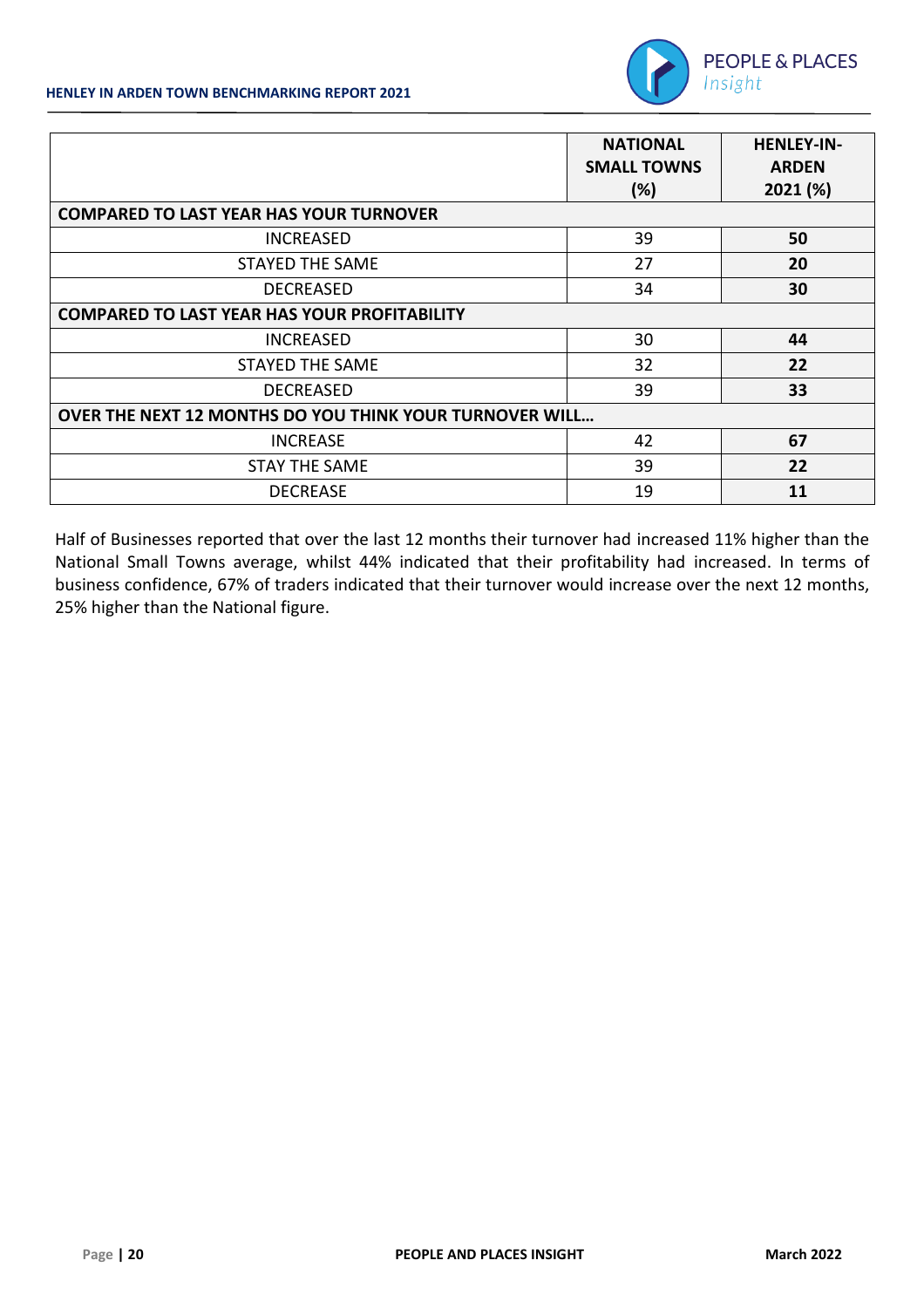

|                                                   | <b>NATIONAL</b>      | <b>HENLEY-IN-</b> |
|---------------------------------------------------|----------------------|-------------------|
|                                                   | <b>SMALL TOWNS %</b> | <b>ARDEN</b>      |
|                                                   |                      | 2021 (%)          |
| WHAT ARE THE POSITIVE ASPECTS OF THE TOWN CENTRE? |                      |                   |
| PHYSICAL APPEARANCE                               | 50                   | 89                |
| PROSPERITY OF THE TOWN                            | 42                   | 89                |
| <b>LABOUR POOL</b>                                | 15                   | 22                |
| <b>GEOGRAPHICAL LOCATION</b>                      | 47                   | 89                |
| MIX OF RETAIL OFFER                               | 50                   | 22                |
| POTENTIAL TOURIST CUSTOMERS                       | 36                   | 11                |
| POTENTIAL LOCAL CUSTOMERS                         | 74                   | 67                |
| <b>AFFORDABLE HOUSING</b>                         | 16                   | $\mathbf 0$       |
| <b>TRANSPORT LINKS</b>                            | 41                   | 56                |
| <b>FOOTFALL</b>                                   | 31                   | 11                |
| <b>CAR PARKING</b>                                | 27                   | 22                |
| RENTAL VALUE/ PROPERTY COSTS                      | 12                   | 33                |
| MARKET(S)                                         | 13                   | $\mathbf 0$       |
| EVENTS/ACTIVITIES                                 | 20                   | 11                |
| MARKETING/PROMOTIONS                              | 10                   | 11                |
| LOCAL PARTNERSHIPS/ORGANISATIONS                  | 20                   | 11                |
| <b>OTHER</b>                                      | 4                    | 11                |

89% of Businesses reported that Physical Appearance and Prosperity of the Town were positive aspects of Henley-in-Arden.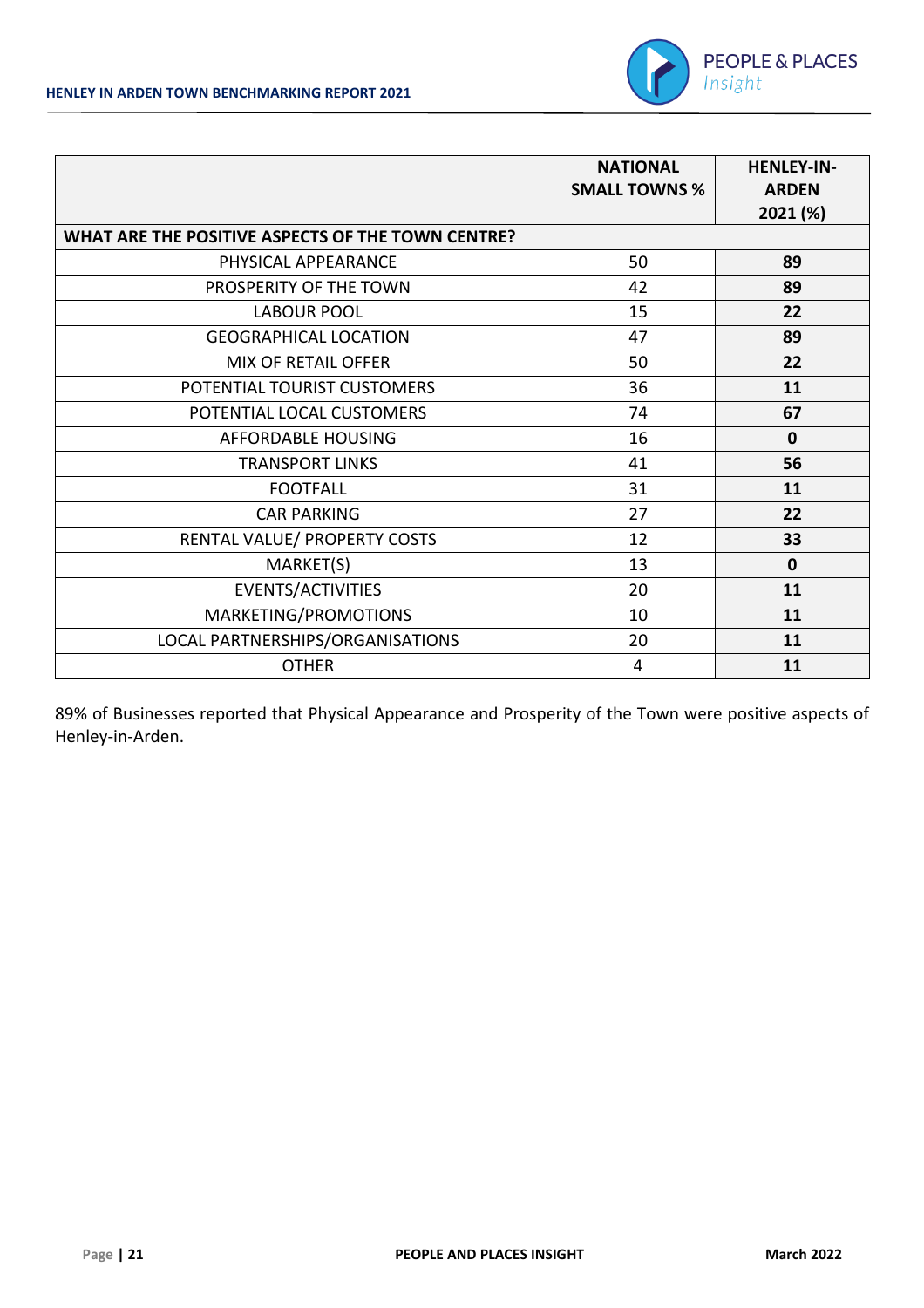

|                                                   | <b>NATIONAL</b>      | <b>HENLEY-IN-</b> |
|---------------------------------------------------|----------------------|-------------------|
|                                                   | <b>SMALL TOWNS %</b> | <b>ARDEN</b>      |
| WHAT ARE THE NEGATIVE ASPECTS OF THE TOWN CENTRE? |                      | 2021 (%)          |
|                                                   |                      |                   |
| PHYSICAL APPEARANCE                               | 18                   | $\mathbf 0$       |
| PROSPERITY OF THE TOWN                            | 22                   | $\mathbf{0}$      |
| <b>LABOUR POOL</b>                                | 16                   | 25                |
| <b>GEOGRAPHICAL LOCATION</b>                      | 8                    | $\mathbf 0$       |
| <b>MIX OF RETAIL OFFER</b>                        | 25                   | $\mathbf 0$       |
| <b>NUMBER OF VACANT UNITS</b>                     | 47                   | 13                |
| POTENTIAL TOURIST CUSTOMERS                       | 13                   | $\mathbf 0$       |
| POTENTIAL LOCAL CUSTOMERS                         | 5                    | $\bf{0}$          |
| <b>AFFORDABLE HOUSING</b>                         | 14                   | $\mathbf 0$       |
| <b>TRANSPORT LINKS</b>                            | 15                   | $\mathbf 0$       |
| <b>FOOTFALL</b>                                   | 23                   | 13                |
| <b>CAR PARKING</b>                                | 44                   | 75                |
| RENTAL VALUE/ PROPERTY COSTS                      | 25                   | 50                |
| MARKET(S)                                         | 9                    | $\mathbf 0$       |
| <b>LOCAL BUSINESS COMPETITION</b>                 | 21                   | $\mathbf 0$       |
| <b>COMPETITION FROM OTHER LOCALITIES</b>          | 29                   | $\mathbf 0$       |
| COMPETITION FROM OUT-OF-TOWN SHOPPING             | N/A                  | $\mathbf{0}$      |
| <b>COMPETITION FROM INTERNET</b>                  | 44                   | 13                |
| EVENTS/ACTIVITIES                                 | 6                    | $\mathbf 0$       |
| MARKETING/PROMOTIONS                              | 6                    | $\mathbf 0$       |
| LOCAL PARTNERSHIPS/ ORGANSIATIONS                 | 6                    | $\mathbf 0$       |
| <b>OTHER</b>                                      | 10                   | 13                |

75% of Businesses rated Car Parking as a negative aspect of Henley-in-Arden.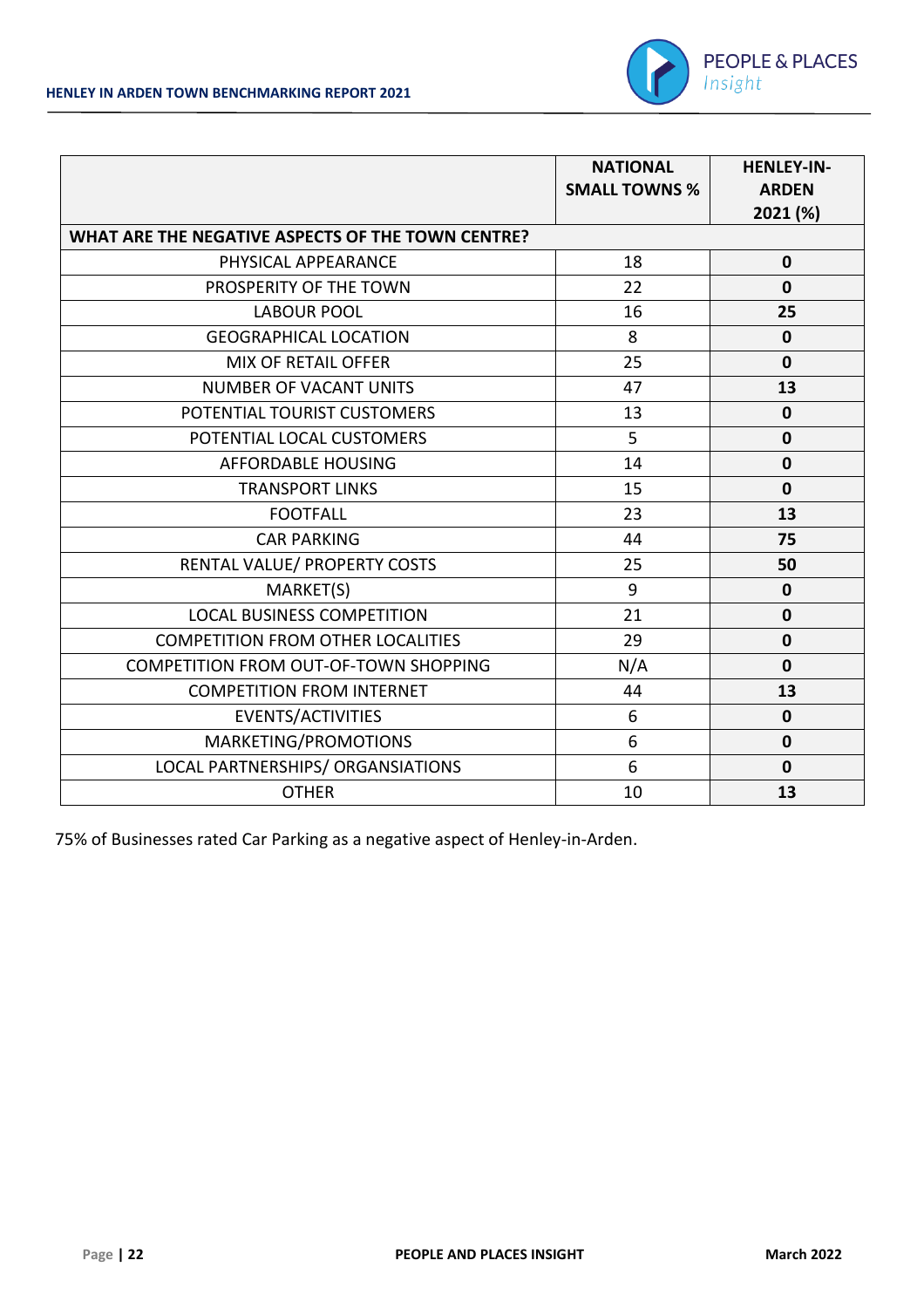

|                                                                   | <b>NATIONAL SMALL</b><br>TOWNS (%) | <b>HENLEY-IN-</b><br><b>ARDEN</b><br>2021 (%) |
|-------------------------------------------------------------------|------------------------------------|-----------------------------------------------|
| HAS YOUR BUSINESS SUFFERED FROM ANY CRIME OVER THE LAST 12 MONTHS |                                    |                                               |
| <b>YES</b>                                                        | 27                                 | 11                                            |
| <b>NO</b>                                                         | 73                                 | 89                                            |
| <b>TYPE OF CRIME</b>                                              |                                    |                                               |
| <b>THEFT</b>                                                      | 66                                 | 0                                             |
| <b>CRIMINAL DAMAGE</b>                                            | 27                                 | 100                                           |
| <b>ABUSE</b>                                                      | 12                                 | 0                                             |
| <b>OTHER</b>                                                      | 8                                  | 0                                             |

89% of Businesses had not suffered any crime from their town centre premises over the last 12 months.

#### **WHAT TWO SUGGESTIONS WOULD YOU MAKE TO IMPROVE THE TOWN'S ECONOMIC PERFORMANCE?**

- *increase free parking*
- *The town promoting itself more*
- *Encourage more office spaced businesses*
- *Improve parking facilities*
- *Increase parking times on the street to 3 hours*
- *Increased car parking*
- *Maintenance of Free Parking*
- *More businesses working together*
- *Better compatibility from disparate locations*
- *Somehow to get more diverse array of shops to want to open in Henley*
- *Enforcement against traffic violations such as parking on yellow line*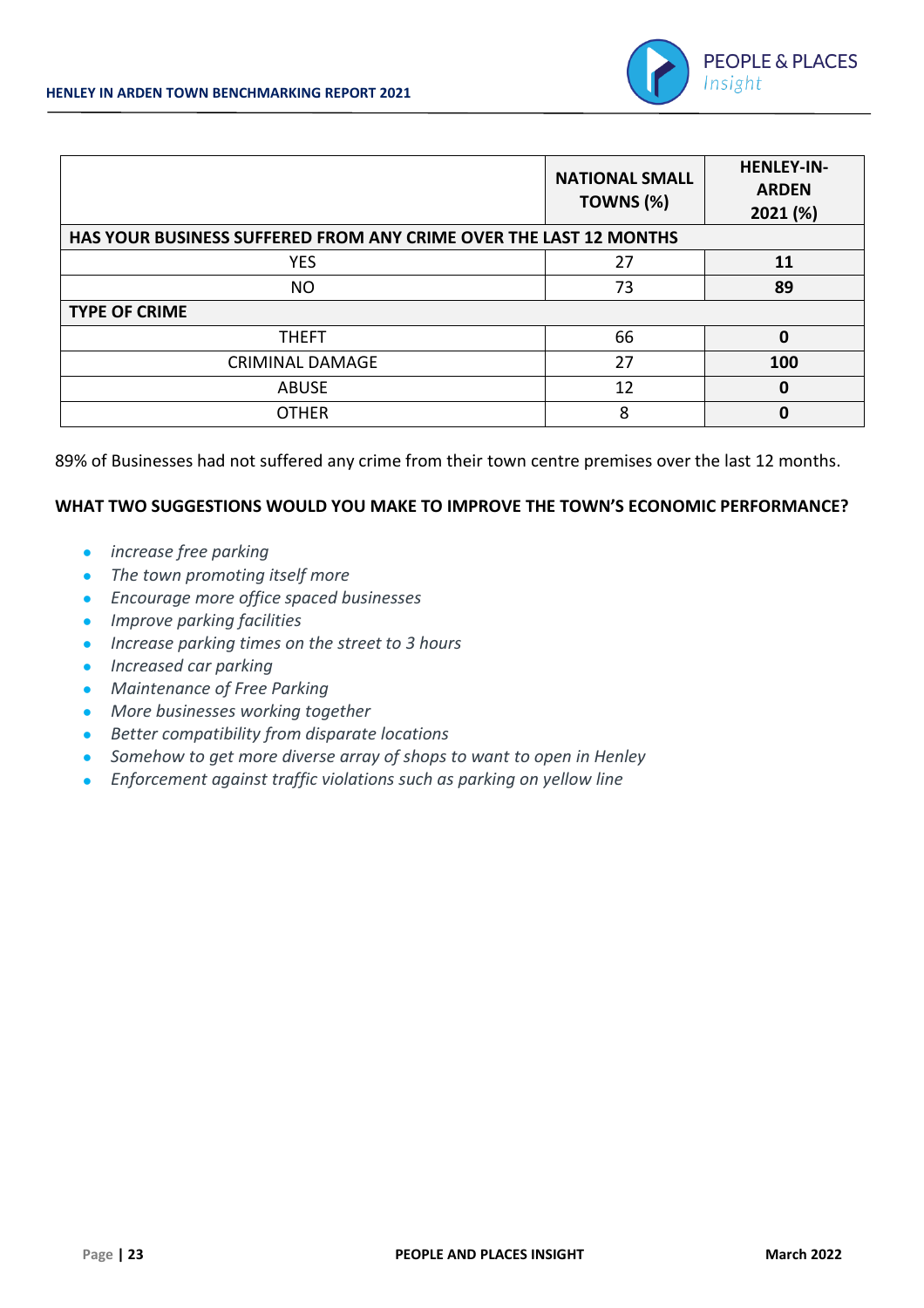

#### **KPI: TOWN CENTRE USERS SURVEY**

The aim of the Report is to establish how the town centre is seen by those people who use it. By asking visitors, of all types, a more detailed picture can be obtained as what matters to regular visitors can be very different to someone who has never been to the place before. In total, **498** Town Centre Surveys were completed. The following percentage figures are based upon the total number of respondents to each question.

|                      | <b>NATIONAL</b><br><b>SMALL TOWNS</b> | <b>HENLEY-IN-</b><br><b>ARDEN</b> |
|----------------------|---------------------------------------|-----------------------------------|
| <b>GENDER</b>        | (%)                                   | 2021 (%)                          |
| <b>MALE</b>          | 32                                    | 34                                |
| <b>FEMALE</b>        | 67                                    | 65                                |
| PREFER NOT TO ANSWER | $\mathbf{1}$                          | $\mathbf{1}$                      |
| <b>AGE</b>           |                                       |                                   |
| <b>UNDER 18</b>      | N/A                                   | $\mathbf 0$                       |
| 18-25                | 6                                     | 4                                 |
| $26 - 35$            | 15                                    | 8                                 |
| 36-45                | 24                                    | 12                                |
| 46-55                | 23                                    | 25                                |
| 56-65                | 17                                    | 23                                |
| OVER <sub>65</sub>   | 14                                    | 27                                |
| PREFER NOT TO ANSWER | $\mathbf{1}$                          | $\mathbf{1}$                      |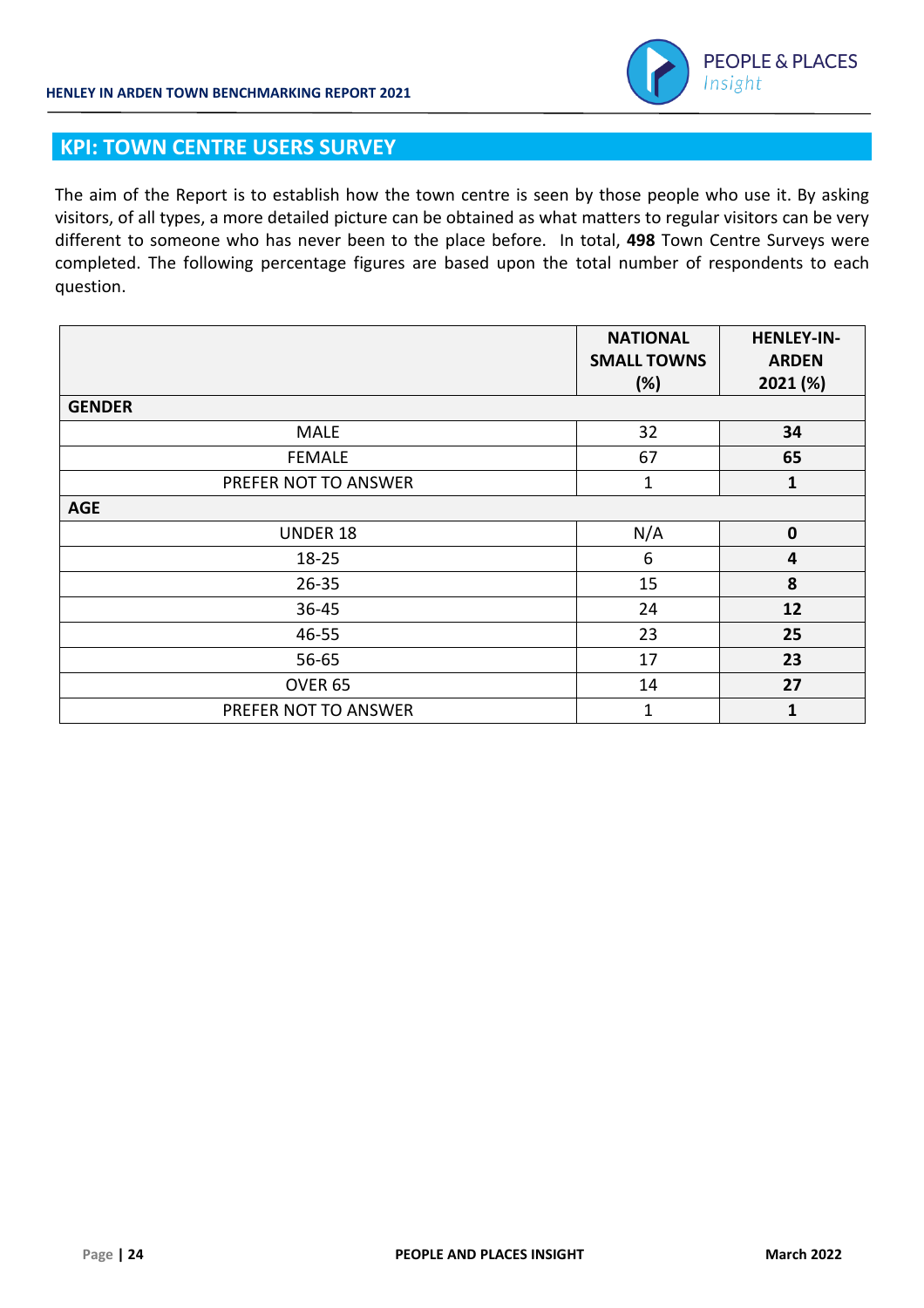

|                                                  | <b>NATIONAL</b><br><b>SMALL TOWNS</b><br>(%) | <b>HENLEY-IN-</b><br><b>ARDEN</b><br>2021 (%) |
|--------------------------------------------------|----------------------------------------------|-----------------------------------------------|
| WHAT DO YOU GENERALLY VISIT THE TOWN CENTRE FOR? |                                              |                                               |
| <b>WORK</b>                                      | 6                                            | $\overline{7}$                                |
| <b>CONVENIENCE SHOPPING</b>                      | 44                                           | 57                                            |
| <b>COMPARISON SHOPPING</b>                       | 6                                            | $\overline{2}$                                |
| <b>ACCESS SERVICES</b>                           | 16                                           | $\overline{2}$                                |
| <b>LEISURE</b>                                   | 16                                           | 26                                            |
| <b>OTHER</b>                                     | 9                                            | 6                                             |
| HOW OFTEN DO YOU VISIT THE TOWN CENTRE?          |                                              |                                               |
| <b>DAILY</b>                                     | 23                                           | 40                                            |
| MORE THAN ONCE A WEEK                            | 37                                           | 41                                            |
| <b>WEEKLY</b>                                    | 21                                           | 11                                            |
| <b>FORTNIGHTLY</b>                               | $\overline{7}$                               | $\overline{2}$                                |
| MORE THAN ONCE A MONTH                           | 5                                            | $\overline{\mathbf{3}}$                       |
| ONCE A MONTH OR LESS                             | 8                                            | $\overline{\mathbf{3}}$                       |
| HOW DO YOU NORMALLY TRAVEL INTO THE TOWN CENTRE? |                                              |                                               |
| ON FOOT                                          | 40                                           | 64                                            |
| <b>BICYCLE</b>                                   | $\mathbf{1}$                                 | $\mathbf 0$                                   |
| <b>MOTORBIKE</b>                                 | $\Omega$                                     | $\mathbf{0}$                                  |
| <b>CAR</b>                                       | 55                                           | 34                                            |
| <b>BUS</b>                                       | $\overline{2}$                               | $\mathbf 0$                                   |
| <b>TRAIN</b>                                     | N/A                                          | $\mathbf 0$                                   |
| <b>OTHER</b>                                     | $\mathbf 0$                                  | $\overline{2}$                                |

57% of Town Centre Users visit Henley-in-Arden for Convenience Shopping, 13% higher than the National Small Towns average. 26% of Town Centre Users primarily visit Henley-in-Arden for Leisure purposes. 92% of Town Centre Users visit Henley-in-Arden at least once a week, an 11% increase on the National average. Nearly two-thirds of Town Centre Users travel into Henley-in-Arden On Foot, 24% higher than the National Small Towns figure.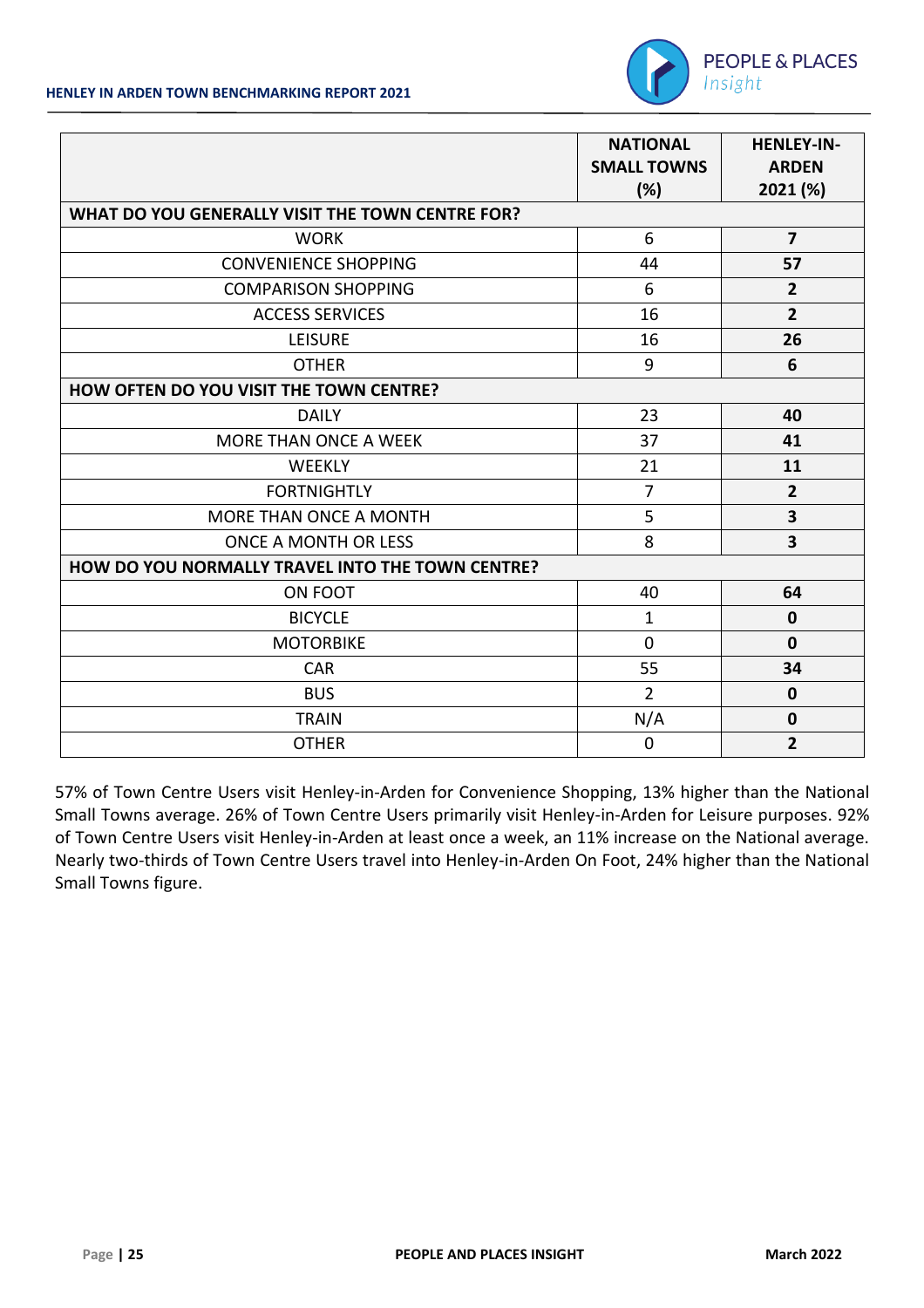

|                                                                   | <b>NATIONAL</b><br><b>SMALL TOWNS</b><br>(%) | <b>HENLEY-IN-</b><br><b>ARDEN</b><br>2021 (%) |
|-------------------------------------------------------------------|----------------------------------------------|-----------------------------------------------|
| HOW MUCH MONEY DO YOU SPEND ON A NORMAL VISIT TO THE TOWN CENTRE? |                                              |                                               |
| <b>NOTHING</b>                                                    | 3                                            |                                               |
| £0.01-£5.00                                                       | 11                                           |                                               |
| £5.01-£10.00                                                      | 23                                           | 26                                            |
| £10.01-£20.00                                                     | 32                                           | 35                                            |
| £20.01-£50.00                                                     | 26                                           | 24                                            |
| MORE THAN £50.00                                                  | 6                                            | 6                                             |

35% of Town Centre Users spent £10.01-£20.00 on a normal visit to Henley-in-Arden. 30% of respondents spent over £20.00 on a normal visit, 2% lower than the National average.

|                                                   | <b>NATIONAL</b><br><b>SMALL TOWNS %</b> | <b>HENLEY-IN-</b><br><b>ARDEN</b><br>2021 (%) |
|---------------------------------------------------|-----------------------------------------|-----------------------------------------------|
| WHAT ARE THE POSITIVE ASPECTS OF THE TOWN CENTRE? |                                         |                                               |
| PHYSICAL APPEARANCE                               | 45                                      | 82                                            |
| <b>CLEANLINESS</b>                                | 40                                      | 62                                            |
| <b>RETAIL OFFER</b>                               | 22                                      | 20                                            |
| <b>CUSTOMER SERVICE</b>                           | 24                                      | 17                                            |
| CAFES/RESTAURANTS                                 | 56                                      | 77                                            |
| <b>ACCESS TO SERVICES</b>                         | 57                                      | 19                                            |
| LEISURE FACILITIES                                | 14                                      | $\overline{4}$                                |
| <b>CULTURAL ACTIVITIES/EVENTS</b>                 | 20                                      | 13                                            |
| PUBS/BARS/NIGHTCLUBS                              | 29                                      | 63                                            |
| <b>PUBLIC TOILETS</b>                             | 20                                      | 15                                            |
| <b>TRANSPORT LINKS</b>                            | 14                                      | 21                                            |
| EASE OF WALKING AROUND THE TOWN CENTRE            | 59                                      | 58                                            |
| CONVENIENCE                                       | 69                                      | 80                                            |
| <b>SAFETY</b>                                     | 23                                      | 25                                            |
| <b>CAR PARKING</b>                                | 27                                      | 14                                            |
| MARKET(S)                                         | 25                                      | $\mathbf 0$                                   |
| <b>OTHER</b>                                      | 6                                       | 3                                             |

82% of Town Centre Users stated that Physical Appearance was a positive aspect of Henley-in-Arden, 37% higher than the National Average, whilst 62% rated Cleanliness. 80% of respondents rated Convenience as a positive. Cafes/ Restaurants (77%) were rated as a positive aspect of Henley-in-Arden by Town Centre Users a 21% increase on the National average.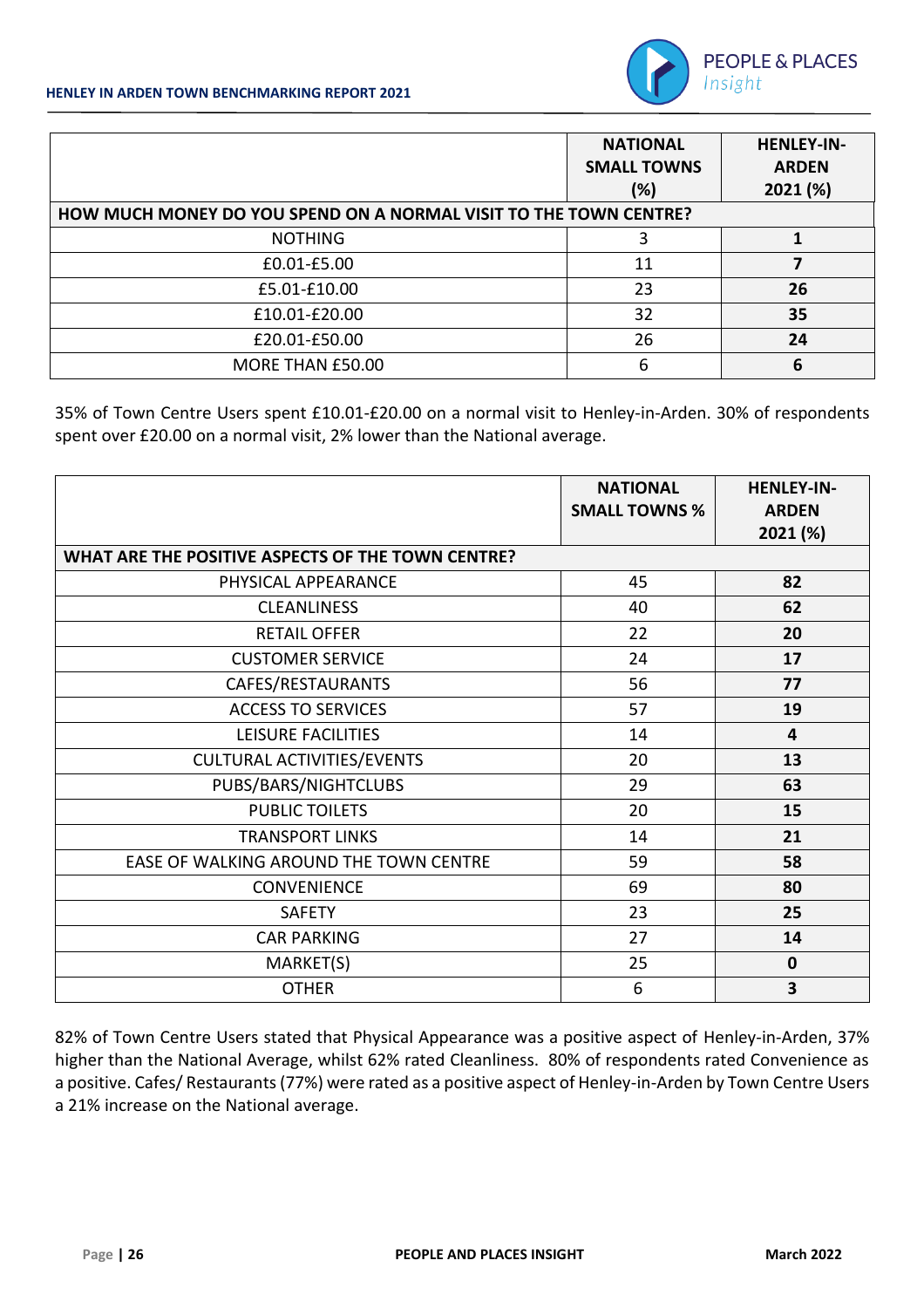

|                                                   | <b>NATIONAL</b><br><b>SMALL TOWNS %</b> | <b>HENLEY-IN-</b><br><b>ARDEN</b><br>2021 % |
|---------------------------------------------------|-----------------------------------------|---------------------------------------------|
| WHAT ARE THE NEGATIVE ASPECTS OF THE TOWN CENTRE? |                                         |                                             |
| PHYSICAL APPEARANCE                               | 25                                      | $\overline{2}$                              |
| <b>CLEANLINESS</b>                                | 19                                      | $\overline{7}$                              |
| <b>RETAIL OFFER</b>                               | 47                                      | 29                                          |
| <b>CUSTOMER SERVICE</b>                           | $\overline{7}$                          | 3                                           |
| CAFES/RESTAURANTS                                 | 12                                      | $\overline{2}$                              |
| <b>ACCESS TO SERVICES</b>                         | 12                                      | 59                                          |
| LEISURE FACILITIES                                | 27                                      | 45                                          |
| <b>CULTURAL ACTIVITIES/EVENTS</b>                 | 20                                      | 11                                          |
| PUBS/BARS/NIGHTCLUBS                              | 14                                      | $\mathbf{1}$                                |
| <b>PUBLIC TOILETS</b>                             | 25                                      | 11                                          |
| <b>TRANSPORT LINKS</b>                            | 19                                      | 13                                          |
| EASE OF WALKING AROUND THE TOWN CENTRE            | 10                                      | $\overline{2}$                              |
| <b>CONVENIENCE</b>                                | 3                                       | $\overline{2}$                              |
| <b>SAFETY</b>                                     | 16                                      | 7                                           |
| <b>CAR PARKING</b>                                | 43                                      | 60                                          |
| MARKET(S)                                         | 15                                      | 28                                          |
| <b>OTHER</b>                                      | 17                                      | 10                                          |

Car Parking (60%) was the highest ranked negative of the town centre. 59% of Town Centre Users rated Access to Services as a negative aspect of Henley-in-Arden a 47% increase on the National Small Towns average. Leisure Facilities (45%), Retail Offer (29%) and Market(s) were also classed as negative aspects of the town centre,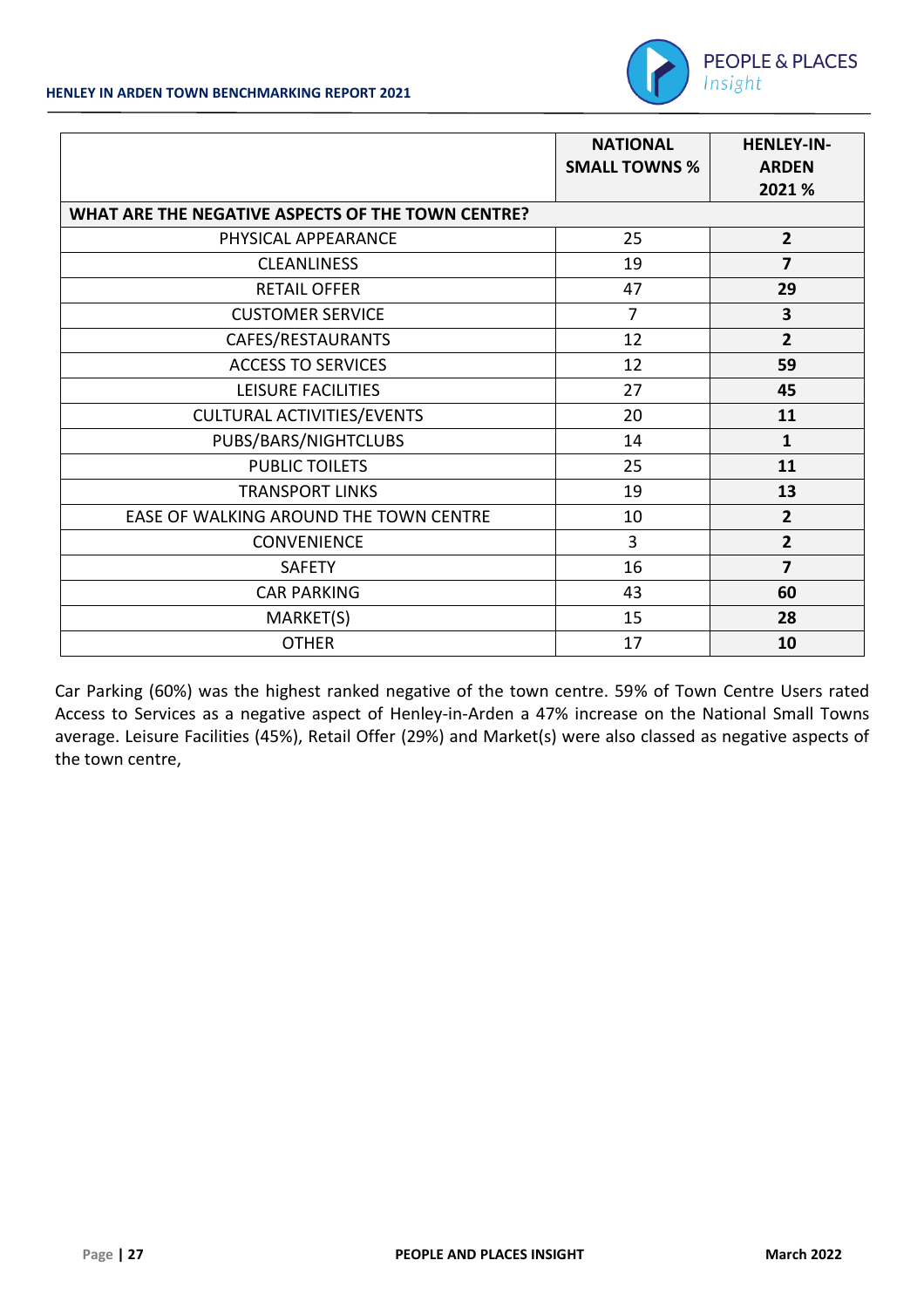

|                                             | <b>NATIONAL</b><br><b>SMALL TOWNS</b><br>℅ | <b>HENLEY-IN-</b><br><b>ARDEN</b><br>2021 % |
|---------------------------------------------|--------------------------------------------|---------------------------------------------|
| ON HOW LONG DO YOU STAY IN THE TOWN CENTRE? |                                            |                                             |
| <b>LESS THAN AN HOUR</b>                    | 35                                         | 38                                          |
| 1-2 HOURS                                   | 44                                         | 37                                          |
| 2-4 HOURS                                   | 13                                         | 16                                          |
| 4-6 HOURS                                   | 3                                          | 3                                           |
| <b>ALL DAY</b>                              | 4                                          | 4                                           |
| <b>OTHER</b>                                |                                            | ว                                           |

75% of Town Centre Users stay in Henley-in-Arden for less than 2 hours.

|                                                 | <b>NATIONAL</b><br><b>SMALL TOWNS</b><br>% | <b>HENLEY-IN-ARDEN</b><br>2021(%) |
|-------------------------------------------------|--------------------------------------------|-----------------------------------|
| WOULD YOU RECOMMEND A VISIT TO THETOWN CEN TRE? |                                            |                                   |
| <b>YES</b>                                      | 72                                         | 91                                |
| NС                                              | 28                                         |                                   |

91% of Town Centre Users stated that they would recommend a visit to Henley-in-Arden, 19% higher than the National Small Towns average.

#### **WHAT TWO SUGGESTIONS WOULD YOU MAKE TO IMPROVE THE TOWN CENTRE?**

#### **Please note all comments have been copied directly from respondents**

'Car Parking' was a key theme to emerge from the qualitative comments with suggestions highlighting pricing and policy:

- *More free car parking*
- *Ways to discourage parking on the high street outside the shops*
- *You have to limit free parking at Croft and medical centre to 4 hours. Workers park there all day and it's impossible for less mobile/elderly to park near facilities*
- *More convenient parking*
- *Better parking near shops (pavement is VERY large)*
- Reduce car parking in Croft to 2 hours as office workers park there all day clogging up *the spaces*
- *Better parking solutions*
- *Better parking facilities*
- *Improve car parking for short term parking*
- *Somewhere to park*
- *Better parking*
- *Sort out Car Parking charges and availability*
- *Better policing of on-street car parking*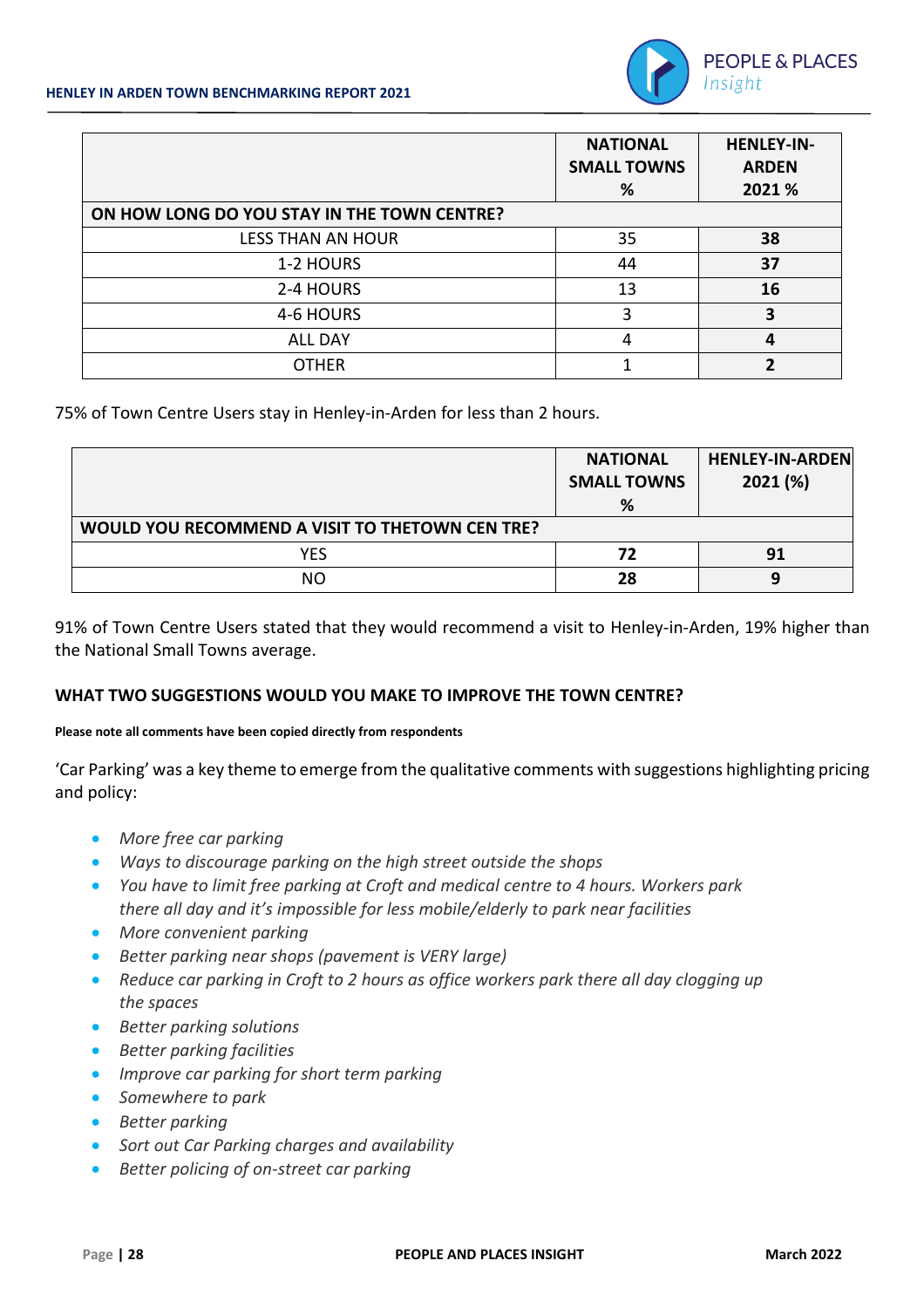

- *Longer parking*
- *Free car parking*
- *Car parking*
- *Parking*
- *Pay & display car parking as the spaces in the shopper's car park are full all day by office workers*
- *Prohibit free long-term parking*
- *Maintain free parking*
- *Keep the car parks free of charge to avoid on street parking!!!!*
- *More parking centrally*
- *better carparking*
- *Parking for residents and visitors has to improve*
- *More car parking*
- *Free Parking*
- *Improved car parking*
- *Car parking*

Having a Bank in the town centre was cited by a number of respondents, comments included:

- *A bank*
- *A High Street Bank*
- *A bank as all of them are now removed*
- *Banks to make it easier for residents*
- *Better banking, postal services*
- *It 100% needs a bank used to have 3 all closed down we really need a bank*
- *Bring the Banks back*
- *Reinstate a bank*
- *Have a bank*
- *Attract services (Bank, Post Office)*
- *Stop building new houses and make new jobs for people*
- *Banks*
- *At least one walk in bank*
- *We need a bank that's open daily*

#### Improving the Retail Offer was another theme to emerge, comments included:

- *Encourage new shops*
- *Diversification of retail offering*
- *Diversity of shops*
- *Different variety of shops*
- *More independent retail shops*
- *More retail outlets*
- *More shopping variety*
- *More retail options*
- *Better retail*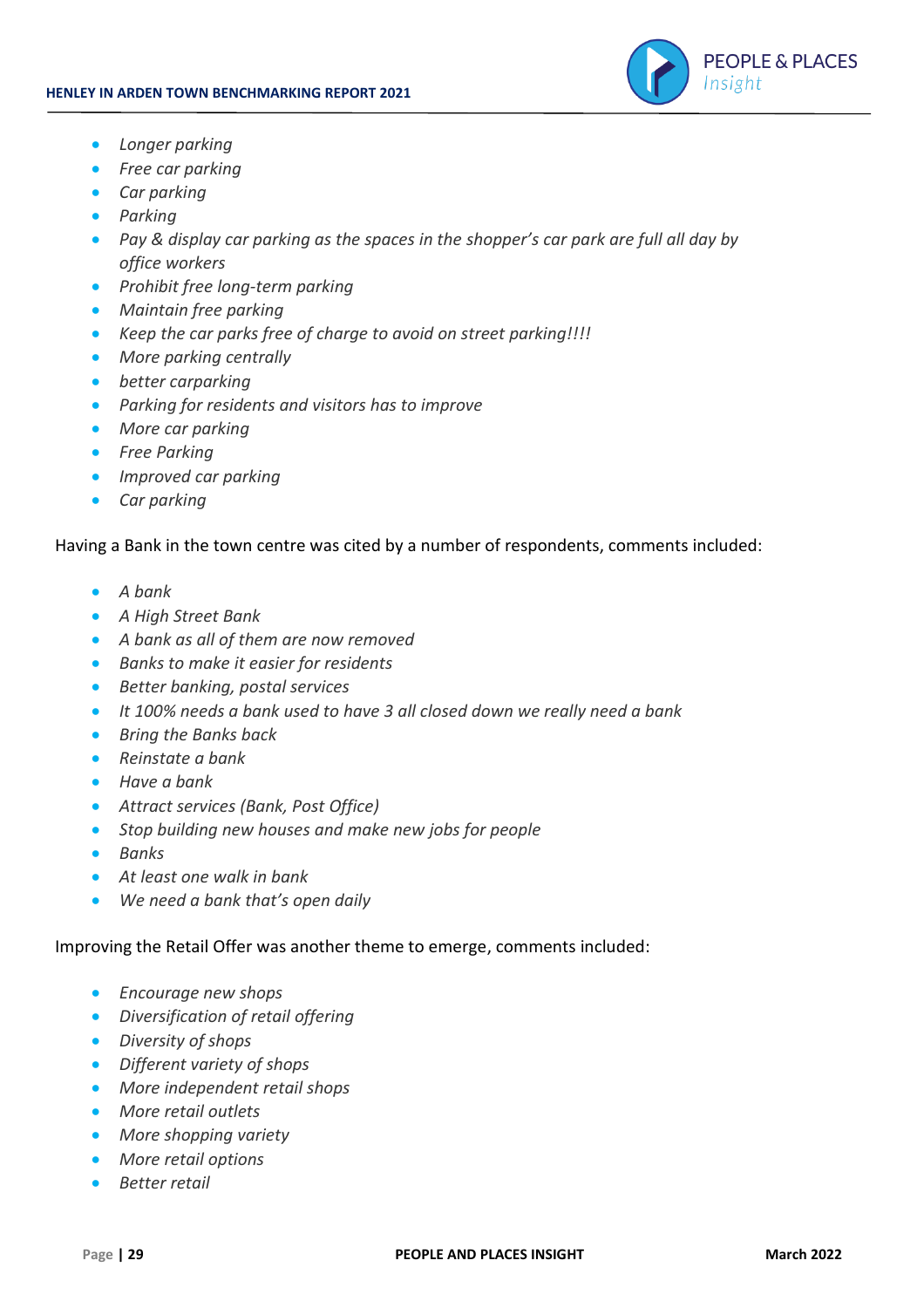

- *Bigger range of shops-gift shops*
- *Another supermarket*
- *More retail units*
- *Greengrocer*
- *Less hairdressers*
- *More variety in retail shops*
- *Drop business rates to encourage new shops to open*
- *More retail!*
- *More independent shops, less estate agents/charity shops*
- *A larger range of retail shops*
- *DIY store*
- *more independent shops*
- *Take out some hairdressers and change them for something else as there's too many*
- *Better spread of retail services and leisure facilities*
- *Maybe a market in a Carpark each week / once a month*
- *Lower speed limit*
- *More branded stores*
- *Retail outlet*
- *Craft shop*
- *Another convenience store… Waitrose/ M and S simply food*
- *Variety of independent shops*
- *better retail and less estate agents*
- *more variety of shops, there is only one clothes boutique and far too many pubs and hairdressers*
- *more regular train service*
- *Slow traffic down*
- *improve pavements*
- *Bank / Post Office*
- *Pavement improvements*
- *Better parking control and availability*
- *More varied retail shops*
- *Perhaps a theme for the town that could help build a range of businesses in Retro, Antiques etc, perhaps related to market themes.*
- *More retail shops besides hairdressers, estate agents and cafes*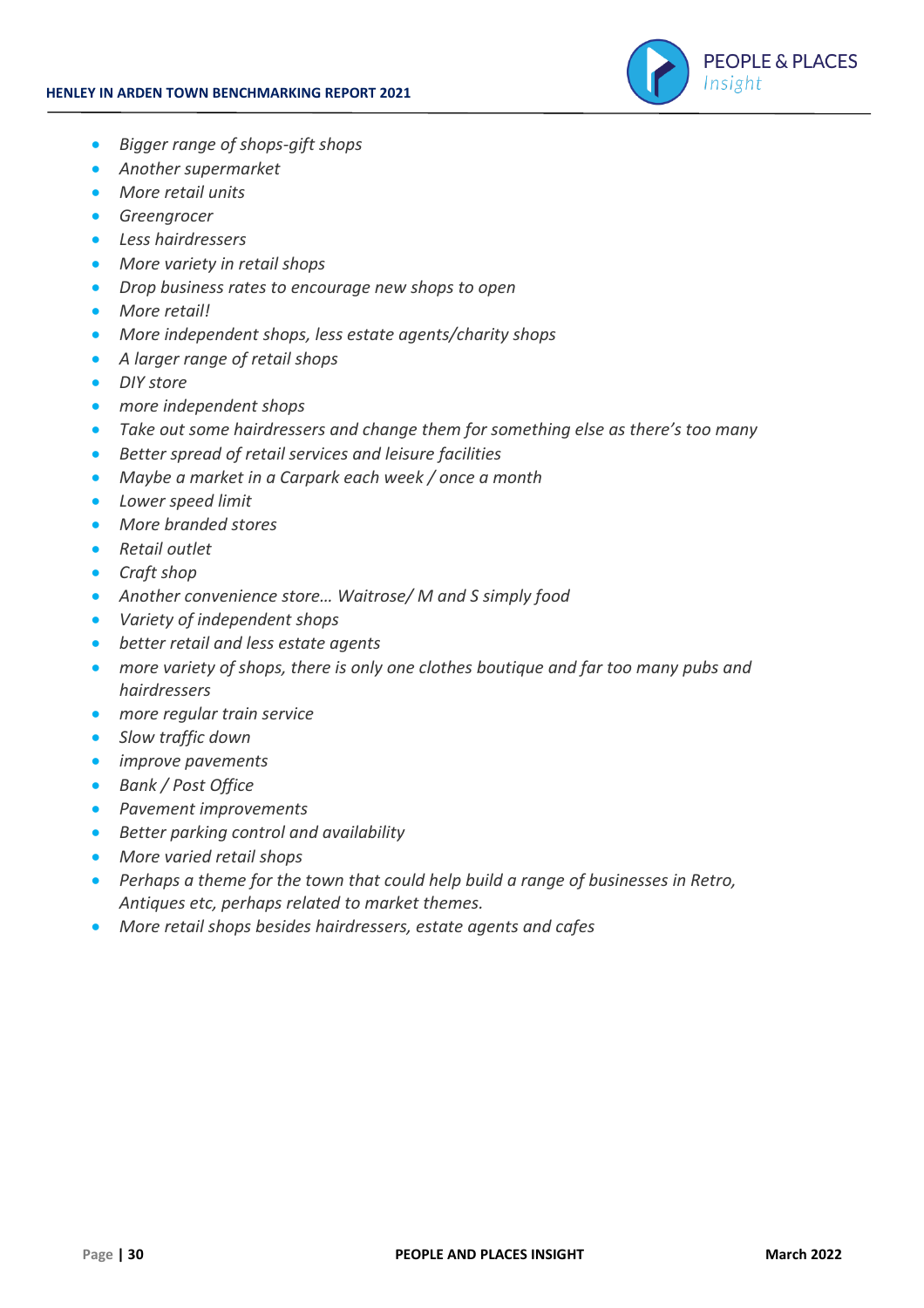

#### **KPI: SHOPPERS ORIGIN SURVEY**

The Shoppers Origin Survey tracks the general area that your town centre visitors originate from. The data can be used to target local marketing or promotional literature. It can also be used as evidence of the success of such campaigns by gauging the penetration into the population. The postcodes gathered from businesses are split into 3 categories to be able to compare with other towns. The categories are:

- Locals; those who live within a Post Code covering the town
- Visitors; those who live within a Post Code less than a 30-minute drive away
- Tourists; those who live within a Post Code further than a 30-minute drive away

|                 | <b>NATIONAL SMALL</b> | <b>HENLEY-IN-ARDEN</b> |
|-----------------|-----------------------|------------------------|
|                 | TOWNS (%)             | 2021 (%)               |
| <b>Locals</b>   | 55                    | N/A                    |
| <b>Visitors</b> | 29                    | N/A                    |
| <b>Tourists</b> | 15                    | N/A                    |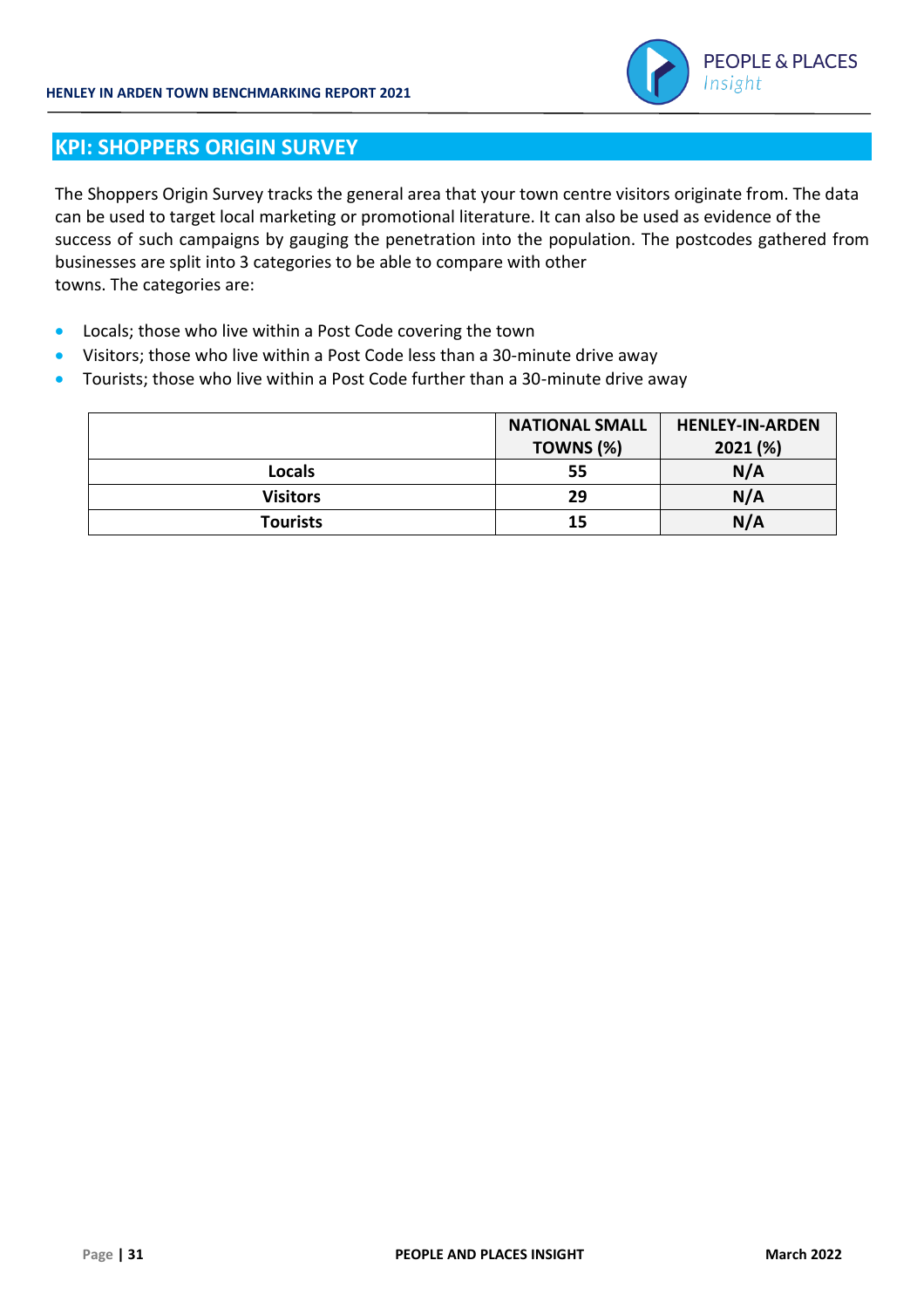

## **APPENDIX**

### **BUSINESS UNIT DATABASE**

| <b>High Street</b>             | <b>Henley Kitchen</b>                                           | A <sub>3</sub> | n/a  | n/a  |                         |
|--------------------------------|-----------------------------------------------------------------|----------------|------|------|-------------------------|
| <b>High Street</b>             | <b>Henley Vintage</b>                                           | A1             | comp | ind  |                         |
| <b>High Street</b>             | <b>Henley Carpets</b>                                           | n/a            | n/a  | n/a  | Vacant                  |
| <b>High Street</b>             | <b>Make it Sew</b>                                              | A1             | conv | ind  |                         |
| <b>High Street</b>             | <b>Clothing Altered by Maria</b>                                | A1             | conv | ind  |                         |
| <b>High Street</b>             | <b>Urban Vintage Village</b>                                    | A1             | comp | ind  |                         |
| <b>Shallowford Court</b>       | <b>Milestone House</b>                                          | <b>B1</b>      | n/a  | n/a  | <b>Multiple offices</b> |
| <b>Shallowford Court</b>       | <b>Synium IT</b>                                                | <b>B1</b>      | n/a  | n/a  |                         |
| <b>Shallowford Court</b>       | <b>Fell House</b>                                               | <b>B1</b>      | n/a  | n/a  | <b>Multiple Offices</b> |
| <b>High Street</b>             | <b>F</b> Goldsmith                                              | A1             | comp | ind  |                         |
| <b>High Street</b>             | <b>Ivory Bespoke</b>                                            | D <sub>1</sub> | n/a  | n/a  |                         |
| <b>High Street</b>             | <b>Aesthetics</b>                                               | A1             | comp | ind  |                         |
| <b>High Street</b>             | <b>Bright and Beautiful</b>                                     | A1             | conv | ind  |                         |
| <b>High Street</b>             | <b>Complete Dental</b>                                          | D <sub>1</sub> | n/a  | n/a  |                         |
| <b>High Street</b>             | <b>Mandalay Cafe</b>                                            | A <sub>3</sub> | n/a  | n/a  |                         |
| <b>High Street</b>             | <b>The Agents</b>                                               | A <sub>2</sub> | n/a  | n/a  |                         |
| <b>Henley Court</b>            | <b>Little Nutkins</b>                                           | D <sub>1</sub> | n/a  | n/a  |                         |
| <b>High Street</b>             | <b>HSL chair specialists</b>                                    | A1             | comp | mult |                         |
| <b>High Street</b>             | <b>White Hair and Beauty</b>                                    | A1             | comp | ind  |                         |
| <b>High Street</b>             | <b>Crawford &amp; Jaynes Organic</b><br><b>Hairdressing Ltd</b> | A1             | comp | ind  |                         |
| <b>High Street</b>             | <b>The Nags Head</b>                                            | A4             | n/a  | n/a  |                         |
| <b>High Street</b>             | <b>Bella Diva hairdresser</b>                                   | A1             | comp | ind  |                         |
| <b>High Street</b>             | <b>John Cranmer</b>                                             | A2             | n/a  | n/a  |                         |
| <b>High Street</b>             | Vacant                                                          | n/a            | n/a  | n/a  | Vacant                  |
| <b>High Street</b>             | <b>St Johns Church</b>                                          | D <sub>1</sub> | n/a  | n/a  |                         |
| <b>Beaudesert Lane</b>         | <b>St Nicholas</b>                                              | D <sub>1</sub> | n/a  | n/a  |                         |
| The Guild Hall 139 High Street | P.I.R injury clinic                                             | D <sub>1</sub> | n/a  | n/a  |                         |
| <b>Henley Court</b>            | Unit 3                                                          | n/a            | n/a  | n/a  | Vacant                  |
| <b>Prince Harry Road</b>       | <b>Henley in Arden Medical Centre</b>                           | D <sub>1</sub> | n/a  | n/a  |                         |
| <b>High Street</b>             | <b>Heritage Centre</b>                                          | D <sub>1</sub> | n/a  | n/a  |                         |
| <b>High Street</b>             | Naya Indian Restaurant                                          | A3             | n/a  | n/a  |                         |
| <b>High Street</b>             | <b>Ivory</b>                                                    | D1             | n/a  | n/a  |                         |
| <b>High Street</b>             | <b>Henley Baptist Church</b>                                    | D1             | n/a  | n/a  |                         |
| <b>High Street</b>             | <b>Bella Capelli Hair</b>                                       | A1             | comp | mult |                         |
| <b>High Street</b>             | John Duke's Stationery and Print                                | A1             | comp | ind  |                         |
| <b>High Street</b>             | Co-Op                                                           | A1             | conv | mult |                         |
| <b>High Street</b>             | <b>Henley Butchers and Deli</b>                                 | A1             | conv | ind  |                         |
| <b>High Street</b>             | <b>One Stop</b>                                                 | A1             | conv | mult |                         |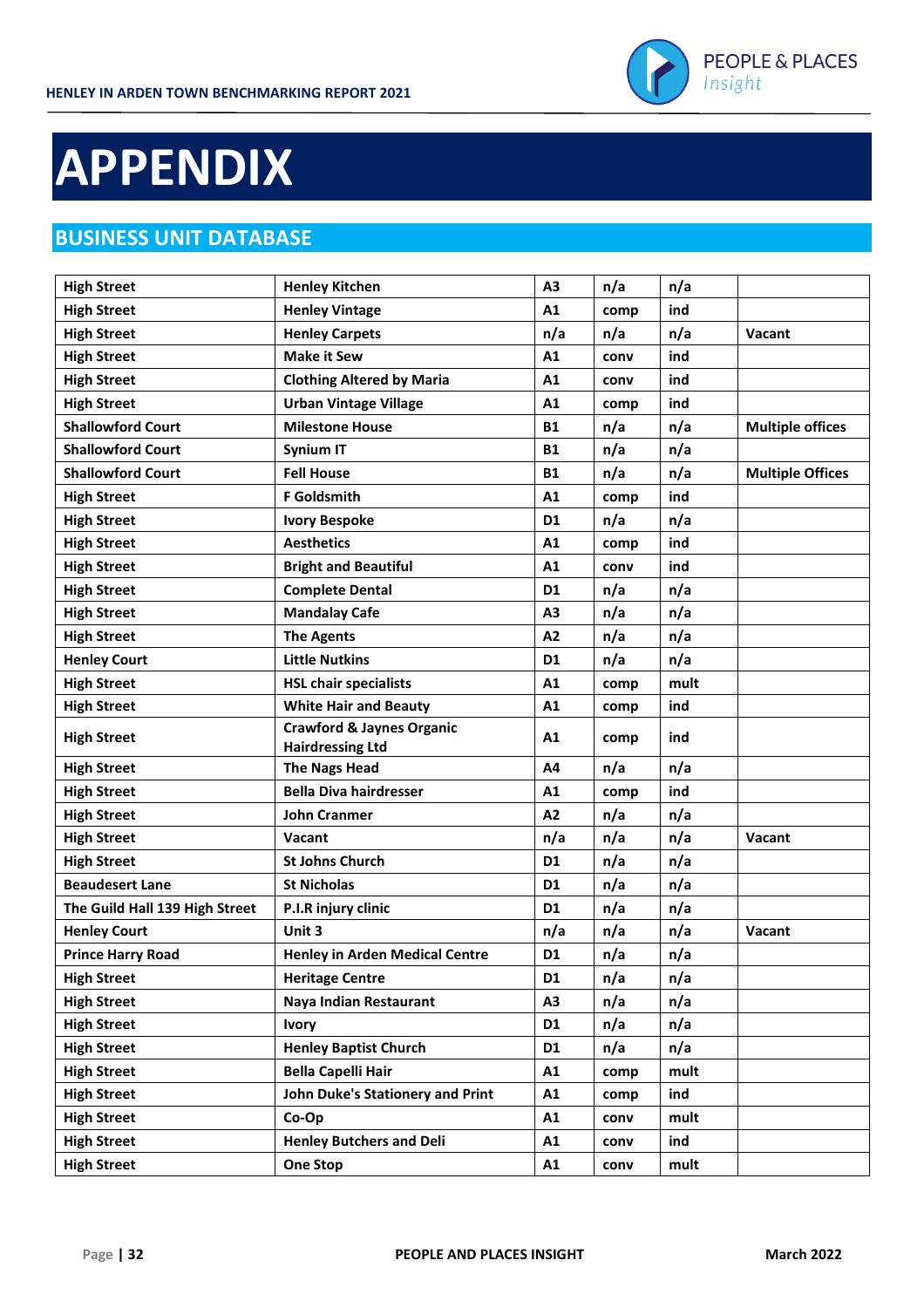#### **HENLEY IN ARDEN TOWN BENCHMARKING REPORT 2021**



| <b>High Street</b>   | <b>Lemon Tree Flowers</b>                | A1             | comp | ind |        |
|----------------------|------------------------------------------|----------------|------|-----|--------|
| <b>High Street</b>   | The White Swan Hotel                     | C1             | n/a  | n/a |        |
| <b>High Street</b>   | Arden Tandoori restaurant                | A <sub>3</sub> | n/a  | n/a |        |
| <b>High Street</b>   | <b>Henley Pharmacy</b>                   | A1             | comp | ind |        |
| <b>High Street</b>   | <b>Tissington Opticians</b>              | A1             | comp | ind |        |
| <b>High Street</b>   | <b>Myton Hospice</b>                     | A1             |      |     |        |
|                      | <b>Brian Tovey Gallery</b>               | A1             | comp | reg |        |
| <b>High Street</b>   | <b>Wadsworth Solicitors</b>              | A2             | comp | ind |        |
| <b>High Street</b>   |                                          |                | n/a  | n/a |        |
| <b>High Street</b>   | <b>EH Smith Kitchens &amp; Bathrooms</b> | A1             | comp | ind |        |
| <b>High Street</b>   | <b>Abigail's of Henley</b>               | A1             | comp | ind |        |
| <b>High Street</b>   | <b>The Bridal Boutique</b>               | A1             | comp | ind |        |
| <b>High Street</b>   | <b>Methodist Church</b>                  | D <sub>1</sub> | n/a  | n/a |        |
| <b>High Street</b>   | Seaspray                                 | <b>A5</b>      | n/a  | n/a |        |
| <b>High Street</b>   | <b>Royal China</b>                       | A <sub>5</sub> | n/a  | n/a |        |
| <b>High Street</b>   | The Three Tuns PH                        | A4             | n/a  | n/a |        |
| <b>High Street</b>   | <b>The Shakespeare Hospice</b>           | A1             | comp | reg |        |
| <b>High Street</b>   | Vintage 99 Design                        | A1             | comp | ind |        |
| <b>High Street</b>   | <b>The Butchers</b>                      | A4             | n/a  | n/a |        |
| <b>High Street</b>   | <b>BD Westmacott</b>                     | A1             | conv | ind |        |
| <b>High Street</b>   | <b>Ironing Maidens</b>                   | A1             | conv | ind |        |
| <b>High Street</b>   | <b>The Bluebell PH</b>                   | A4             | n/a  | n/a |        |
| <b>High Street</b>   | <b>Sans</b>                              | A <sub>3</sub> | n/a  | n/a |        |
| <b>High Street</b>   | <b>MPA financial advisors</b>            | A2             | n/a  | n/a |        |
| <b>High Street</b>   | <b>Henley Tweed</b>                      | A1             | comp | ind |        |
| <b>High Street</b>   | Studio 34 retail                         | A1             | comp | ind |        |
| <b>High Street</b>   | <b>Dolce Caffe</b>                       | A3             | n/a  | n/a |        |
| <b>High Street</b>   | <b>Earles</b>                            | A2             | n/a  | n/a |        |
| <b>High Street</b>   | <b>Costa Coffee</b>                      | A <sub>3</sub> | n/a  | n/a |        |
| <b>High Street</b>   | <b>Peter Clarke</b>                      | A <sub>2</sub> | n/a  | n/a |        |
| <b>High Street</b>   | <b>Cheals</b>                            | A3             | n/a  | n/a |        |
| <b>High Street</b>   | <b>Henley House</b>                      | A1             | comp | ind |        |
| <b>High Street</b>   | <b>Rainier Developments</b>              | <b>B1</b>      | n/a  | n/a |        |
| <b>Station Road</b>  | <b>Fire and Rescue</b>                   | SG             | n/a  | n/a |        |
| <b>Station Road</b>  | <b>Memorial Hall</b>                     | D <sub>1</sub> | n/a  | n/a |        |
| <b>Station Road</b>  | <b>Royal Mail</b>                        | <b>B8</b>      | n/a  | n/a |        |
| <b>High Street</b>   | <b>Hemming and Peace</b>                 | A1             | comp | reg |        |
| <b>Doctors Lane</b>  | <b>Arden TV Services</b>                 | A1             | comp | ind |        |
| <b>Russell House</b> | <b>Multiple Offices</b>                  | <b>B1</b>      | n/a  | n/a |        |
| <b>The Courtyard</b> | <b>Multiple Offices</b>                  | <b>B1</b>      | n/a  | n/a |        |
| 50 High Street       | <b>Multiple Offices</b>                  | <b>B1</b>      | n/a  | n/a |        |
| <b>High Street</b>   | <b>Wills and Trust Wealth Management</b> | A2             | n/a  | n/a |        |
| <b>High Street</b>   | <b>Equus Miller Accountants</b>          | A <sub>2</sub> | n/a  |     |        |
| <b>High Street</b>   | <b>Curry Republic</b>                    | A <sub>3</sub> | n/a  | n/a |        |
| <b>High Street</b>   | <b>Black Swan PH</b>                     | n/a            | n/a  | n/a | Vacant |
| <b>High Street</b>   | <b>UBC UK offices</b>                    | <b>B1</b>      | n/a  | n/a |        |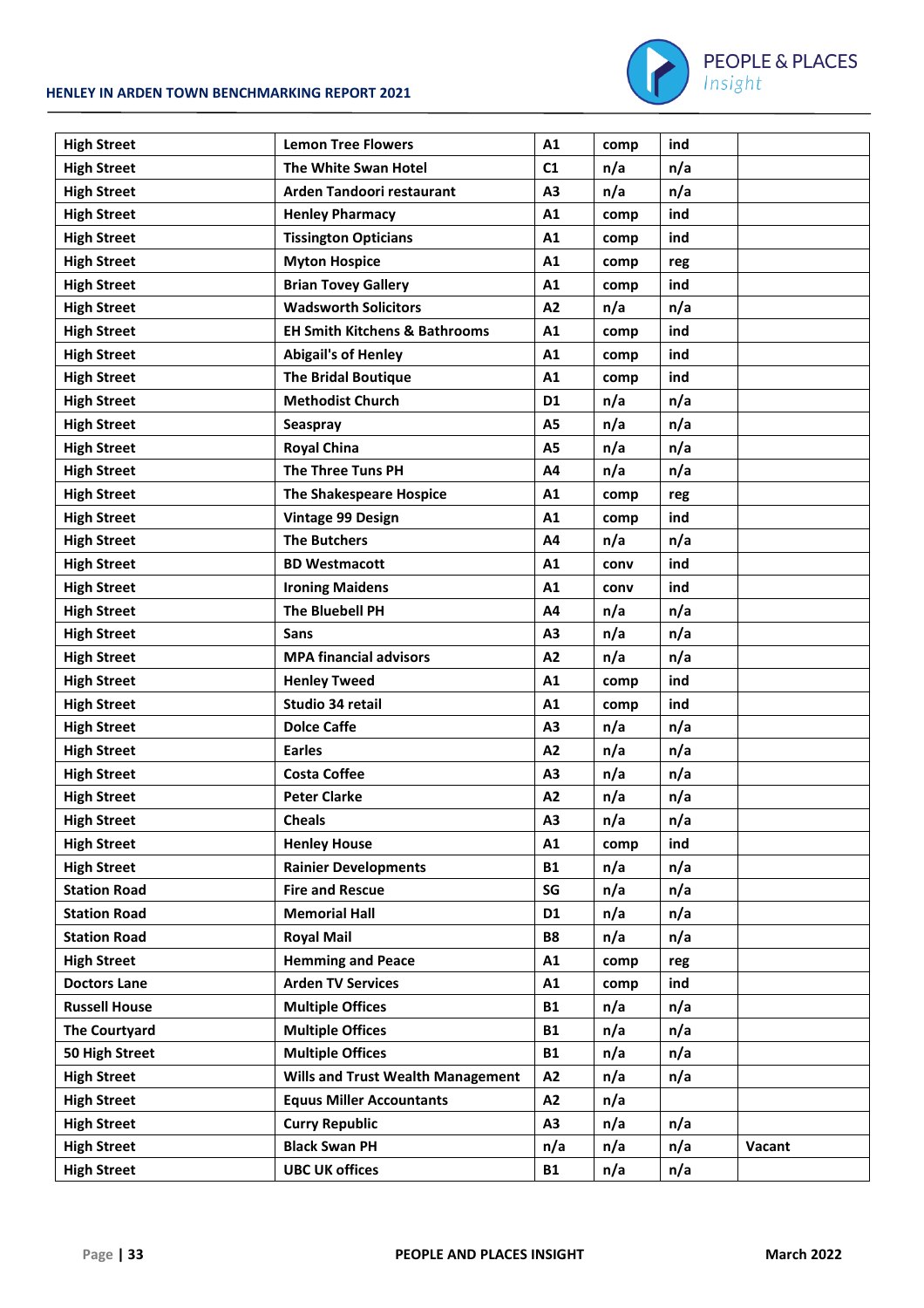#### **HENLEY IN ARDEN TOWN BENCHMARKING REPORT 2021**



| <b>High Street</b> | <b>Revo Service Management</b>              | <b>B1</b>      | n/a | n/a |  |
|--------------------|---------------------------------------------|----------------|-----|-----|--|
| <b>High Street</b> | <b>Opus Land real estate</b>                | <b>B1</b>      | n/a | n/a |  |
| <b>High Street</b> | Number 3                                    | <b>B1</b>      | n/a | n/a |  |
| <b>High Street</b> | <b>St Francis Group property developers</b> | <b>B1</b>      | n/a | n/a |  |
| <b>High Street</b> | <b>Creative Touch design</b>                | <b>B1</b>      | n/a | n/a |  |
| <b>High Street</b> | La Dolce Pizza Ltd                          | A <sub>3</sub> | n/a | n/a |  |
| <b>High Street</b> | <b>NFU</b>                                  | A2             | n/a | n/a |  |
| <b>High Street</b> | <b>Severn Veterinary Centre</b>             | SG             | n/a | n/a |  |
| <b>High Street</b> | Lodders solicitors                          | A2             | n/a | n/a |  |
| <b>High Street</b> | <b>Henley Ice Cream</b>                     | A <sub>3</sub> | n/a | n/a |  |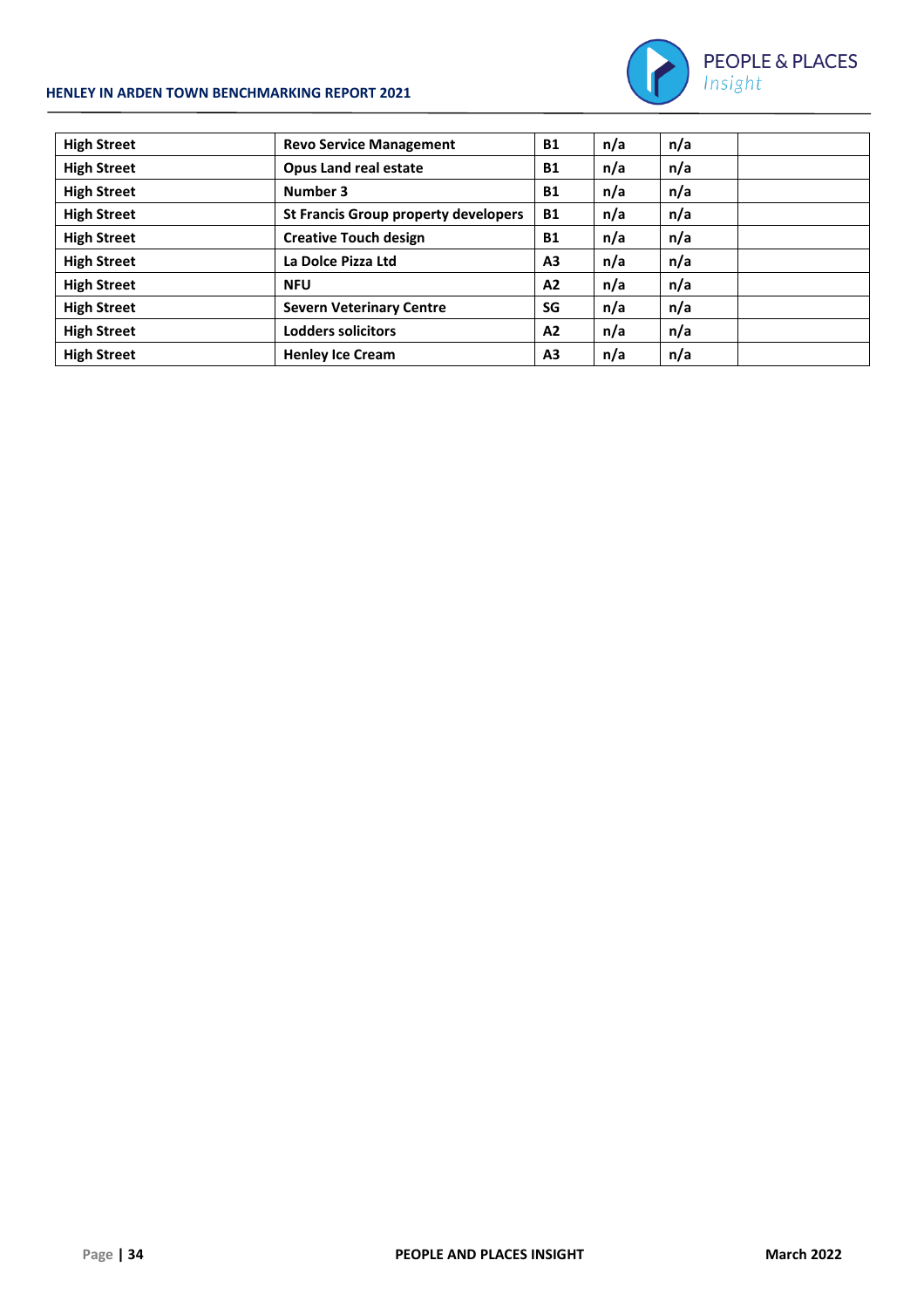

#### **CAR PARKING**

| Name:                                         | <b>Prince Harry Road Car Park</b> |
|-----------------------------------------------|-----------------------------------|
| On Street/ Car Park:                          | <b>Car Park</b>                   |
| <b>Total Spaces:</b>                          | 50                                |
| <b>Short Stay Spaces: (4 hours and under)</b> | 0                                 |
| Long Stay Spaces: (Over 4 hours)              | 48                                |
| <b>Disabled Spaces:</b>                       | 2                                 |
| Vacant Spaces on Wednesday 23rd June 2021:    | 9                                 |
| Vacant Spaces on Thursday 15th July 2021:     | 0                                 |
| Vacant Spaces on Saturday 30th October 2021:  | $\boldsymbol{4}$                  |

| Name:                                         | <b>Town Car Park</b> |
|-----------------------------------------------|----------------------|
| On Street/ Car Park:                          | <b>Car Park</b>      |
| <b>Total Spaces:</b>                          | 54                   |
| <b>Short Stay Spaces: (4 hours and under)</b> | 0                    |
| Long Stay Spaces: (Over 4 hours)              | 49                   |
| <b>Disabled Spaces:</b>                       | 5                    |
| Vacant Spaces on Wednesday 23rd June 2021:    | 26                   |
| Vacant Spaces on Thursday 15th July 2021:     | 28                   |
| Vacant Spaces on Saturday 30th October 2021:  | 54                   |

| Name:                                                 | <b>The Croft Car Park</b> |
|-------------------------------------------------------|---------------------------|
| On Street/ Car Park:                                  | <b>Car Park</b>           |
| <b>Total Spaces:</b>                                  | 34                        |
| <b>Short Stay Spaces: (4 hours and under)</b>         | 0                         |
| Long Stay Spaces: (Over 4 hours)                      | 32                        |
| <b>Disabled Spaces:</b>                               | 2                         |
| Vacant Spaces on Wednesday 23rd June 2021:            | 2                         |
| Vacant Spaces on Thursday 15 <sup>th</sup> July 2021: | 3                         |
| Vacant Spaces on Saturday 30th October 2021:          | 7                         |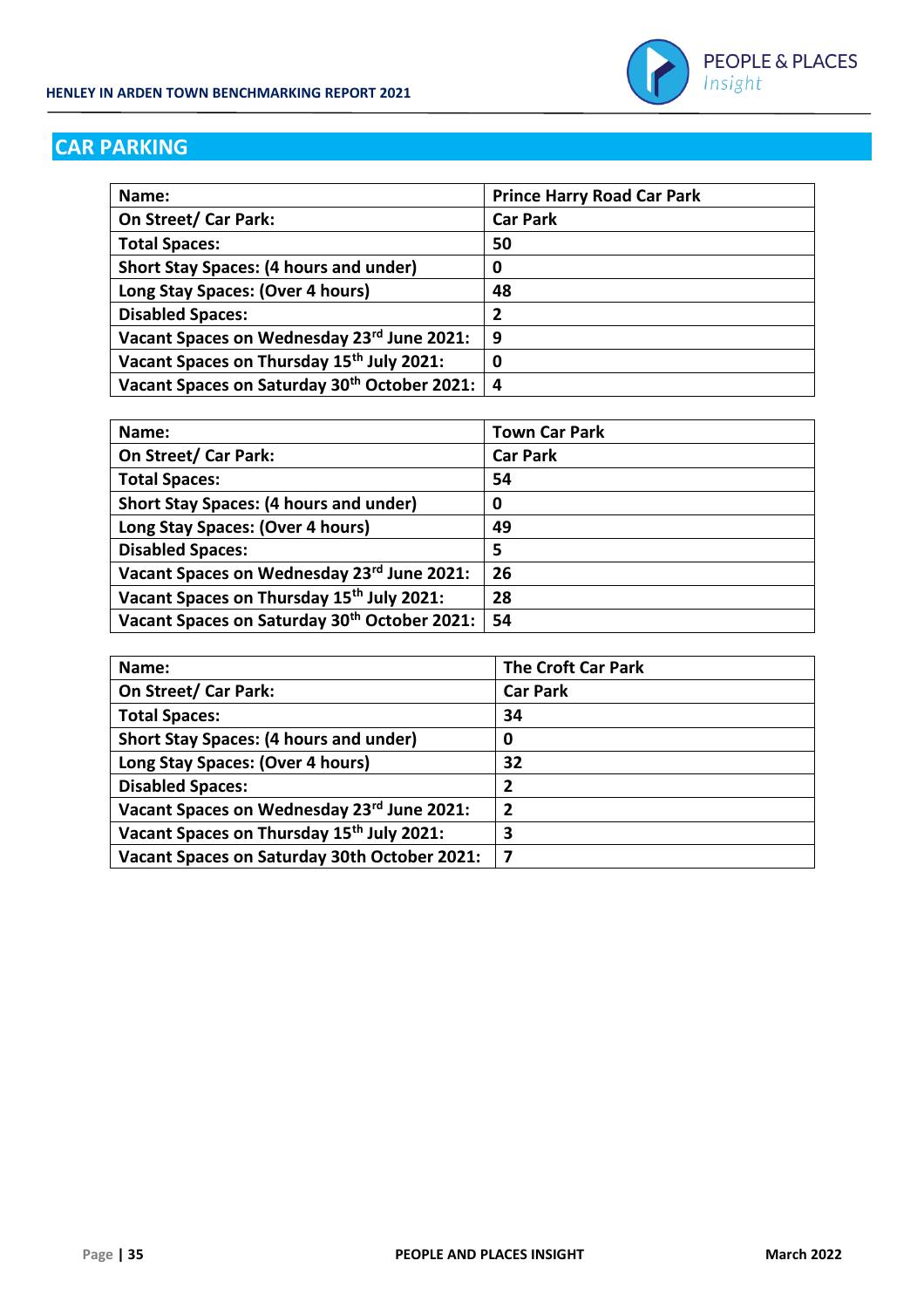

| Name:                                                 | <b>Station Road</b> |
|-------------------------------------------------------|---------------------|
| On Street/ Car Park:                                  | <b>On Street</b>    |
| <b>Total Spaces:</b>                                  | 6                   |
| <b>Short Stay Spaces: (4 hours and under)</b>         | 6                   |
| Long Stay Spaces: (Over 4 hours)                      | 0                   |
| <b>Disabled Spaces:</b>                               | 0                   |
| Vacant Spaces on Wednesday 23rd June 2021:            | 2                   |
| Vacant Spaces on Thursday 15 <sup>th</sup> July 2021: | 2                   |
| Vacant Spaces on Saturday 30th October 2021:          | 6                   |

| Name:                                         | <b>High Street</b> |
|-----------------------------------------------|--------------------|
| On Street/ Car Park:                          | <b>On Street</b>   |
| <b>Total Spaces:</b>                          | 142                |
| <b>Short Stay Spaces: (4 hours and under)</b> | 135                |
| Long Stay Spaces: (Over 4 hours)              | 0                  |
| <b>Disabled Spaces:</b>                       | 7                  |
| Vacant Spaces on Wednesday 23rd June 2021:    | 32                 |
| Vacant Spaces on Thursday 15th July 2021:     | 17                 |
| <b>Vacant Spaces on Saturday:</b>             | 39                 |

| Name:                                         | <b>School Road</b> |
|-----------------------------------------------|--------------------|
| On Street/ Car Park:                          | <b>On Street</b>   |
| <b>Total Spaces:</b>                          | 8                  |
| <b>Short Stay Spaces: (4 hours and under)</b> | 8                  |
| Long Stay Spaces: (Over 4 hours)              | 0                  |
| <b>Disabled Spaces:</b>                       | 0                  |
| Vacant Spaces on Wednesday 23rd June 2021:    | 3                  |
| Vacant Spaces on Thursday 15th July 2021:     | 4                  |
| Vacant Spaces on Saturday 30th October 2021:  | 8                  |

| Name:                                                 | <b>Beaudesert Lane</b> |
|-------------------------------------------------------|------------------------|
| On Street/ Car Park:                                  | <b>On Street</b>       |
| <b>Total Spaces:</b>                                  | 7                      |
| <b>Short Stay Spaces: (4 hours and under)</b>         | 7                      |
| Long Stay Spaces: (Over 4 hours)                      | 0                      |
| <b>Disabled Spaces:</b>                               | 0                      |
| Vacant Spaces on Wednesday 23rd June 2021:            | $\overline{2}$         |
| Vacant Spaces on Thursday 15 <sup>th</sup> July 2021: | 0                      |
| Vacant Spaces on Saturday 30th October 2021:          | $\boldsymbol{0}$       |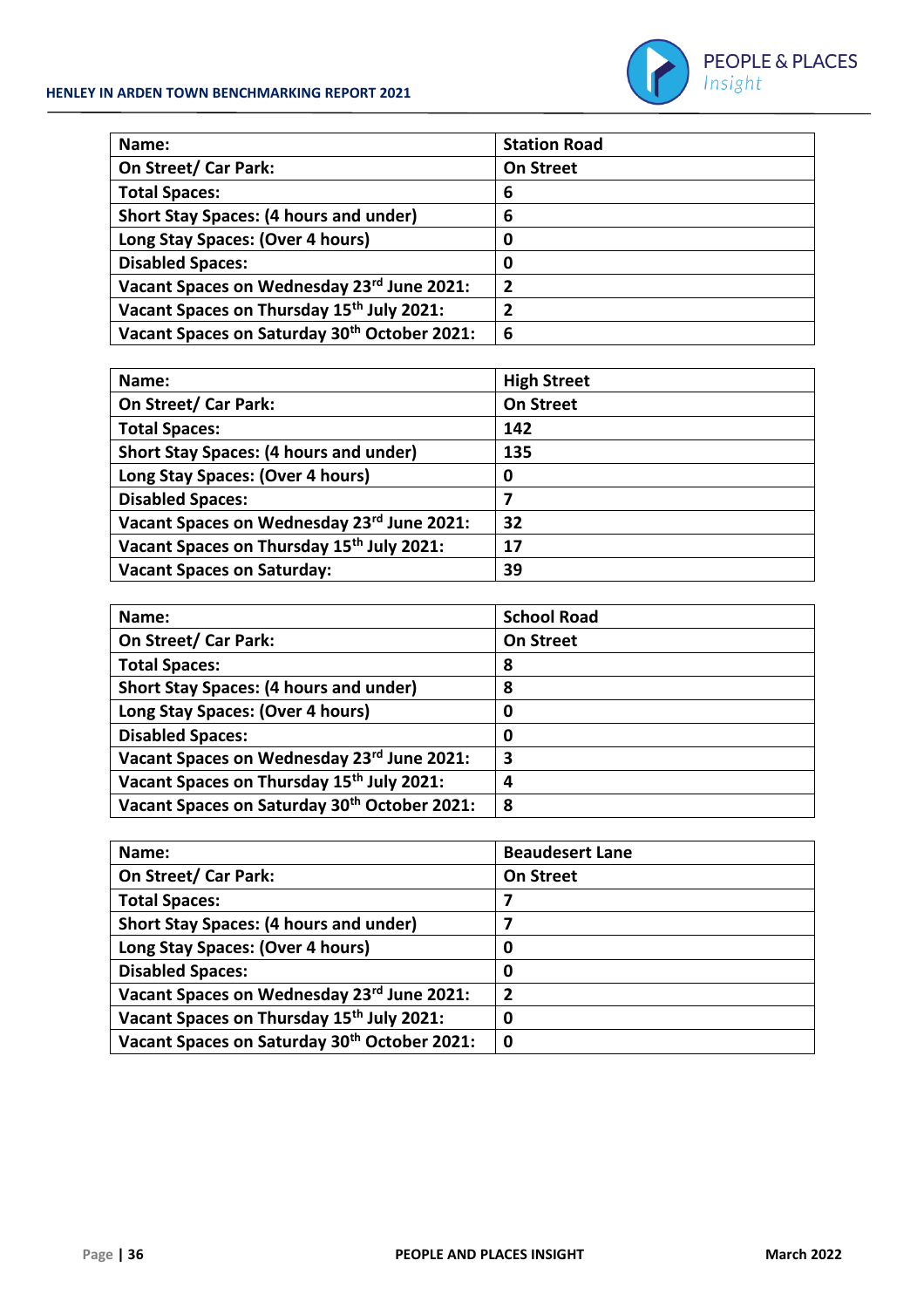

#### **TOWN CENTRE USERS SURVEY**

#### **WHAT TWO SUGGESTIONS WOULD YOU MAKE TO IMPROVE THE TOWN CENTRE**

**Please note all comments have been copied directly from respondents**

- **•** Traffic Calming
- more varied retail
- Encourage new shops
- Stop parking outside co-op
- More parking
- Car parking not calling the whole high street one place
- A bank
- A High Street Bank
- A bank as all of them are now removed
- Tidy up the town, it looks messy these days
- Access to Bank
- leisure facility's
- A bank and reliable post office
- Diversification of retail offering
- Reduce traffic speed to 20mph
- Speed cameras
- Stop illegal parking outside shops
- Bank
- We need a bank
- A bank
- Improve car parking options and enforce double yellow lines
- More car parking for free
- Car parking
- Parking, we need more
- Lower the speed limit
- Leave Henley as it is
- A Bank
- More car parking
- Return to free parking at station to reduce dangerous parking at Brook End and Station Rd
- Enforce on-road parking restrictions but provide free parking elsewhere
- More shops
- A weekly/monthly market
- Electric charging points
- Fruit and vegetable Market
- Gym and leisure facilities
- Better cafe /bakery
- Gift shops
- Car parking and electric charge points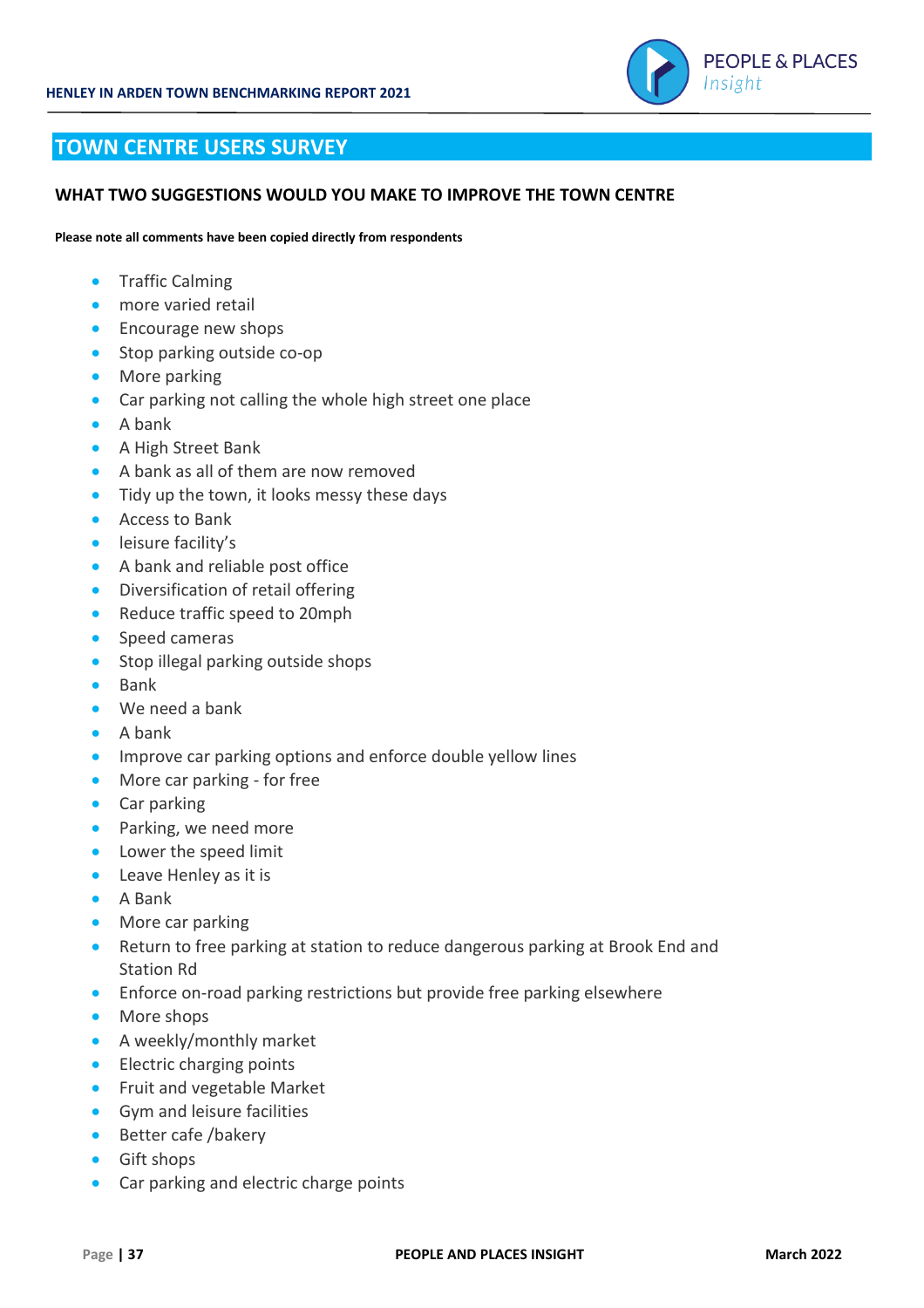

- Diversity of shops
- Make car parks chargeable to free up spaces during office hours
- Make sure cars don't park on double yellow lines in front of One Stop and the Co op
- Street lighting
- Street market
- Sweep and clean pavements
- More parking (so that people don't park outside coop and one stop)
- More car parking
- A bank
- Banks to make it easier for residents
- Free parking at train station
- **•** Improve parking
- Car park
- -
- More parking
- Better transport links
- Better Parking facilities
- Ease of parking
- More parking
- More leisure facilities
- enforce parking, too many parking on double yellow
- Better policing of on street car parking
- Better banking, postal services
- Improve parking for residents.
- 20 mph speed limit
- Improved parking for visitors
- Better car parking
- better parking
- More attraction for younger generation
- Slower traffic
- More activity
- Keep the pubs/restaurants, don't sell them for real estate
- Different variety of shops
- Parking restrictions on all roads limited to 4 hours except for residents.
- More frequent trains
- Ease of parking
- Better parking
- Car parking
- Resident only Parking on 5% of on street parking
- Encourage more cafes and restaurants
- Stop cars parking wherever they choose
- A regular market
- Illegal parking is a real issue
- No parking on high street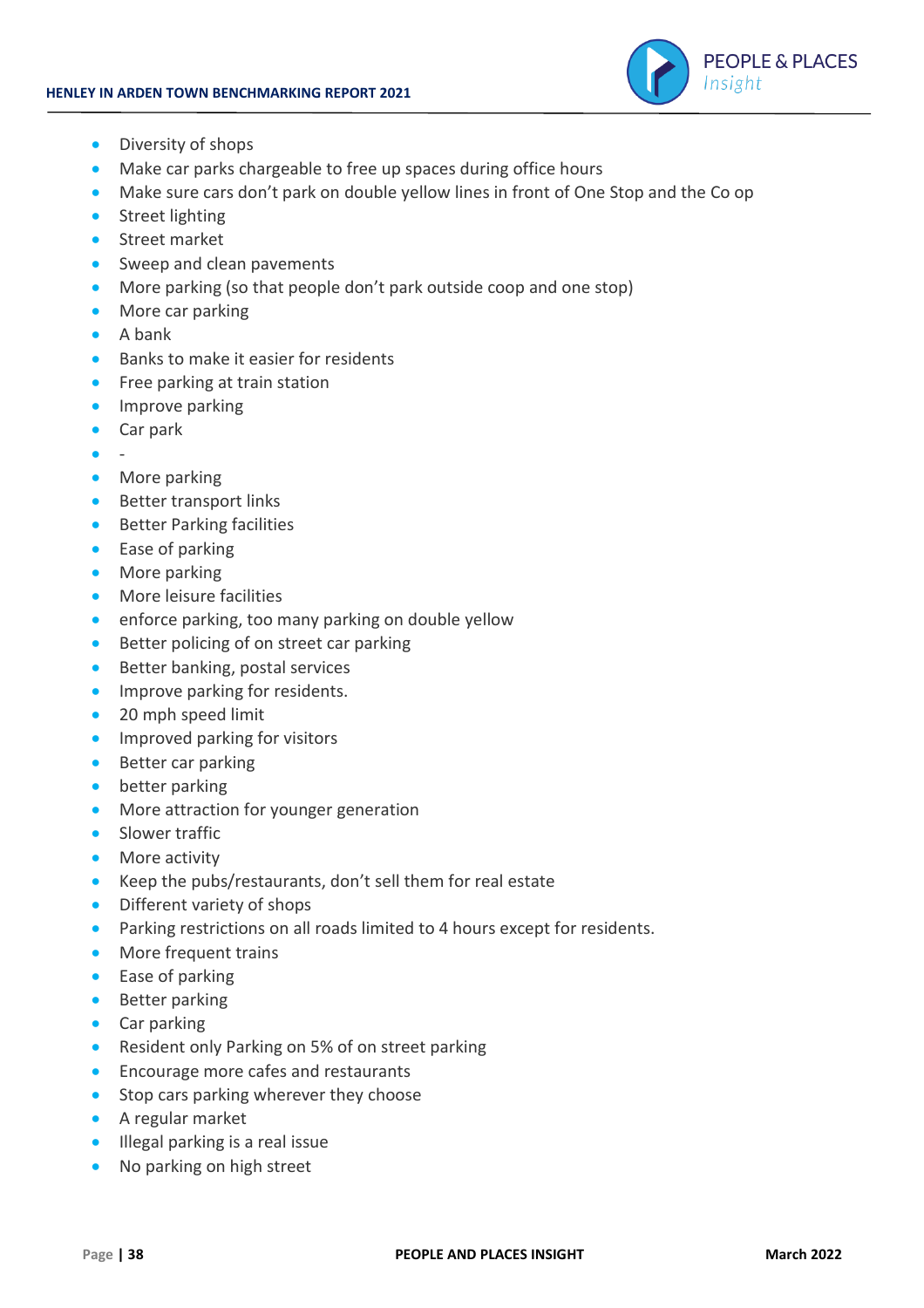

- Bring back the market
- More free car parking
- Leisure Facilities
- Extra car parking
- Banking facilities
- More retail outlets
- Stop parking outside co-op and one-stop or make a layby
- A Bank
- More parking
- Farmers market once a week
- Parking
- Ways to discourage parking on the high street outside the shops
- You have to limit free parking at Croft and medical centre to 4 hours. Workers park there all day and it's impossible for less mobile/elderly to park near facilities
- Reopen a bank
- Sort the parking at/by railway station
- Traffic calming, limit 20 mph
- Traffic calming measures
- Improved pavements
- Remove paid parking at railway station. Causes congestion for others
- Better parking
- More events
- Nothing
- Sport facilities e.g., Astro turf, a sports hall etc.
- Speed restrictions
- Parking
- Greater variety of shops
- Public transport to more places
- Stop selling pubs to property developers
- Car parking
- More independent retail shops
- Parking
- Public toilets ideally for families with young children
- Average speed cameras
- Stop parking outside shops
- Slower traffic no lorries
- Better parking enforcement
- Widen some of the pavements where wheelchair/pushchair access is restricted
- More retail choice
- More community events
- Enforcement of no parking on double yellows. Makes driving access difficult
- More convenient parking
- Make something teen friendly e.g., a place to all chill out
- Increased Police/PCSO presence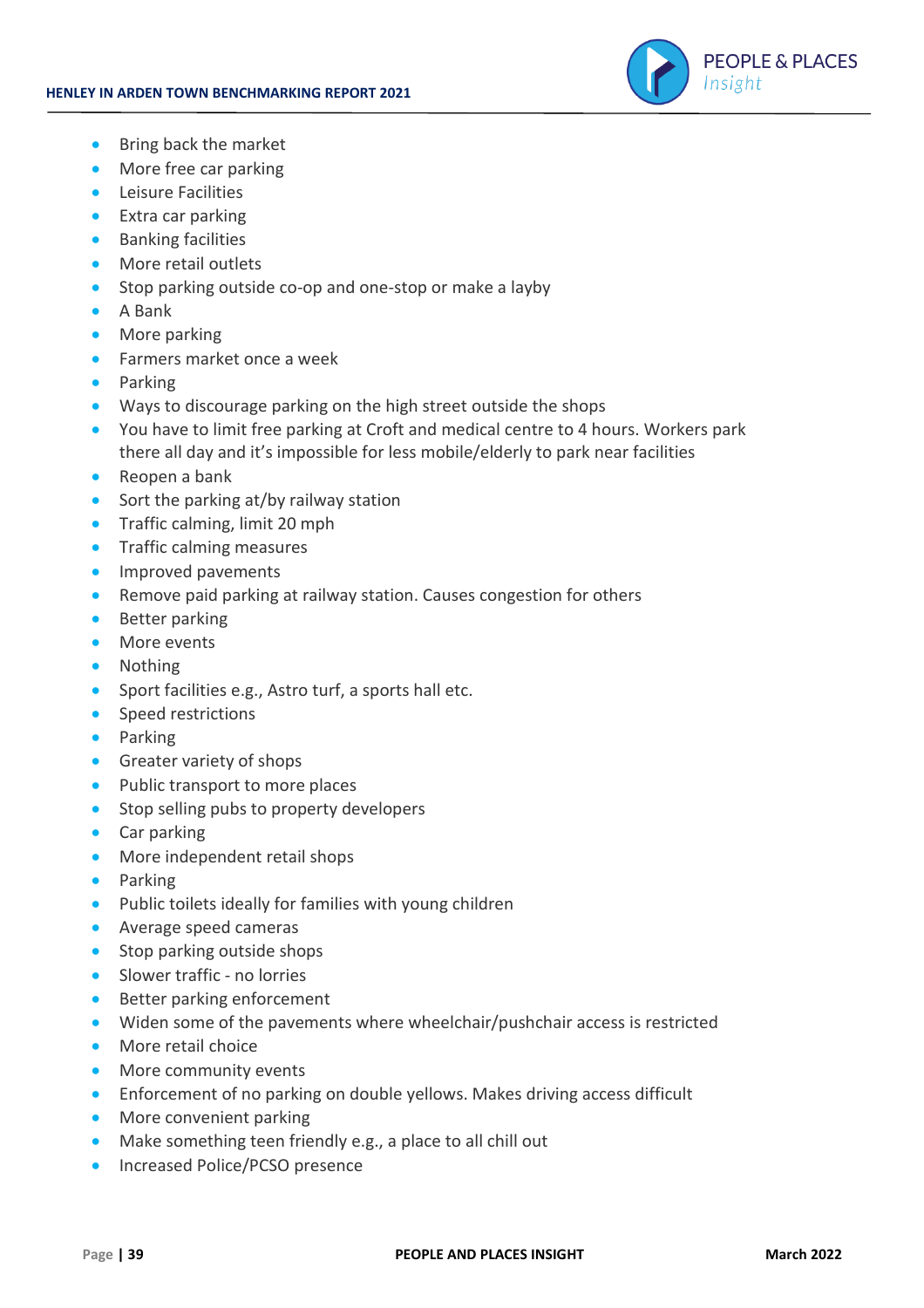

- More retail outlets
- Traffic Speed
- Better street cleaning, i.e., dead leaves in winter, weeds in summer
- Weed control
- Traffic measures
- Traffic calming in the centre
- Stop shops/cafes putting advertising boards on the footpaths dangerous for those who are physically/visually impaired
- More shopping variety
- Parking
- Permanent parking warden
- Better parking near shops (pavement is VERY large)
- Post office open
- A bank!
- Speed control on the high street
- A cinema
- Better choice of shops
- Return of bank or better Post Office facilities.
- A nice card shop
- Drastic traffic calming measures
- Leisure facilities
- More car park
- Wider variety of shops,
- more car parking
- Have a bank
- More variety of shops and a market
- Stop illegal parking that causes traffic issues
- Leisure facilities
- Enforce parking restrictions on the high street!
- Better transport links
- Return to a weekly or monthly market
- Traffic calming
- No unsightly yarn bombing
- Reduce the crime, particularly theft and anti-social behaviour
- Traffic calming
- Improved banking/post office services
- Public toilets at Prince Harry Road car park
- Reduce car parking in Croft to 2 hours as office workers park there all day clogging up the spaces
- Increase number of bars / restaurants
- Car parking
- Place for kids to play football
- Slow down traffic
- More retail options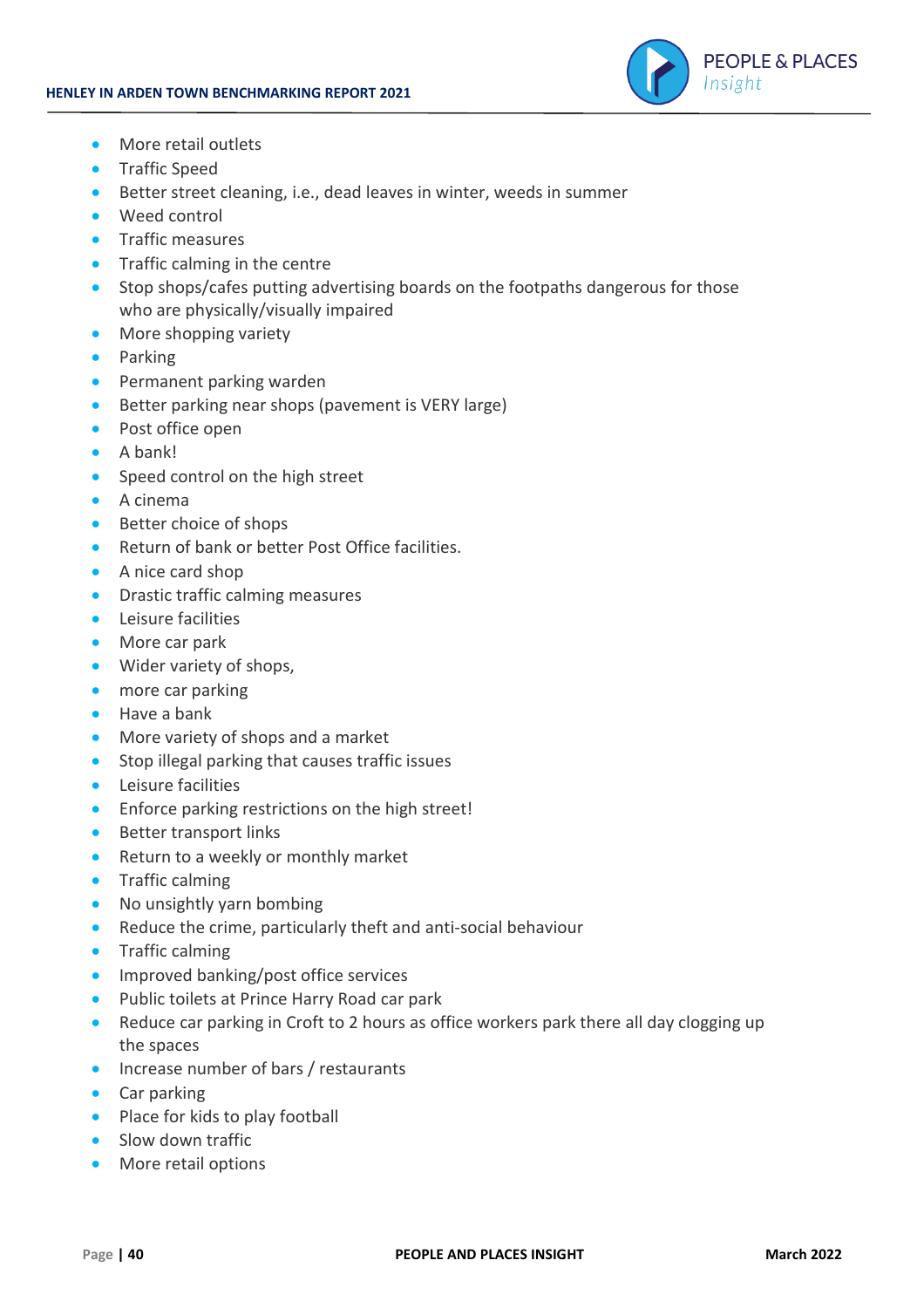

- More parking
- Pavements are uneven
- Public toilets near to the park/doctor's surgery
- Bring a bank back
- Improved parking monitoring
- It 100% needs a bank used to have 3 All closed down we really need a bank
- Car Parking
- More children's facilities and activities
- More shops and markets
- Traffic calming
- Stricter enforcement of double yellow line parking
- Produce a sensible parking plan for the whole town (not just piecemeal bits and pieces), implement it and enforce it.
- stop rail passengers parking on station road all day
- More retail
- Bank needed and reliable Post Office
- Enforcing appropriate parking outside coop
- Leisure Centre
- More retail
- Leisure Facilities
- Better retail
- Safer roads i.e., speed of through traffic, dangerous parking
- Banks located in village
- Empty buildings repurposed perhaps into a community facility
- Better parking solutions
- Car parking
- More parking
- traffic calming measures
- Change location of public toilet
- Better parking facilities
- The One Stop shop building is an eye sore
- Parking
- Desperately need speed restrictions
- Market
- Stop illegal parking outside one stop
- Bring the Banks back
- Stop parking on main road outside shops
- A gym/leisure facility
- Bring back a market
- Better Post Office
- A gym
- stop lorries from parking on double yellows to unload during busy morning rush hour. i.e., Co op and One Stop
- Keep free parking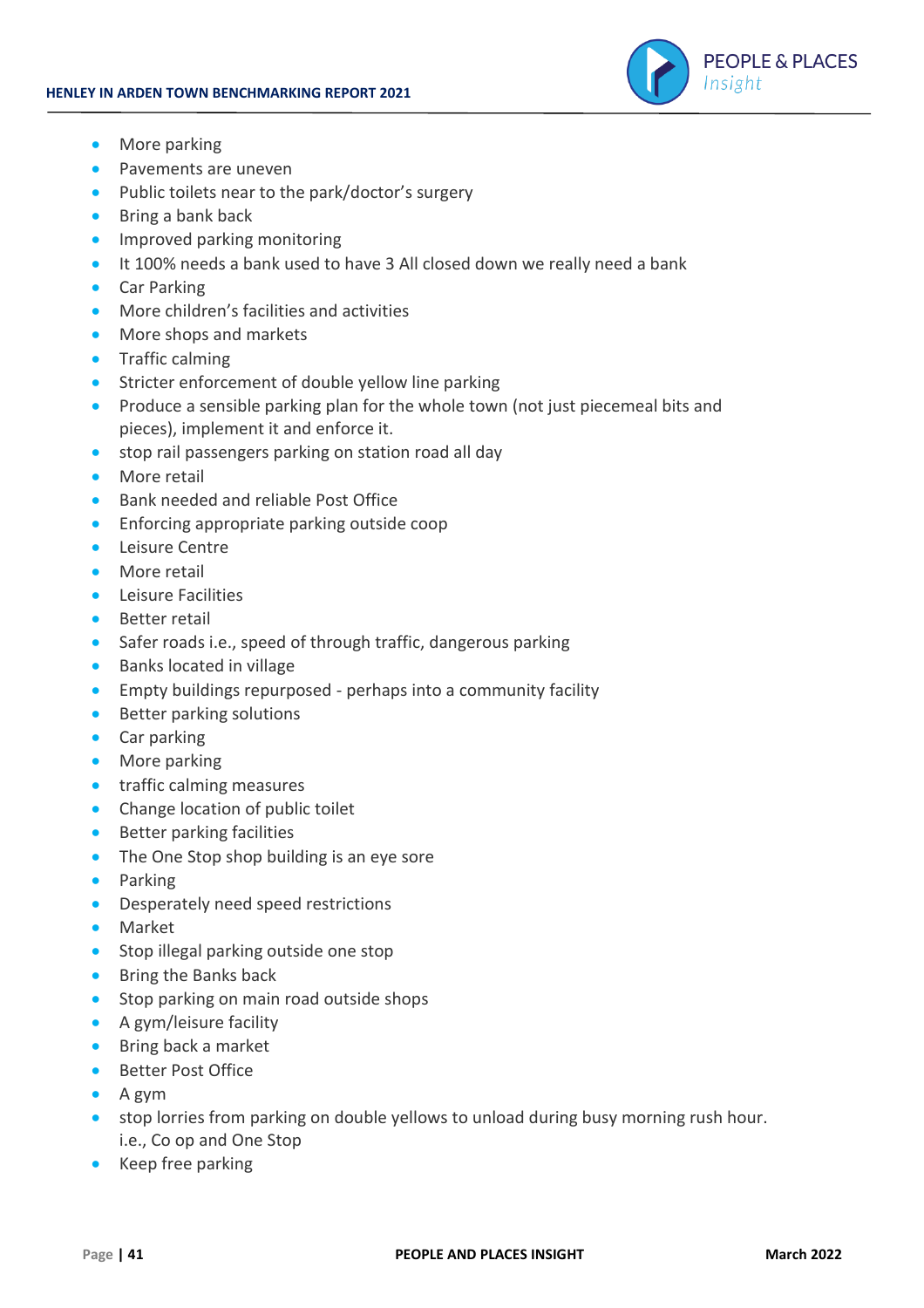

- Better banking facilities
- Car parking
- Stop people parking on double yellow lines
- Stop parking on high street outside shops
- Slow the traffic down on the high street
- Banking
- Pavements
- Embrace the hospitality sector
- More restaurants
- Bigger range of shops-gift shops
- **•** Traffic Calming
- Help reduce speed on the roads in Henley
- Speed cameras
- Reliable post office
- More parking
- More variety of shops
- More free parking including roadside
- Lighting by medical centre children's park
- Stop unsafe and illegal parking outside one stop on the high street
- More shops
- Refurbish the Black Swan
- Parking
- A gym / leisure centre
- Bank
- Bring back farmers market
- Reintroduce markets (maybe monthly)
- improved carparking
- More shops
- Another supermarket
- Car parking
- Better sports Facilities
- 20 mph zone
- Bring back local market for local produce
- Leisure centre/gym facility
- Improve car parking
- Less estate agents and charity shops.
- Cameras on the high street for safety too many people speed through the town
- Reinstate a bank
- More car parking
- offer more out of centre parking for workers
- Better variety of shops
- Parking
- Better public transport links to surrounding main towns Warwick Solihull
- Better more reliable train service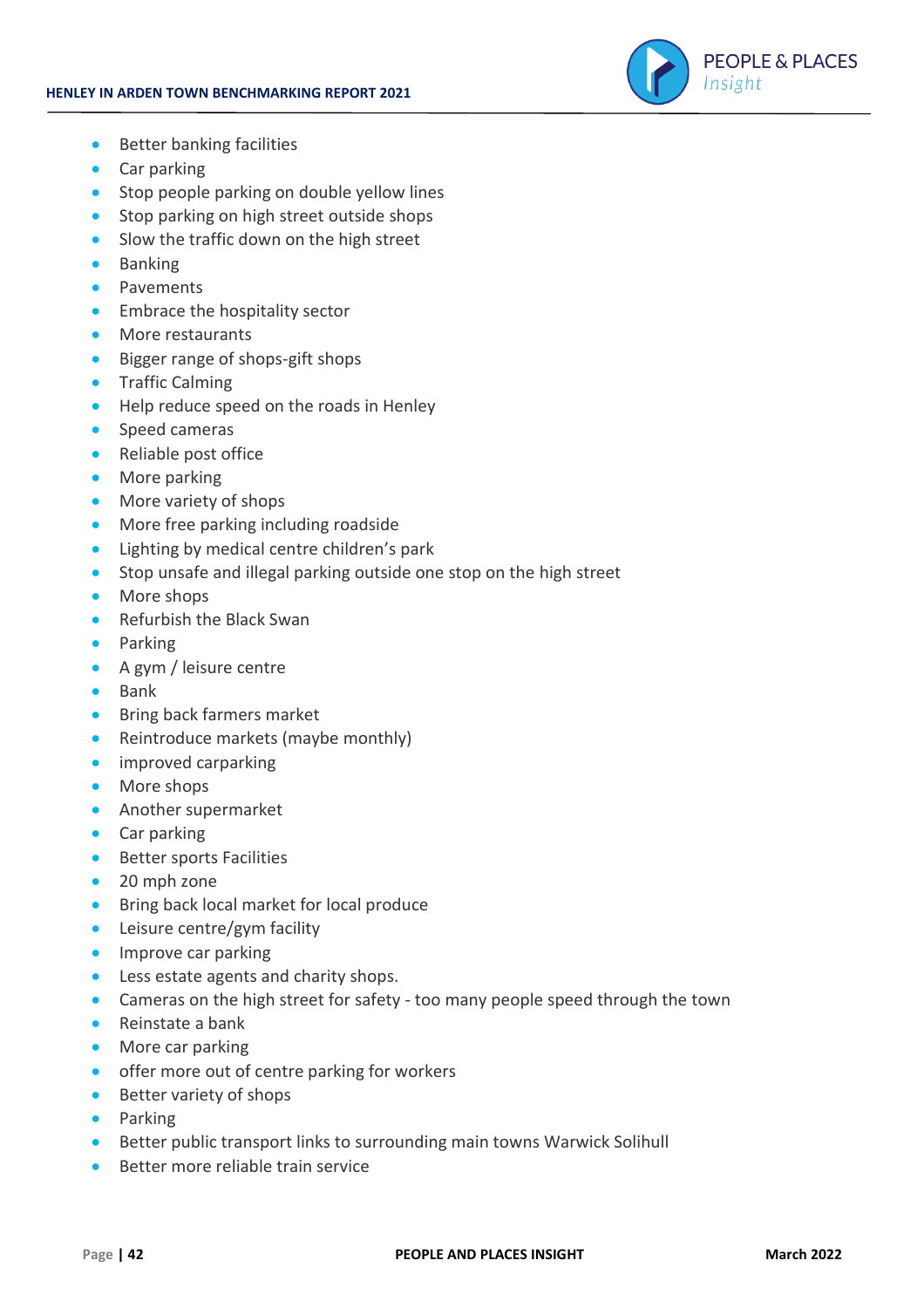

- Encourage one of the banks to return to Henley.
- More retail units
- MORE CAR PARKING
- Stop the parking by the Co op on the yellow lines.
- Have a bank
- Free off high street car parking
- Parking measures outside coop onestop stop parking
- Better parking
- Market day
- Better transport links
- Cap parking
- stop parking on the High Street in restricted areas
- Speed cameras
- Improve car parking for short term parking
- Stop charging car parking at the railway station as commuters now take the spaces that shoppers would use
- Better transport links
- Public toilets in the centre so that you can use outdoor spaces alone with baby changing facilities
- Somewhere to park
- Better parking
- Parking
- Pubs are becoming restaurants not good.
- To have the access to a local fruit and veg Market would be ideal
- Stop parking on the High Street on double yellow lines opposite junctions and on zigzag lines
- More shops.
- Full time post office
- Better retail offers
- Improve parking enforcement
- visitor map of Henley
- Car parking easier
- better range of options for restaurants/ pubs
- Banks
- Greengrocer
- Build mini-roundabout at junction of Beaudesert Lane and High Street to discourage endless illegal parking outside shops on High Street.
- traffic calming
- Public toilets near the doctors car park and riverside
- Free short stay car parking
- Parking
- Speed limit reduction to 20 mph
- Hit hard on illegal parking
- less hairdressers more clothes shops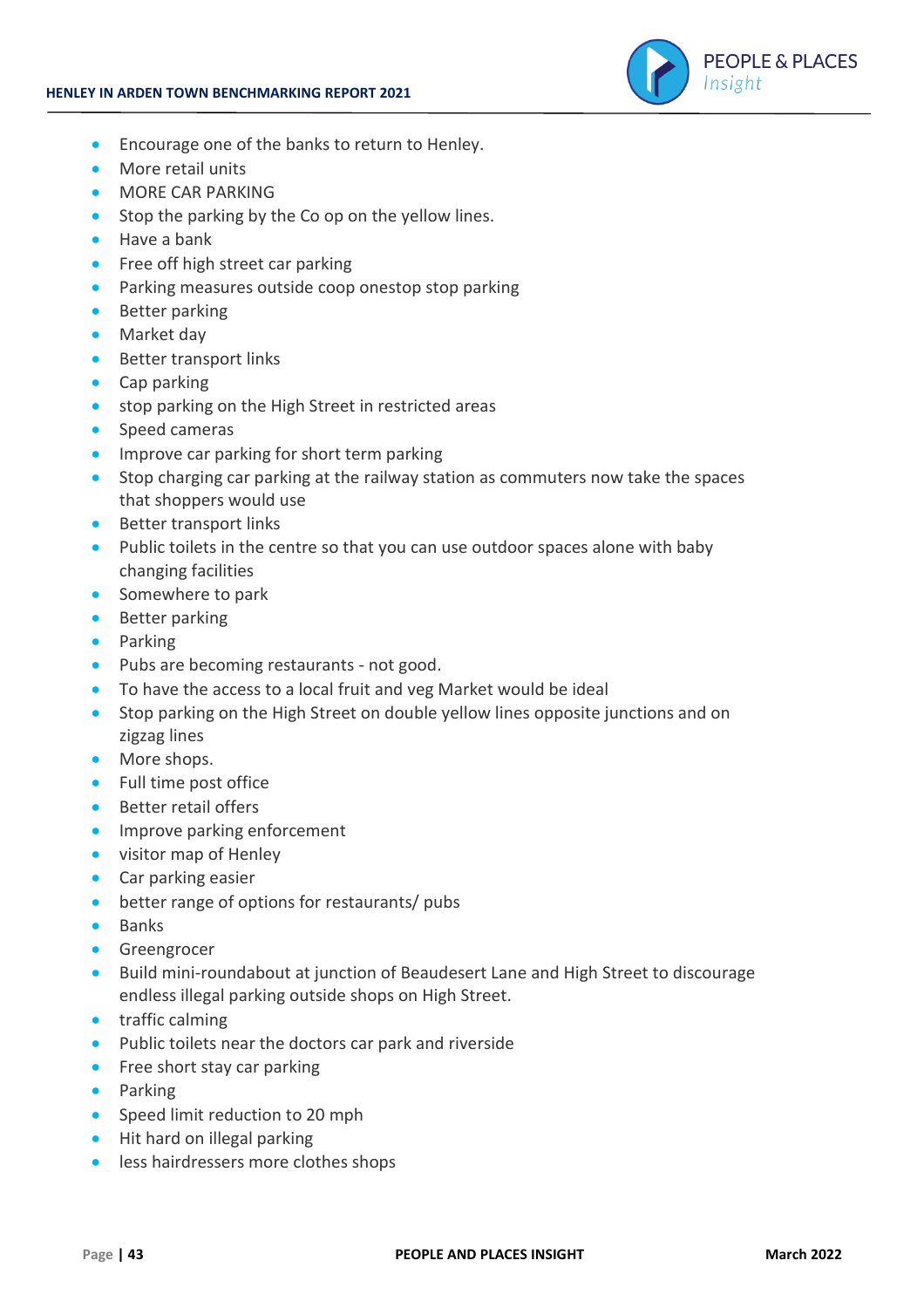

- reduce speed of traffic
- more parking
- Stop casual parking outside shops by the White Swan
- Provide extra parking
- reduce impact of traffic
- Improve the payments
- Attract services (Bank, Post Office)
- More shops
- Bring back banking
- Restrict long term parking in Croft car park and allow more short term for shoppers
- Traffic calming
- A market, food fair or something to attract a wider range of people and in turn help encourage local businesses.
- More variety of retail i.e. hardware store/fruit& veg shop
- Average speed cameras on High Street
- Pedestrianize the main high street more often for events, like the Christmas lights ceremony.
- Less hairdressers
- More variety in retail shops
- Outside cash point
- Increase public transport
- Better bus link
- Sort out Car Parking charges and availability
- better car parking to increase footfall
- No more hairdressers or estate agents
- Car parking
- better car parking
- No Parking On yellow Lines !!!, Traffic Wardens Ignore
- Re-introduce policemen
- Longer parking
- Free car parking
- Car parking
- Car parking
- Parking
- Pay & display car parking as the spaces in the shoppers car park are full all day by office workers
- Prohibit free long-term parking
- Maintain free parking
- A gym or leisure centre
- Do not charge for the railway station car park
- Keep the car parks free of charge to avoid on street parking!!!!
- More parking centrally
- Maintain Free short-term parking
- More affordable shops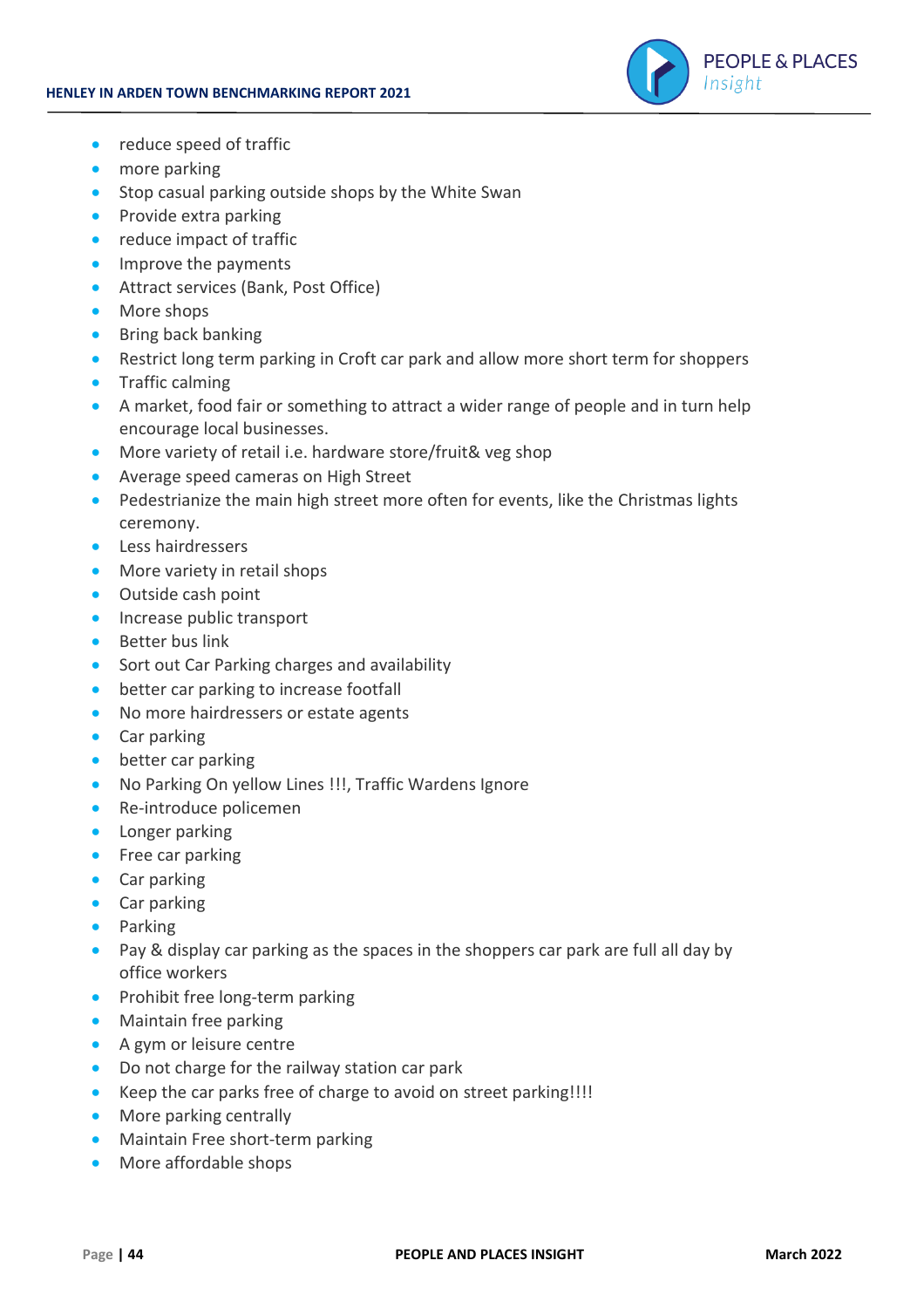

- Clean the pavements properly both side
- Improve car parking, short stay
- Farmers Market
- More parking
- Traffic Speed
- better carparking
- Parking for residents and visitors has to improve
- More independent shops
- More shops
- Stop building new houses and make new jobs for people
- Banks
- Control parking in front of One Stop
- Resolution of Croft Car Park problem
- Better transport links.
- Enforce 'no parking' outside co-op
- Better parking facilities
- More music friendly
- More car parking
- Making it a destination place
- stop all roadside parking except for loading in business hours
- Lower the speeding
- more hygienic
- 1 hour parking behind coop
- Free Parking
- Investment in infrastructure rather than perpetual house building
- More things to bring visitors
- Prevent motorists from parking on double yellow lines. It causes mayhem.
- Average speed cameras down the High Street
- Better parking
- Slow traffic down
- More accessible leisure facilities for locals.
- Improved car parking
- Car parking
- slow traffic down
- Stop people parking on the yellow lines near the super markets
- Less Estate Agents
- Improve access by foot from Castle Close.
- Reduce traffic speed
- Shoppers's car parking
- At least one walk in bank
- Car parking
- We need a bank that's open daily
- Unrestricted parking
- Sort Post Office cover during leave/illness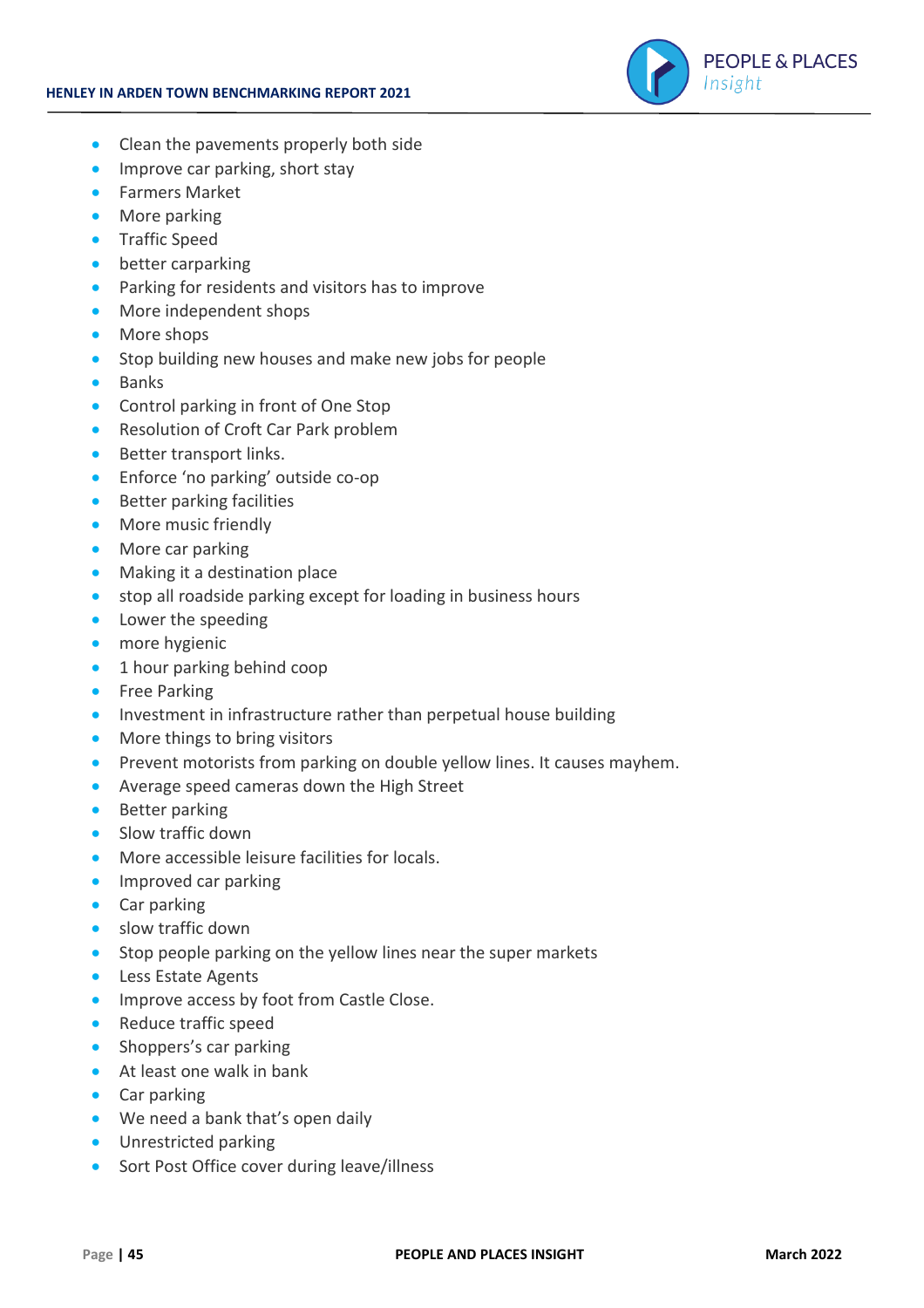

- parking
- 2 Hr Shoppers Car Park behind Coop
- Lack of signage from Prince Harry Road Car Park to Town Centre
- Stop cars parking outside coop et.
- A farmer's market
- Stop dog fouling
- Hardware shop/shoe repair
- Better post office and library
- A police officer walking round or an office for them where public can go with their concerns etc
- More to do
- It's a shame we have lost so many shops to houses It would be nice to have more.
- Local farmers market, indoor, outdoor
- More parking
- Greater variety of shops
- Drop business rates to encourage new shops to open
- Parking
- Improve transport links
- Traffic calming
- We need a traffic warden who actually gives out tickets outside the Coop
- Parking
- Leisure facilities
- Better cheaper places to grab and go with lunch
- Cleanliness
- Post office opening hrs, longer
- Aids for traffic emerging onto high street
- Be more aware and appreciate the original Henley people
- Parking
- A bank
- Reduce speed limit (through High Street only)
- A bank
- Signage on historic buildings saying what they have been
- Improve parking provision
- Better parking for residents
- Lower speed limit
- Banks
- Less traffic through the main road /slow speed limit
- Fashion shops
- Facilities such as banks/better post office
- Better cheaper parking
- More regular opening hours of the post office as this is the only local way to bank
- More retail!
- Banks
- Swimming pool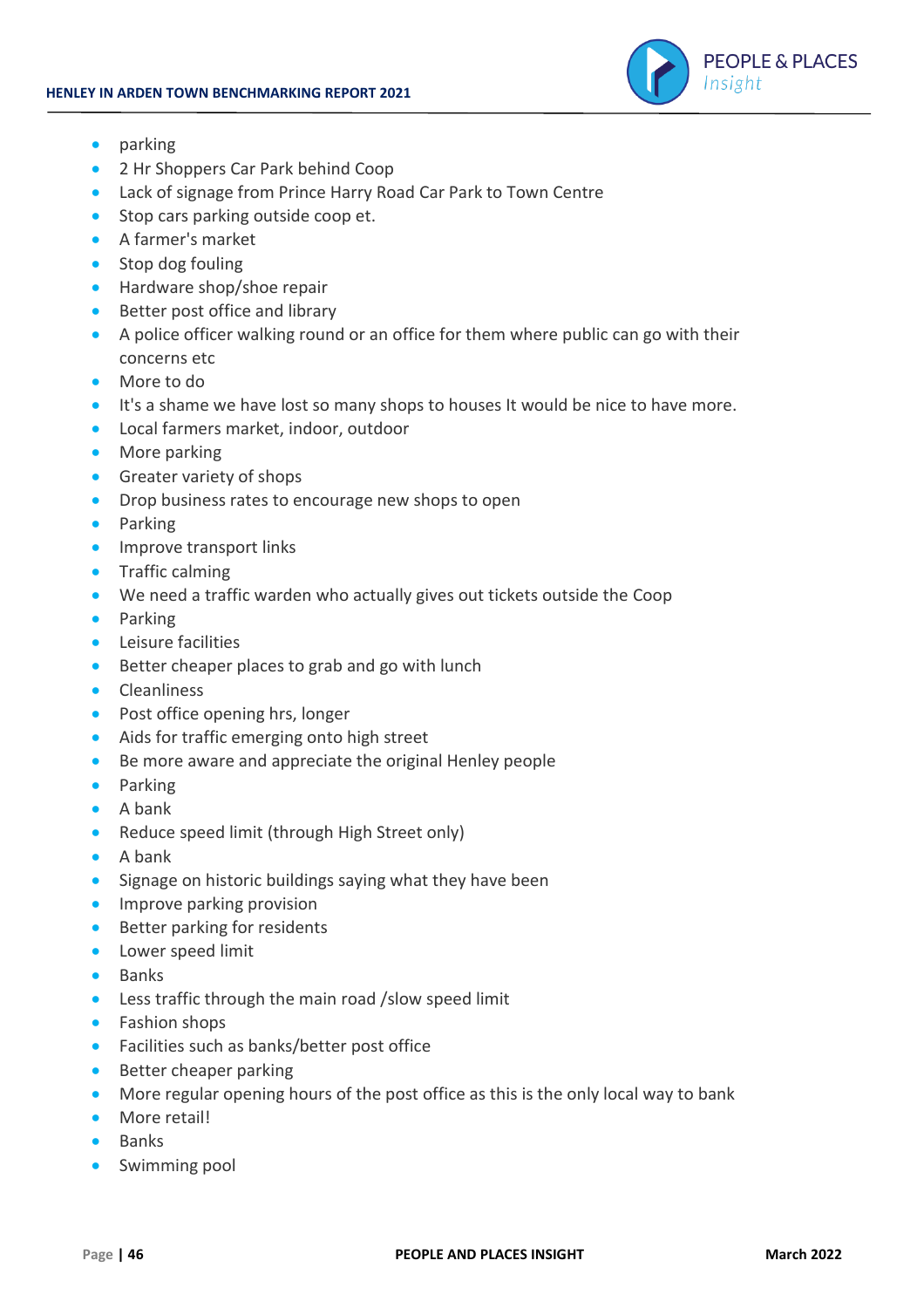

- Remove litter
- Better public toilets
- Speed reductions/cameras
- Car park
- Keep library
- Pop up market / food stalls
- Better Children's Facilities
- Good hotel
- More variety shops
- Cash points
- Reduce speed limit to 20mph
- More events
- More funding for youth clubs
- Better parking
- another pharmacy
- Better policing of traffic speeds
- Better street cleaning
- Restore free parking at train station.
- removal of traffic lights and install an island
- Improved to uneven broken raised pavements.
- improved retail offering
- More help for private business
- Longer free parking period on high street
- More independent shops, less estate agents/charity shops
- Banks
- Post office having more staff
- Improve cleanliness I.e., dog mess/litter
- Address bottleneck when delivery vans stop at coop
- Access to a bank and reliable post office
- Return the station car park to free parking
- Reduce traffic on high street
- Make pavements safe and clean
- A larger range of retail shops
- Dog poo around the town and speeding
- Lowing speeding limit through town
- Better parking / road safety
- Less road congestion
- Parking
- Open a bank
- Better public transport
- Improve areas where paving is dangerously uneven
- Parking
- More shops
- Safer street parking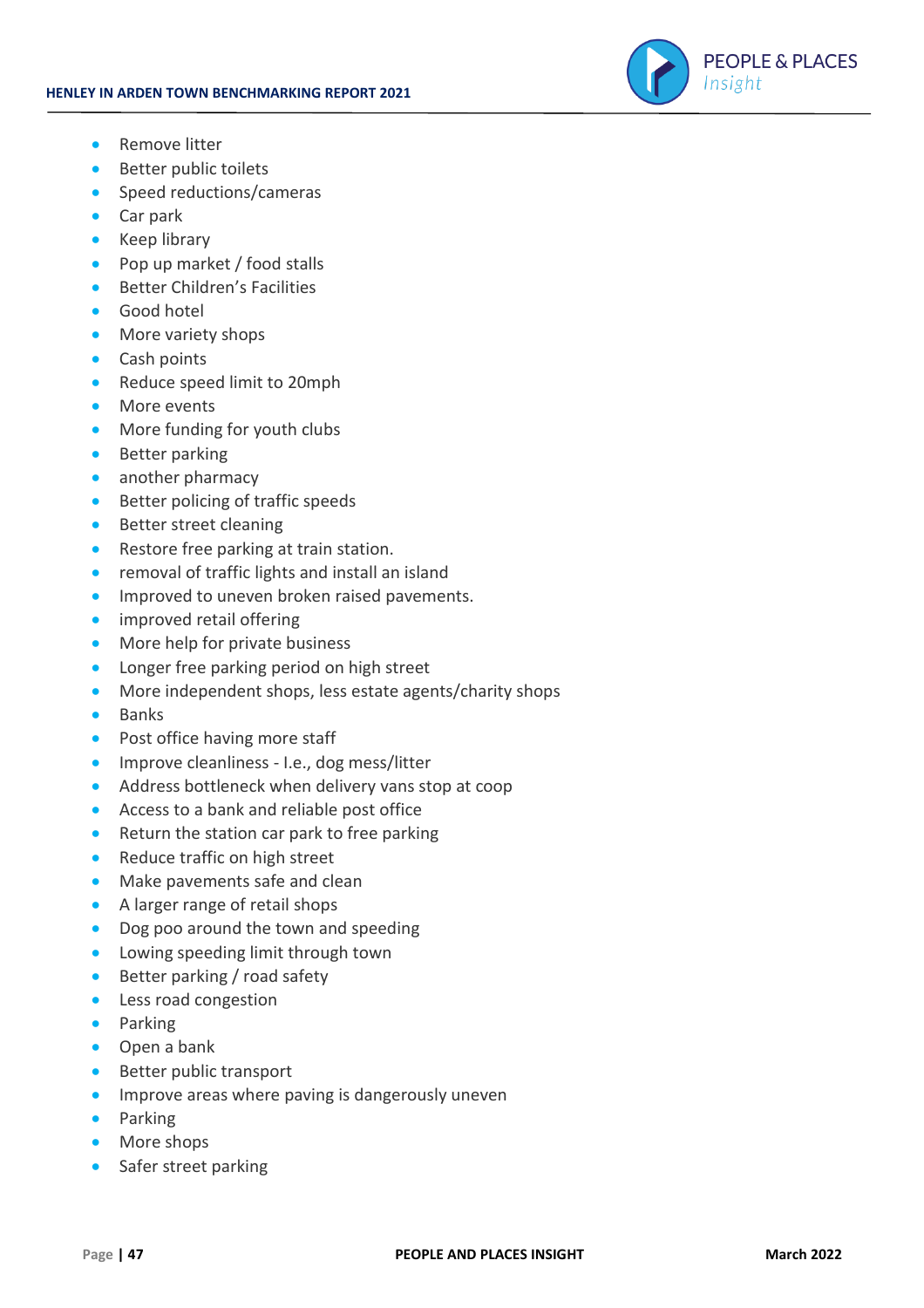

- Lower business rates and rents to encourage shops and visitors. Make it look more like Broadway
- Stop parking outside shops
- Stop station road being used as cut through with speeding drivers
- DIY store
- Speed limits that are upheld, buses, lorries and cars being made to keep to the speed limit of 30 mph
- More advertising of walking routes
- Electric points for cars
- keep variety of shops
- Nothing
- Parking
- More parking
- Banks, more independent shops
- Additional banks apart from post office
- Incentivise businesses to make it a 'foodie' destination
- Bank
- A bypass for heavy traffic
- Library opening times and events for children at the library
- More parking availability for families
- Resurface the high street
- A bank again
- Larger variety of shops
- Market
- Increase opening hours of community library
- Market day
- More stores
- Speeding deterrents on approaching town
- Bank
- Take out some hairdressers and change them for something else as there's too many
- Better/more parking
- Improved services such as a bank, ATM in a wall, decent post office, more toilets
- Bring back Banking facilities
- Get rid of parking fees at the railway station
- Free spaces in Croft car park to facilitate shoppers
- Parking
- A really really really good coffee shop
- Stop cars parking outside co-op and on double yellow line's basically where they shouldn't
- Needs a bank
- ATM
- Locals offers.
- Bank
- More retail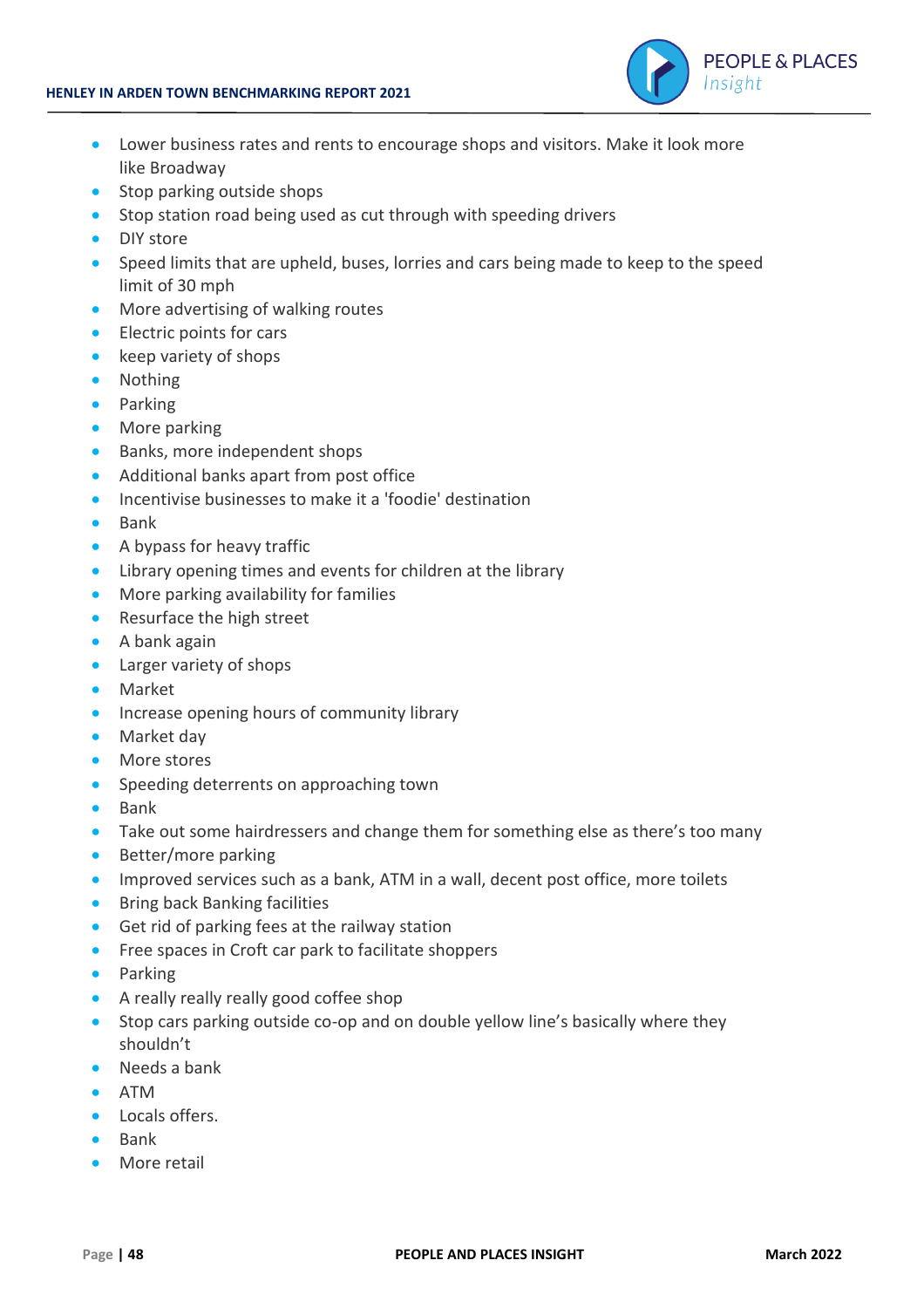

- Parking
- Swimming pool
- Wider basic retail stock having lost market.
- A few more eating places
- Stopping parking outside co-op one stop
- Community events
- Library
- Free parking at train station
- bank or building society
- Have a post office that is open when it is meant to be
- More choice for restaurants/cafe especially for vegetarians/vegans
- Better options on cuisine. Too many curry houses
- More bars and restaurants
- More variety of shops
- Some way of taking the lorries and heavy traffic off the high street
- Parking
- No parking outside one stop and co-op the usual lazy suspects who cause chaos daily
- enforce the 30mph speed limit
- More pedestrian crossings especially at the end of high Street by the Fire Station
- Evening bus and train services
- Electric vehicle charging points
- Reliable post office
- 20mph speed limit on high st
- Reduce the amount of vandalism on cars parked in the town
- Proper gym, swimming or fitness facilities, nowhere to ride a bike safely with kids
- Improve parking
- Better parking
- Pedestrianised
- More shops...fresh veg and fresh bread
- Parking control near the primary schools
- More free parking
- A local bank
- Needs to have a six form or college unfortunately old College is turning into a retirement village yet again not thinking about Henley's youth
- Retail
- Improve the appearance, bunting, boutique stores, craft fairs
- Things for teenagers to do
- Poor car parking
- Alley way cleanliness/overgrown
- Double red lines outside the Co-op/One Stop so anyone except deliveries has to use a parking space.
- limit the time people can park in the croft car park.
- Parking
- Better spread of retail services and leisure facilities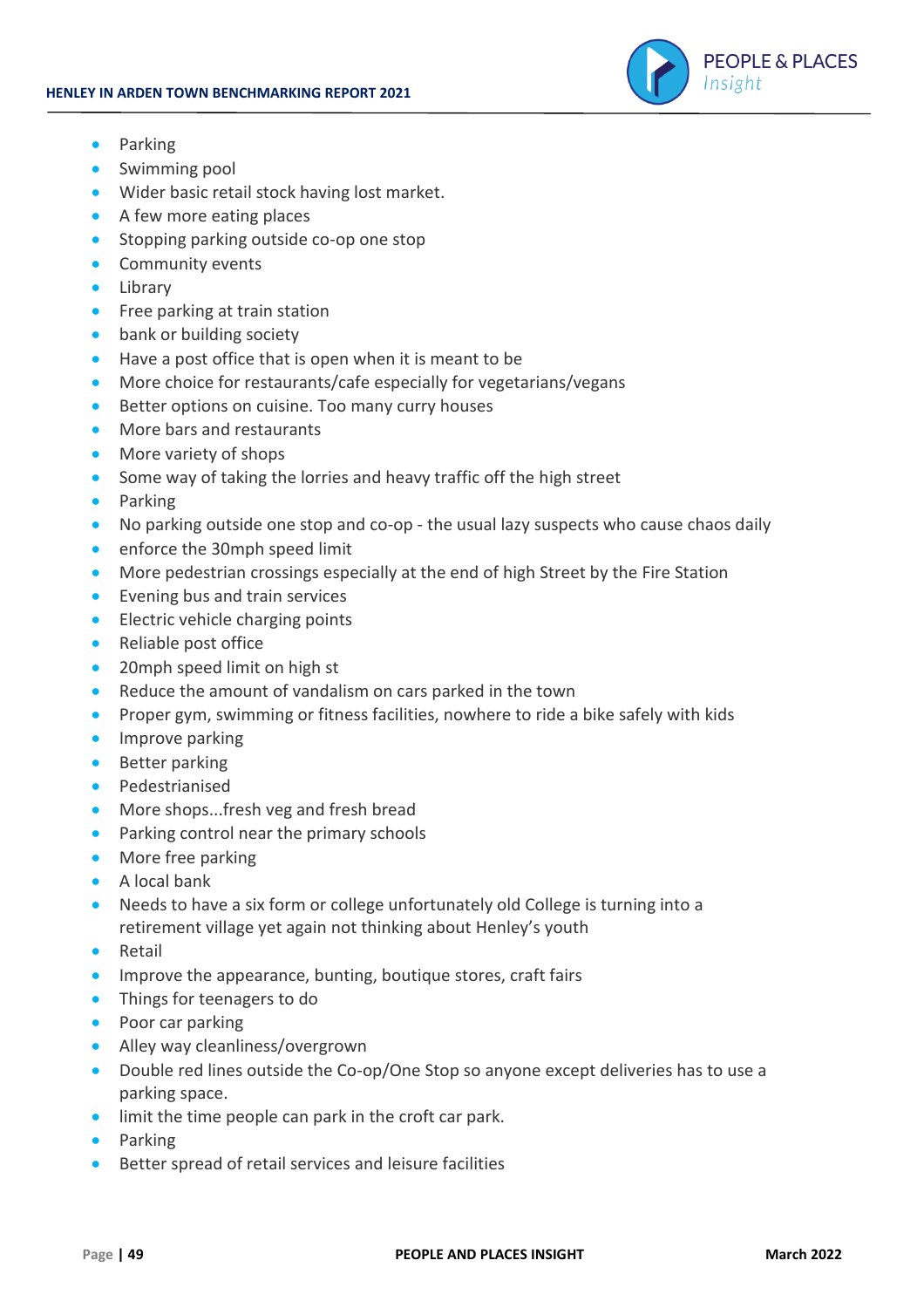

- Maybe a market in a Carpark each week / once a month
- Lower speed limit
- More branded stores
- Retail outlet
- Bank
- Parking
- More parking
- A community centre or place for older people specially to meet up for a reasonably priced coffee or space just to sit - to offset loneliness. Too many places are turning into upmarket eateries all serving the same type of food. Why no Mexican restaurants, Greek, Thai?
- Better bank access
- Better variety of shops
- Speed cameras
- repair the market cross
- Weekly market
- People parking on the roads next to the train station instead of paying for parking
- Bank
- Pavements at side of road are dangerously narrow in parts only enough for one person and the passing traffic very very fast.
- Better access to banking
- Car parking
- Speeding cars
- A refill shop for more environmentally shopping
- Food & wine festival like Alcester
- More Parking
- Stopping cars parking outside one stop and co-op
- Don't lose any more pubs, they're the reason everyone visits!
- Bollards outside co-op so people can't illegally park and cause potential traffic issues
- Maintain free parking
- Bank
- Public toilet
- Better buses/trains
- Craft shop
- Another convenience store... Waitrose/M and S simply food
- Traffic calming
- More shops
- Ensuring there is free parking
- Public toilets close to the parks
- Food markets
- Traffic wardens
- Banking options
- Variety of independent shops
- More pubs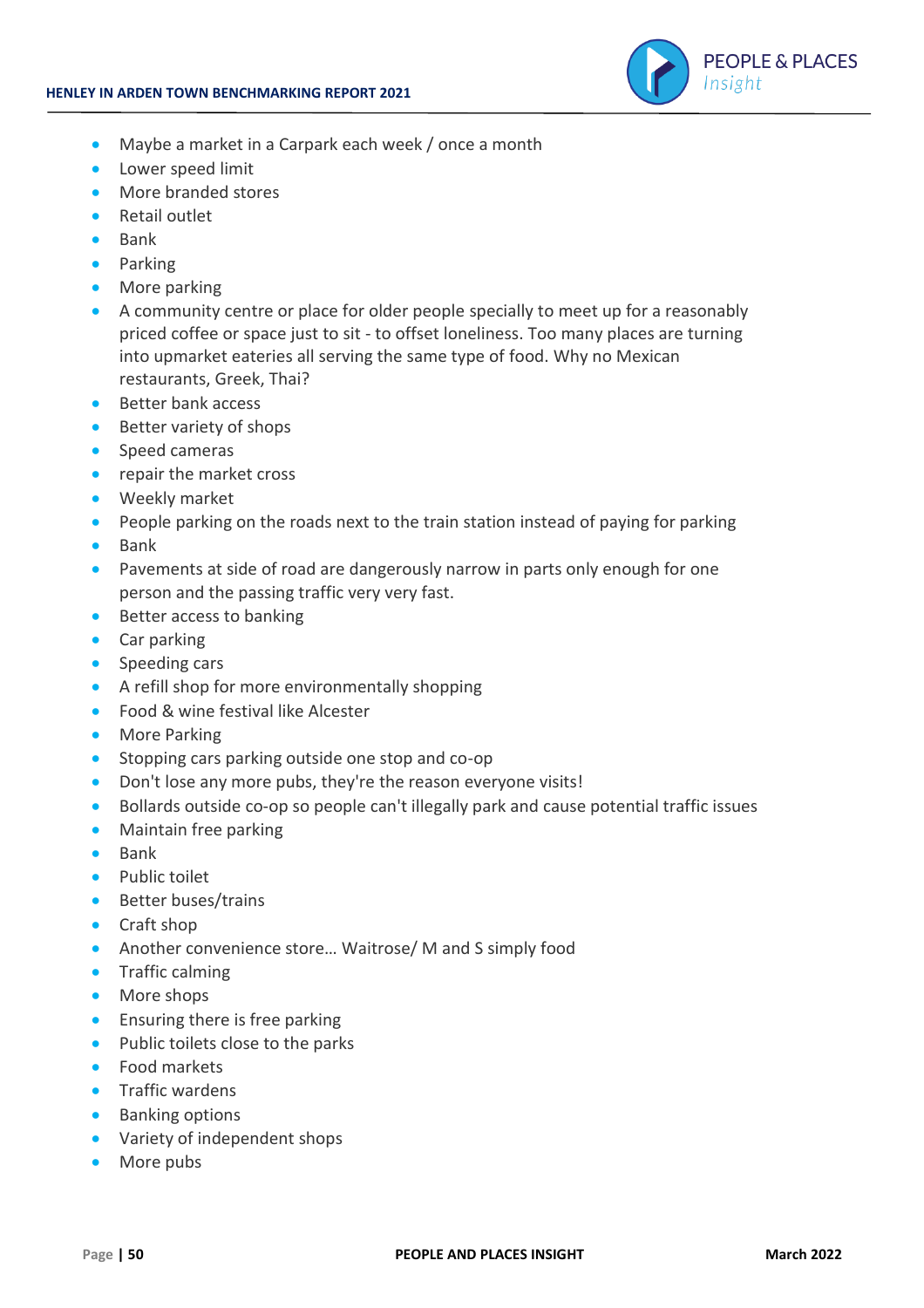

- Banks
- More visible police presence
- Outside cafe seating
- More pubs
- Toilets near play areas
- More affordable housing
- Having a town centre!!
- Diversify shops
- Improved transport (more reliable buses and fare structure to cover Warwickshire
- better retail and less estate agents
- Reopen the station building for a use e.g., cafe
- More shops.
- Encourage quality retailers to move here.
- Encourage more retail
- Enforce no parking
- More shops banks
- More reliable post office
- Reinstate a bank
- Change in grade 2 listed building rules regarding double glazing to reflect rising energy costs
- More things for teenagers to do, take part in.
- Greater variety of shops
- A bank
- limit parking stay for existing car parks
- Banks
- Traffic enforcement officers to avoid vehicles parking double yellow lines on the high street on
- More choice of shops
- Listen more to the locals unlike the situation that occurred with the Wasps debacle.
- Better use of green spaces
- More independent shops
- Improve car parking. which would encourage more retailers
- Traffic warden to keep cars parking on the road
- Post office open regularly
- More shops
- More retail outlets
- A gym/pool
- Nearby Taxi company
- Bank
- slower traffic passing through
- Resolve the parking situation
- Wider retailers
- More family friendly cafes/restaurants/pubs
- A local market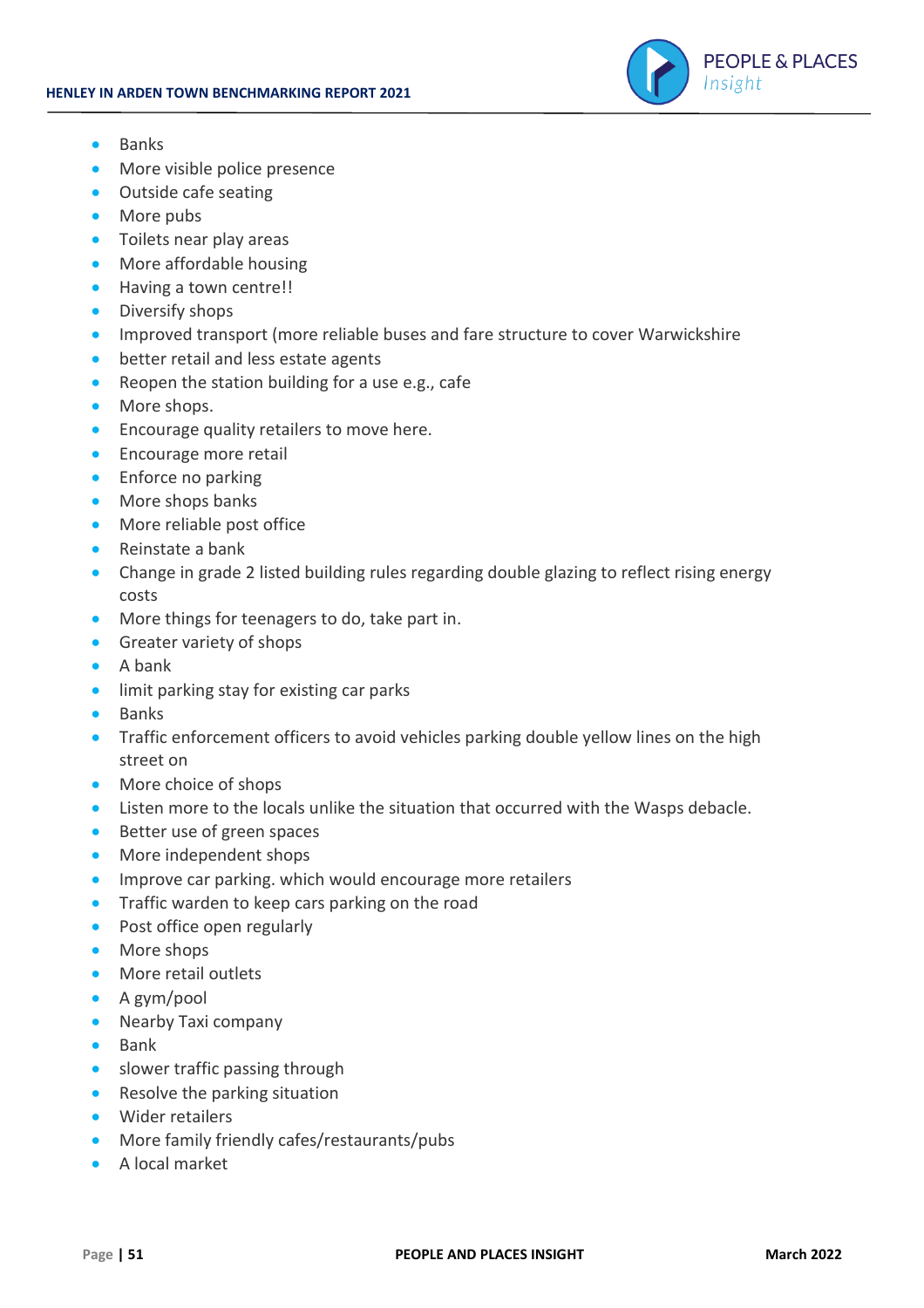

- Reduced speed limit
- Bring bank the banks!!
- Golf course
- more variety of shops, there is only one clothes boutique and far too many pubs and hairdressers
- Access to banks or building societies
- Banks, post office
- Banking facilities
- More leisure activities
- A regular market
- better car parking
- More shops
- improve train station
- Big supermarket
- Stop parking between pedestrian crossings
- Make a permanent garden feature around the old market cross.
- cctv
- Shoppers's parking
- A bank
- **•** Traffic management
- Noise camera to discourage excess noise from cars and motorbikes
- Hit hard on speeding
- no leisure facility now to draw me in
- improve footpaths
- more regular train service
- Slow traffic down
- improve pavements
- Bank / Post Office
- Pavement improvements
- Better parking control and availability
- More varied retail shops
- Lower speed limit
- Perhaps a theme for the town that could help build a range of businesses in Retro, Antiques etc, perhaps related to market themes.
- Proper post office and a bank
- Buses to Warwick
- Facilitate lower business rates to attract more independent retailers.
- An ironmonger
- A bank
- Gym or leisure facilities
- Having a market back
- More small retail shops
- Having a proper bank
- clean leaves off pavements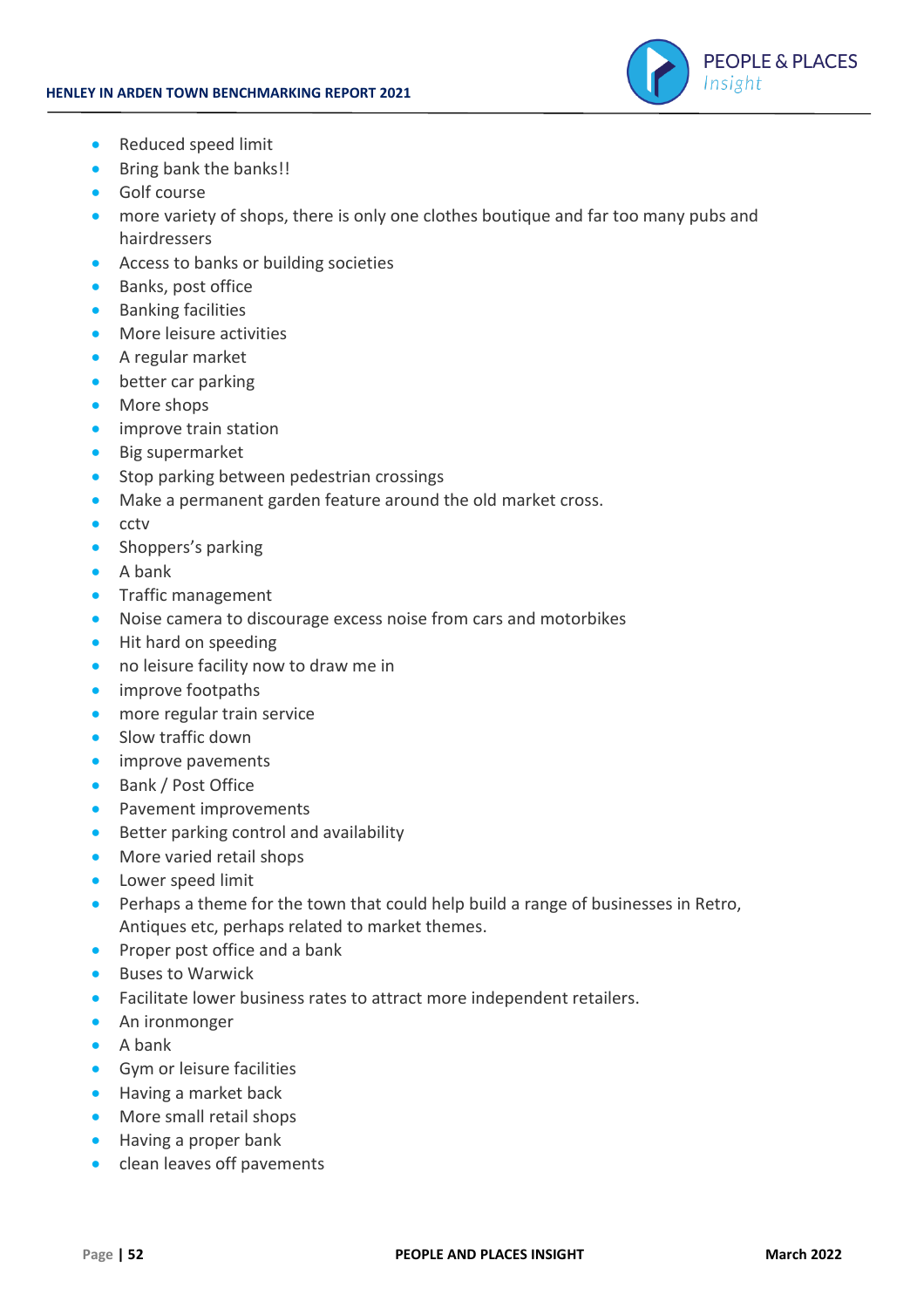

- Better access to post office, banks
- more car parking attendance for double Yellow lines
- Banking Facility
- More diverse shops
- No parking on double yellow lines
- Bank
- Markets
- Parking
- Access to banking
- Good walking routes (not on mud)
- Reduce vehicle speed
- Reduce speed to 20mph
- Declutter. too many signs and A boards
- Stop parking on double yellow lines
- More variation of retail
- Bring back Banking facilities
- more historical activities
- Stop people parking and blocking the road outside the coop it's very dangerous.
- More assured Resident's parking
- Brink banks back
- Make the pavements even on the high street
- More varied shops
- More independent retail
- Reduce number of cars speeding in High Street
- There is constant speeding traffic.
- Install average speed cameras
- More variety of shops
- More retail shops besides hairdressers, estate agents and cafes
- enlarge the car park at the top of the high street and introduce an electric shuttle bus up and down in configuration to the parking suggestion
- Introduce speed restrictions
- better parking
- All night cashpoint
- Lower the speed of traffic
- Sport facilities for young people that can be used after dark
- Banks
- Prevent motorists from speeding within the 30mph limit.
- More for children to do
- Town Web site including all Henley business
- Provide better cycling and pedestrian usage
- An ATM on the high street for one of the major banks.
- Better policing of High Street i.e., wrongful parking on double yellow lines causing issues with traffic/danger to others
- Better street lighting